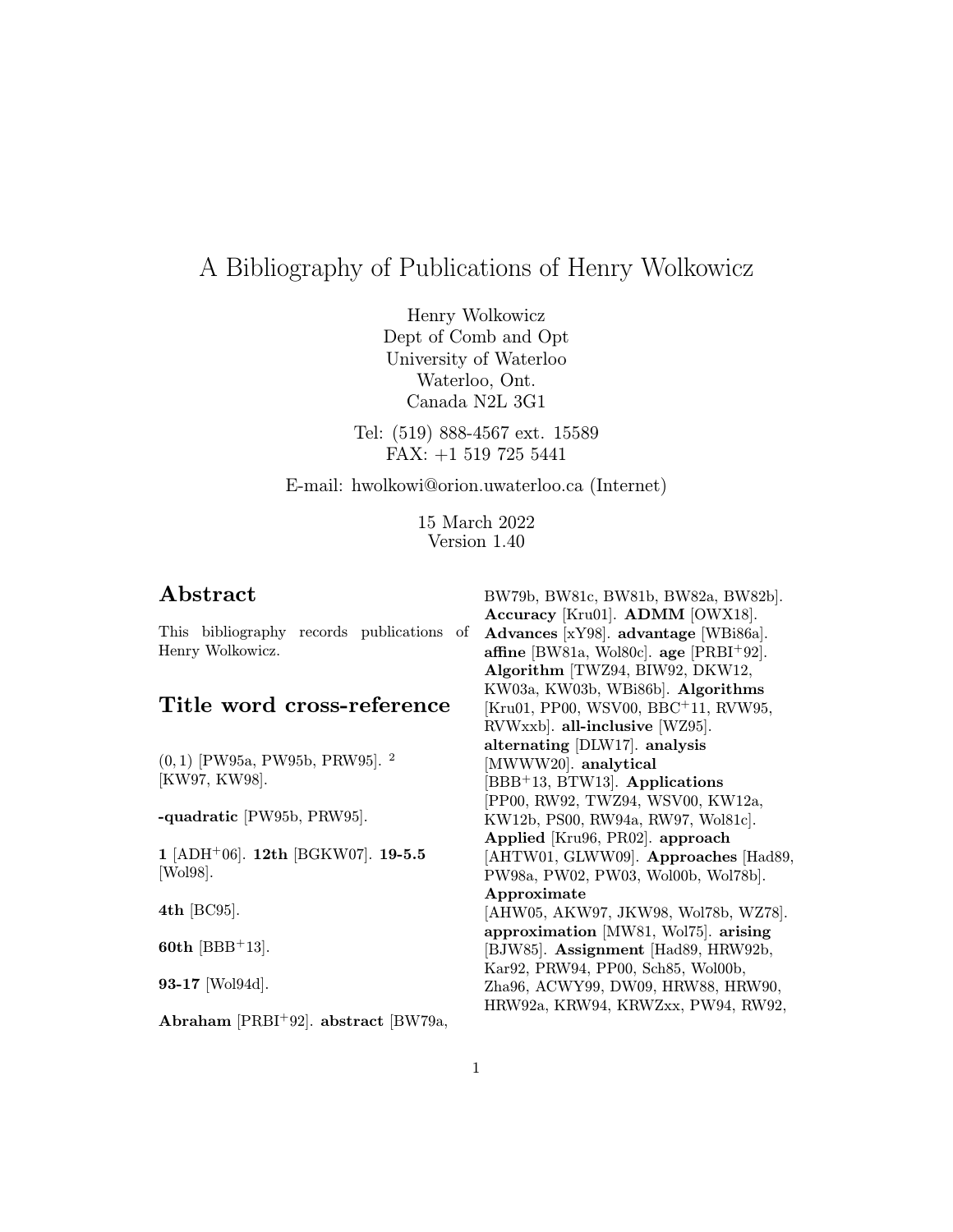SW85, ZKRW97, ZKRW98]. assumptions [GLWW09].

ball [DVW15]. Barvinok [IW21]. based [KW03a, KW03b]. best [WZ78]. biinfinite [SW84]. Birthday [BBB<sup>+</sup>13]. block [LW12]. Book [Wol94a]. Borwein [BBB<sup>+</sup>13]. bound [HRW92a, IW21]. Bounds [HRW90, Kum84, MSW83, SWW21, WS80a, Wol81a, HRW88, JKW85, MW85, WS80c, Wol85, Wol10]. Broadband [GWW01].

Calculating [WZ78, Wol78a]. Cambridge [PS00]. canonical [SW91d]. case [Wol80b]. Cauchy [NWZ97, NWZ99, ZNW99]. Change [DW93, Zha93, WZ95]. channel [DLP<sup>+</sup>15]. Characterization [BW81c]. Characterizations [BW79a, BW79b, BW82a, BW82b].

Charnes [PRBI<sup>+</sup>92]. Classes [RSW02]. closest [AHTW01]. Combinatorial [PW98a, PK90, BC95, Wol00a]. Combining [HPRW95]. **Company** [Thoxx]. comparison [BJW85]. Completion [AW00a, AW00b, AW02c, AHW05, AKW99, HW18, SWWP19, WA02]. completions [AKW97, DKQW10, GJMW84b, JKW98, SWW18]. component [MWWW20]. Computational

[BBB<sup>+</sup>13, FRW94, BTW13]. Concavity [SZ81]. condition [Wol83b]. Conditions [TW03, TW05, Wol80b, Wol83c]. Cone [BW81a, BW81d, SW91a, TW12, Wol78a, Wol80c]. Cone-convex [BW81a, BW81d]. cones [SW91c, SW91d, SW91b]. Conference

[BC95, xY98, PS00, PK90, BGKW07]. Conformation [AW02a]. conformations [BCW14]. Conjugate [Wol01b, Wol04]. constancy [Wol78a]. Constrained [GJMW83, Wol81b, Wol82, KW97, KW98, KW00b]. Constraint

[GKRW98, BW79b, BW82a, BW82b, BW86, JW92, Wol80b, WBi86b]. Constraints

 $[AW00c, W0102c, AKG<sup>+</sup>13, BW81a].$ construction [DLP<sup>+</sup>15]. Constructive [Wol78b]. Contingent  $[ADH<sup>+</sup>06]$ . Continuous [Had89, HRW90]. contractive [LPSW21]. Convergence [KW03a, KW03b]. Convex [Anj01, PW95a, PW95b, Wol80a, BW79a, BW79b, BW81a, BW81c, BW81d, BW81b, BW82a, BW82b, FLWW20, JW92, LW85, MW81, Wol78b, Wol80b, Wol80d, Wol83a, Wol83b]. Coordinate [DPW15]. Copenhagen [BC95]. correlation [AHTW01]. Costa [Wol94a]. costs [PTW08]. cream [SW91a]. Cubics [BW89]. Cut [AW99, Anj01, AW01b, AW01c, AW01d, AW02d, LPSW21, PSWW16, AW02e].

Data [Fia83]. Decision [ADH+06]. decomposition [LW85]. definite [GJMW84b, GJMW86, SWW18]. degeneracy [WBi86a]. degenerate [CSW13a, CSW13b]. Degree [SWW21]. Demand [ADH<sup>+</sup>06]. Denmark [BC95]. determinant [SWW18]. Determining [AKG<sup>+</sup>13]. developments [PRW94]. Diagonal [ZNW99, NWZ97, NWZ99]. differential [BJW85]. Differentiation [Wol94a]. DIMACS [PW94]. dimensional [BW81c, BW86, DW09, JW90]. Dimensionality [SW84]. Direction [RSW02, KMR<sup>+</sup>97, KMR<sup>+</sup>01, KW03a, KW03b]. Directions [TW03, TW05, Wol78a, Wol80c]. Discrete [AW02c, PW02, PW03, WA02]. Distance [AW00b, AW01a, AW02a, DPW15, DKVW17, AHW05, AKW97, AKW99, AW02b, AW07, AAPW11, AKG<sup>+</sup>13, DKQW10, KW12a, KW12b, SWWP19]. doubly [LPSW21]. Douglas [WRW17]. dual [GLWW09, KW03b, RVW95, RVWxxb]. Duality [Wol01a, Wol02c, ACWY99, JW90, RTW95, RTW97, TW12]. duals [Wol80a]. Dynamic [Ste85, SWZ88].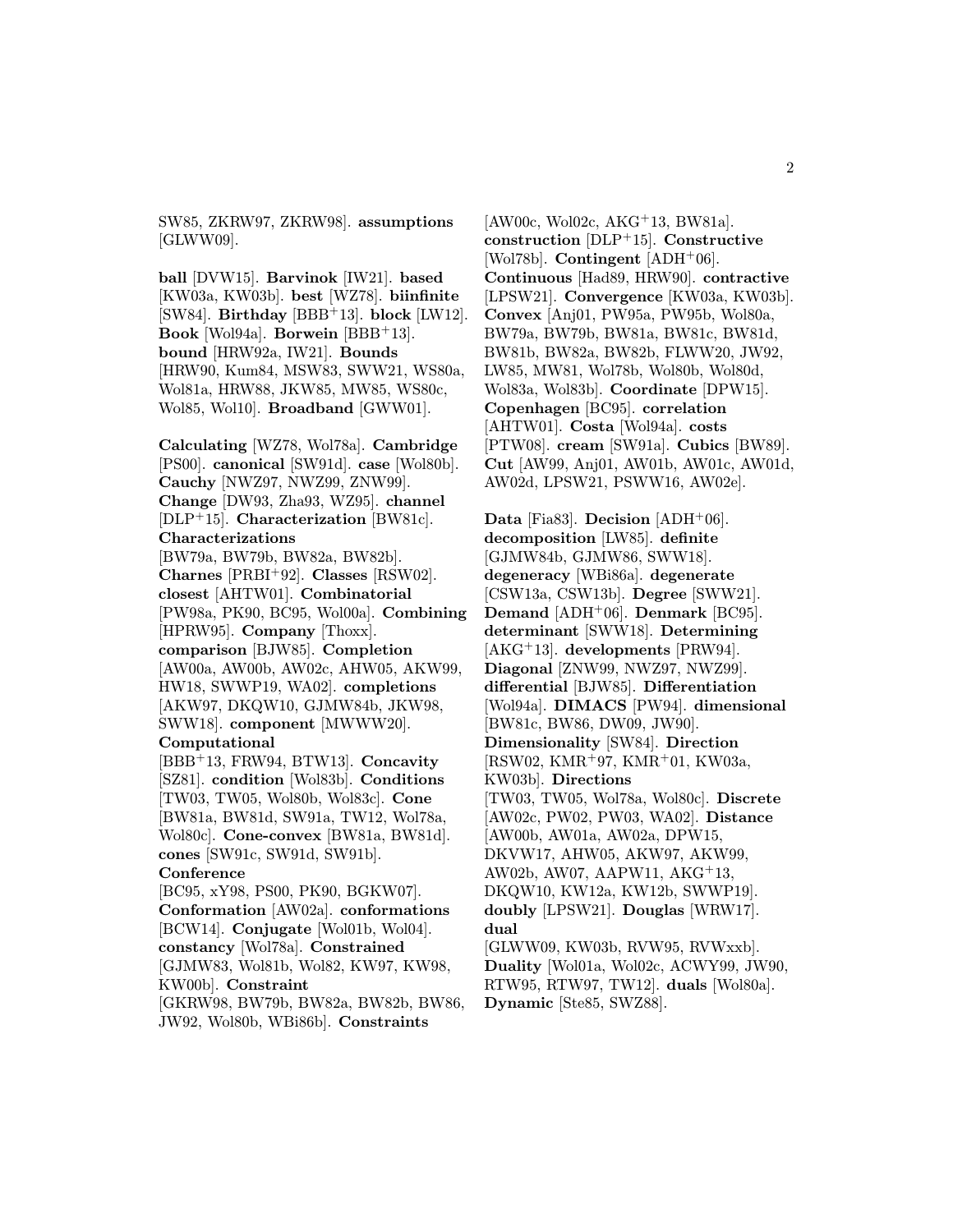E2847 [DFK+80]. E2849 [DAK+82]. E2852 [DFK+80]. E3231 [GDC+87]. E3234 [JWW87, JWWS89]. E3236 [GDC<sup>+</sup>87]. Economics [SZ81]. Editor  $[KKN+80]$ . Efficient  $[BCW14, WZ95]$ . Eigenvalue [PSWW16, LW12, MW85, RW92, RVW95, RVWxxa, RVWxxb, SW94, SW95, Wol85, Wol10]. Eigenvalues [Kum84, GJMW86, HW88, MSW83, WS80a, WS80c]. Elementary [DFK<sup>+</sup>80, DAK<sup>+</sup>82, GDC<sup>+</sup>87, JWW87, JWWS89]. ellipsoidal [SW91c]. embedability [AW98]. Empirical [AW01b]. Encyclopedia [FP01, KJR87]. engineering  $[BBC + 11]$ . equation [BJW85, SW86, WZ78]. equations [BJW85, Wol78b]. equivalence [DGW11]. equivalent [Wol80a]. Error [SWW21]. Euclidean [AHW05, AW98, AKW99, AW00b, AW01a, AW02a, AW02b, AW07, AAPW11, DKQW10, DPW15, DKVW17, KW12a, KW12b, SWWP19]. exact [AHW05]. Existence [TW03, TW05]. Explicit [KW10, Ste85, Wol96, SWZ88]. Exponential [SW91a]. Expressions [BSFW82, BSW82]. extended [STW17]. Extensions [WS79]. extra [MW85]. Extremal  $[PRBI+92]$ . Extreme  $[DVW15]$ .

Facial [BW81d, DKVW17, KW10, HW18, MWWW20, WRW17]. feasibility [DLW17]. Finding [WRW17]. finite [BW81c]. Fixed [BBC<sup>+</sup>11]. Fixed-point [BBC<sup>+</sup>11]. following [KW03a]. Foreword  $[AdKT^+07]$ . form [SW91d, WRW17]. forms [GJMW83]. Foster [BSW82]. Framework [For00, FW02, RW94a, RW97, RWxx]. Frontier [DKVW17]. Function [SW02, HW88, LW85].

Gale [AW01a, AW02b]. gaps [JW90]. Gauss [KMR+97, KMR+01, KW03a, KW03b, SW02]. General [KW00a, KW00b, Wol75]. Generalizations [JW92]. Generalized

[SZ81, PW14, SW91d]. Generating [WW10, Wol85, Wol10]. Geometry [AW02d, Wol80b, AKW96, DVW15]. given [GJMW86]. gradients [Wol04]. Graditents [Wol01b]. graph [DKQW10, FRW94, FRWZxx, RW94b, RW95, RWxx, WZ96, WZ99]. graphs [AW98].

Hadamard [GJMW84a]. Handbook [PR02, WSV00]. Hard [PW02, PW03, WW10, Wol00a]. held [PW98c, PK90]. Hermitian [GJMW84b, GJMW86]. Hessian [HW88]. High [Kru01]. Hiroshima [LW15]. history [WS80b]. HKM [RSW02]. Hoffman [HRW92b]. Hoffman-Wielandt [HRW92b]. honor  $[BBB+13]$ . Honoring  $[PSWZ94, PRBI<sup>+</sup>92].$ 

ice [SW91a]. ice-cream [SW91a]. ICPO [BC95]. Identities [Wol94a]. IFIP [PS00]. IFIP-TC7 [PS00]. II [AW01c, Fia83]. ILAS [BGKW07]. ill [DLW17]. ill-posed [DLW17]. Improving [GJMW84a, HRW88, MW85]. inclusive [WZ95]. Indefinite [SW95, Wol94c]. Inequalities [BSFW82, BSW82, AW07, DVW15, LW15]. Inequality [HRW92b, WS87, GJMW84a, LW12, WS79, WS80b]. Inexact [SW02]. infeasible [KW03a]. infinite [BIW92, BW86, JW90, JW92]. infinite-dimensional [JW90]. Ingram [PSWZ94]. instances [WW10]. Integer [BC95, PK90, HPRW95]. Interior [PW98a, PW98c, AKW97, HRVW96, JKW98, RVW95, RVWxxa, RVWxxb]. Interior-Point [PW98a, PW98c, AKW97, HRVW96, JKW98, RVWxxa]. International [BC95, xY98]. Interval [Wol96]. Invariant [SW91c, SW91d, SW91b]. inverse  $[BBC + 11]$ . Investment  $[ADH^+06]$ .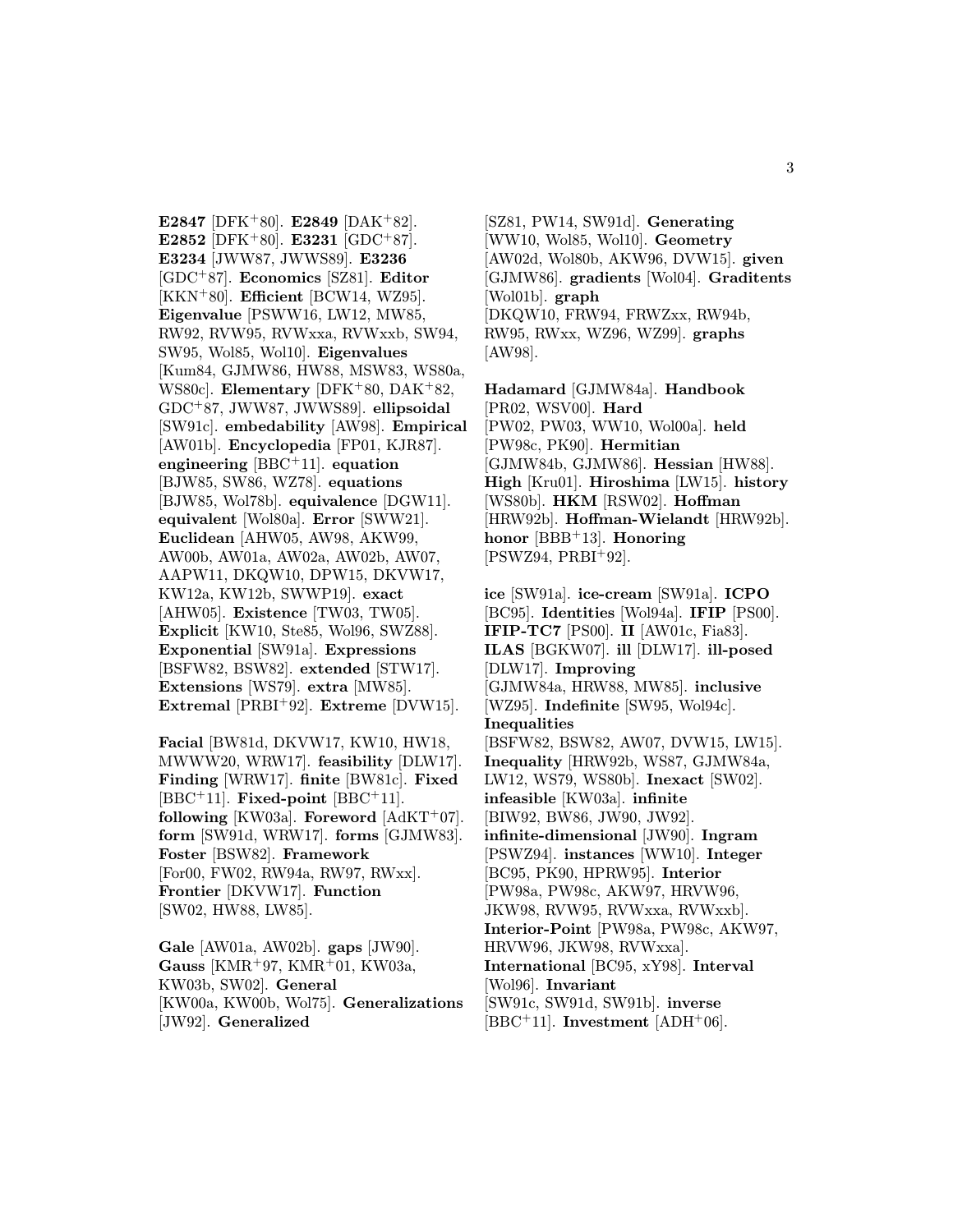Involving [BSFW82, BSW82]. IP [GWW01]. Issue [PW98b, PSWZ94, AdKT<sup>+</sup>07, BTW13]. iteration [WRW17]. Iterative [GLWW01].

J [Wol94a]. Jonathan [BBB+13]. July [PS00].

Kantorovich [Wol75, Wol81a]. knapsack [FLWW20]. Kronecker [SW91d].

L. [BSW82]. Lack [Wol02c]. Lagrangian [AW00c, KRWZxx, Wol00a]. Large [AW00b, PTW08, AdKT<sup>+</sup>07, RW94a, RW97, STW17]. large-scale  $[AdKT<sup>+</sup>07, STW17]$ . Layout [Anj01]. Least [DW93, Zha93, WZ95]. Least-Change [DW93]. Letters [KKN<sup>+</sup>80]. Lifting [AW99, AW02e]. Linear [GLWW01, Kru01, Wol96, BIW92, GLWW09, KMR<sup>+</sup>97, KMR<sup>+</sup>01, PTW08, SW86, SWZ88, WBi86a, WBi86b]. Local [STW17]. Localization [KW10, AAPW11, DKQW10]. Lovász [SW02]. Low [HW18, DW09]. low-dimensional [DW09]. Low-rank [HW18]. Lower [JKW85, HRW92a].

majorization [LW12]. Management [PRBI<sup>+</sup>92]. Mathematical [Fia83, PK90]. mathematics [BBB<sup>+</sup>13, BTW13]. Matrices

[AW01a, AW02a, DPW15, AHW05, AW02b, AW07, AAPW11, GJMW84b, GJMW87, KW12a, LW12, KW12b, WRW17]. Matrix [AW00a, AW00b, AW02c, AW00c, Wol81b, Wol82, AKW97, AKW99, AHTW01, AW02d, BJW85, DKQW10, DGW11, GJMW86, HW18, JKW85, LW15, SWWP19, Wol81c, WA02, Wol94a]. Max [AW99, AW01b, AW01c, RVW95, RVWxxb, AW01d, AW02d, RVWxxa, AW02e]. Max-Cut [AW99, AW01b, AW01c, AW01d, AW02d, AW02e]. Max-min [RVW95, RVWxxb, RVWxxa].

maximization [RW92]. maximizing [GJMW86]. Maximum [Anj01, SWW18, WRW17]. May [BC95, PW94, PW98c, PK90]. Measures [Wol94b, Zha93]. measuring [WW10]. Method [GLWW01, SW01, AKW97, HRVW96, JKW98, LPSW21, SW02, Wol83a]. Methods [DW93, PW98c, PRBI<sup>+</sup>92, Zha93, DLP<sup>+</sup>15, PS00, RVWxxa, Wol75, WZ95]. min [RVW95, RVWxxa, RVWxxb]. minima [STW17]. minimal [TW12]. minimization [HW18, PSWW16, RW94a, RW97]. minimum [LPSW21]. missing [SWWP19]. Model [AW00b]. Modelling [GWW01, PS00]. Molecular [AW02a]. moment [WRW17]. Monotonicity [BW89]. Multi  $[ADH<sup>+</sup>06]$ . Multi-Stage  $[ADH<sup>+</sup>06]$ . Multiple [Wol94c].

necessary [AW07]. Network [KW10, AAPW11, DKQW10]. Networking [ADH<sup>+</sup>06]. **Newton** [KMR<sup>+</sup>97, KMR<sup>+</sup>01, KW03a, KW03b, RWxx, SW02]. NGL02  $[ADH<sup>+</sup>06]$ . **NGL02-1**  $[ADH<sup>+</sup>06]$ . node [SWWP19]. nodes [RW94b, RW95]. NOESY [AKG<sup>+</sup>13]. Noisy [DKVW17, SWWP19]. Nonconvex [NWY00]. nondegeneracy [GLWW09]. nondifferentiable [Wol83b]. nonglobal [STW17]. Nonlinear [BISW94, Kru96, KW00a, PP00, AdKT<sup>+</sup>07, KW00b, SW86, xY98]. Nonnegative [BJW85, LPSW21]. nonnegativity [SW91a]. Nonsymmetric [HRW92b, SW94, SW95]. norm [HW18, LW15]. Normal [GJMW87]. Note [RSW02, Wol02c, AKW96, DLW17, GJMW86, SW91d]. Novel [PW03]. nuclear [HW18]. Numerical [LW85].

Olkin [PSWZ94]. one [Wol94b]. operator [Wol78b, WZ78]. Optimal [Lun88, Thoxx]. **Optimality**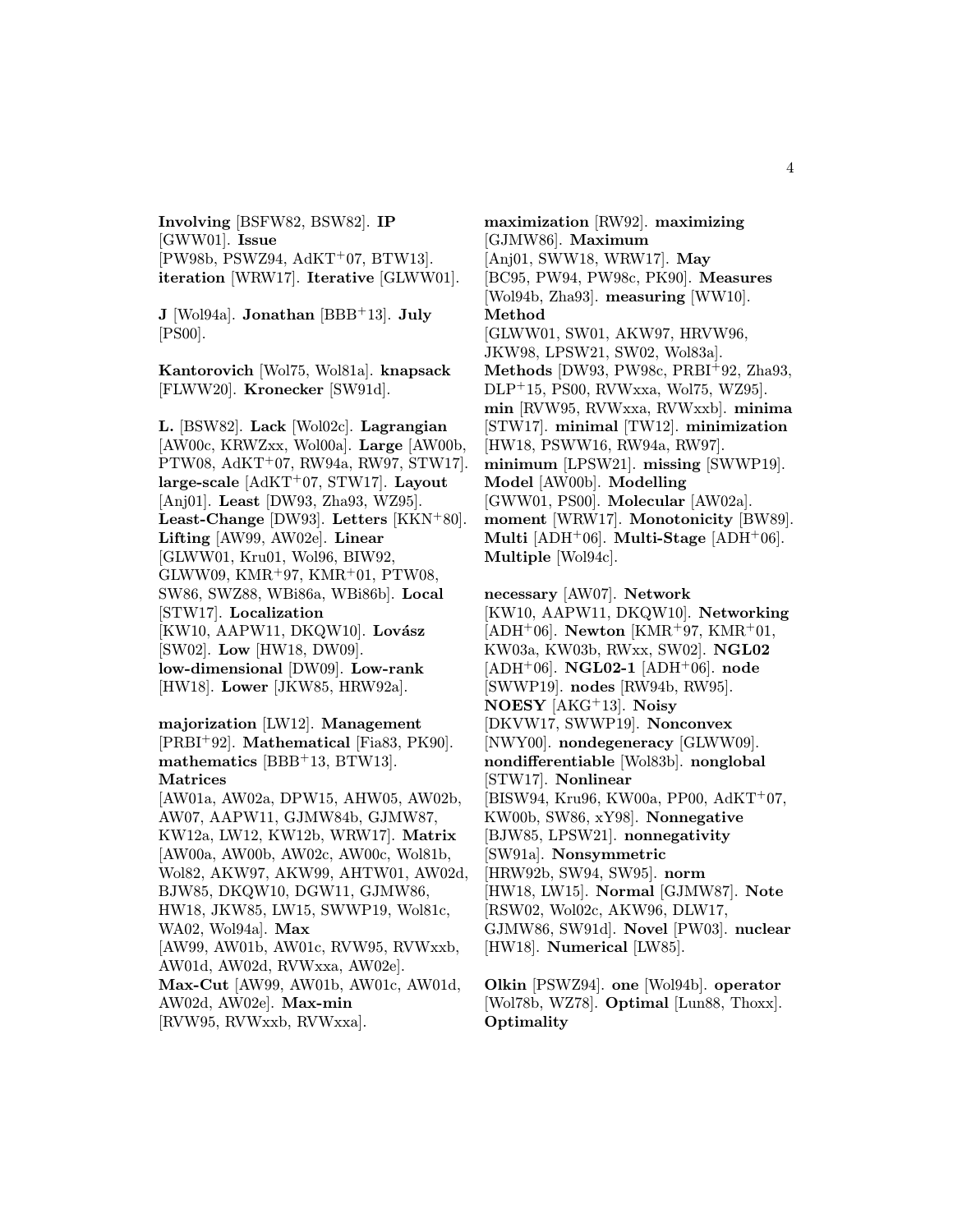[Wol80c, Wol83c, BW79a, BW79b, BW81c, BW82a, BW82b, Wol80b, Wol81d, Wol83b]. Optimization

[AW02c, FP01, GWW01, Had89, NWY00, PW98a, PR02, PW02, PW03, PK90, SZ81, Wol81b, Wol82, BC95, HRW90, PTW08, PS00, TW12, Wol81c, Wol85, WA02, Wol10]. ordinary [BJW85]. Orthogonal [Wol02c].

P [KW97, KW98]. parameterized [GW09]. Parametric [FLWW20, RW92]. Pareto [DKVW17]. partial [GJMW84b]. Partitioning [Zha96, FRW94, FRWZxx, RW94b, RW95, RWxx, WZ96, WZ99]. Pataki [IW21]. path [KW03a]. path-following [KW03a]. Peaceman [LPSW21]. permanent [GJMW86]. Perturbations [Fia83, SW94, SW95]. Peter [Wol94a]. Pharmaceutical [Thoxx]. Piecewise [BW89, PTW08]. Planning  $[ADH<sup>+</sup>06, Thoxx]$ . **Point**  $[PW98a, PW98c,$ AKW97, BBC<sup>+</sup>11, DVW15, HRVW96, JKW98, RVW95, RVWxxa, RVWxxb]. Policy [Lun88]. polyhedral [HPRW95]. portfolio [PTW08]. posed [DLW17]. Positive [GJMW84b, GJMW86, JKW98, LW12, SWW18]. Post [BW89]. Post-Processing [BW89]. Preconditioned [Wol01b, Wol04]. Preface [BTW13, BGKW07]. Preprocessing [CSW13a, CSW13b]. Presolving [GKRW98]. prices [Wol80d, Wol83c]. primal [GLWW09, KW03b, RVW95, RVWxxb, WRW17]. primal-dual [GLWW09, KW03b, RVW95, RVWxxb]. principal [MWWW20]. Problem [AW02a, AW99, AW01b, AW01c, Had89, Kar92, PRW94, Sch85, Ste85, Wol81b, Wol82, Wol94d, Wol98, Wol00b, AHTW01, AW01d, AW02e, ACWY99, BW81d, DW09, FRWZxx, FLWW20, HRW88, HRW92a, KRW94, KRWZxx, LPSW21, PSWW16, RW92, RWxx, SW85, SWZ88, WZ96, WZ99, ZKRW97, ZKRW98]. Problems

 $[AW00a, AW00b, Ani01, AW02c, DFK+80,$ DAK<sup>+</sup>82, GDC<sup>+</sup>87, HRW92b, JWW87, JWWS89, PW98a, PP00, SW02, Wol02c, Zha96, AHW05, AKW99, BBC<sup>+</sup>11, DLW17, HRW90, PW94, RVW95, RVWxxa, RVWxxb, SW94, Wol94c, Wol00a, WA02]. Procedure [AW01b, AW01c]. Proceedings [PW98c, BC95, PK90, xY98, BGKW07]. Processing [BW89]. program [BW79a, BW79b, BW81c, BW81b, BW82a, BW82b, Wol80d, Wol83b]. Programming [AW00b, AW02c, BISW94, Fia83, FW02, FW03, GLWW01, Kru96, KW99, KW00a, NWY00, OW97, PW98b, PW98a, PK90, SWW21, Ste85, TWZ94, TW03, WSV00, Wol00b, Wol01a, Wol02a, Wol02b, Zha96, AHW05, AKW99, AAPW11, AKG<sup>+</sup>13, AdKT<sup>+</sup>07, AHTW01, AW01d, BC95, BIW92, BW81a, BW81d, BW86, BCW14, DGW11, DKW12, FW04, GLWW09, HRVW96, JW90, KMR<sup>+</sup>97, KW97, KW98, KW00b, KMR<sup>+</sup>01, PW95a, PW95b, PRW95, PSWW16, RTW95, RTW97, RW92, SW86, SWZ88, TW05, Wol78b, Wol83a, WBi86a, WBi86b, Wol94c, WZ96, WZ99, WA02, xY98, ZKRW97, ZKRW98]. Programs [GKRW98, Kru01, Wol96, Wol01b, CSW13a, HPRW95, JW92, CSW13b, WW10, Wol80a, Wol04]. Project [Thoxx]. Projection [DLP<sup>+</sup>15, HRW92a, RW94b, RW95]. projections [DLW17]. protein [AKG<sup>+</sup>13, BCW14]. Pseudolinear [KW99].

QAP [OWX18, SW01]. Quadratic [AW00c, Had89, HRW92b, Kar92, KRWZxx, NWY00, PRW94, PW94, Ste85, Wol00b, Wol02c, ACWY99, BJW85, DW09, DGW11, FLWW20, HRW88, HRW90, HRW92a, KRW94, KW97, KW98, KW00b, PW95a, PW95b, PRW95, PSWW16, RW92, SWZ88, ZKRW97, ZKRW98]. qualification [BW79b, BW82a, BW82b, BW86, JW92]. Qualifications [GKRW98, Wol80b]. quantum [DLP<sup>+</sup>15]. Quasi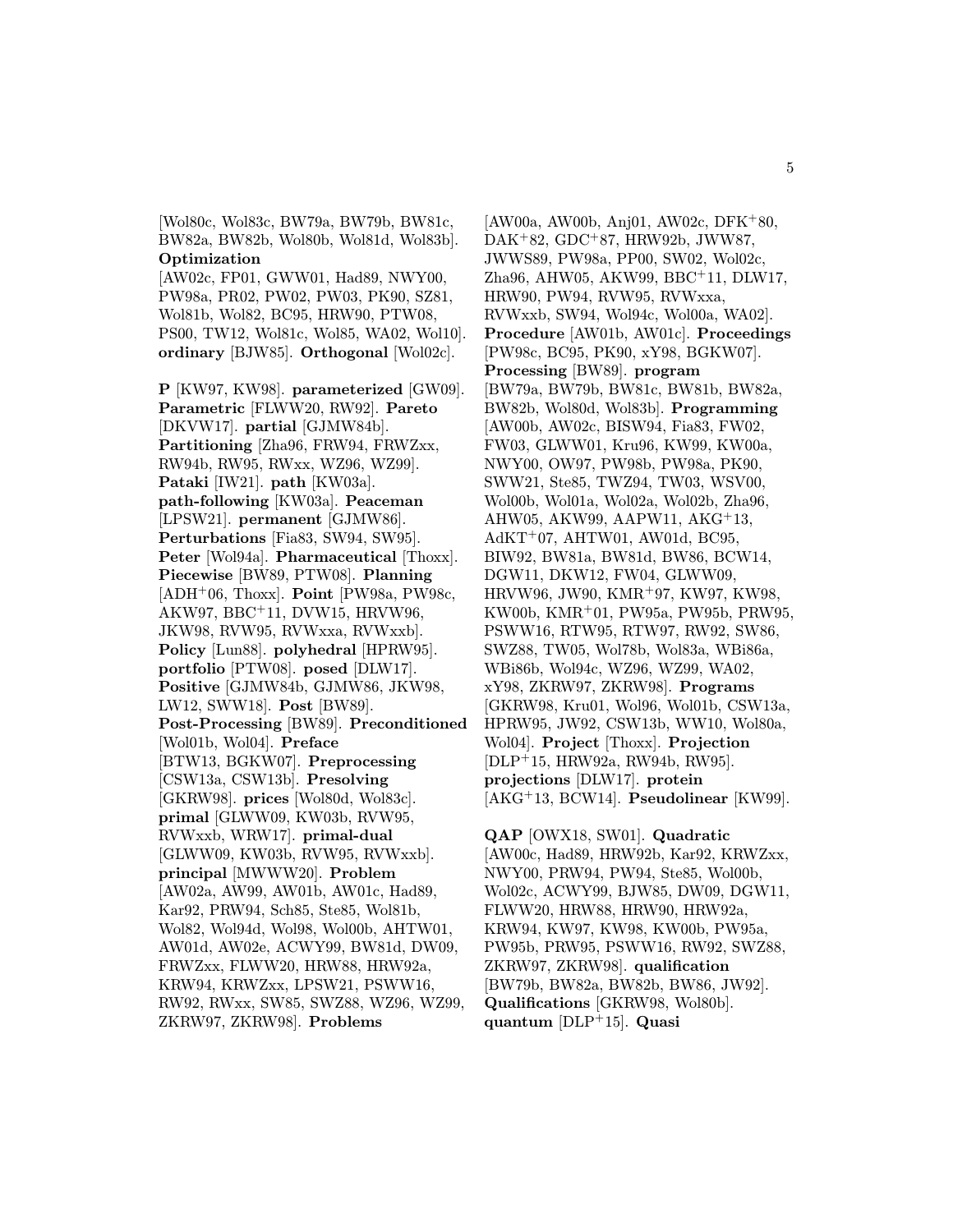[ZNW99, NWZ97, NWZ99, RWxx]. Quasi-Cauchy [ZNW99, NWZ97, NWZ99]. quasi-Newton [RWxx].

Rabinowitz [Wol94a]. Rachford [LPSW21, WRW17]. range [BW81c]. ranges [GJMW83]. rank [DVW15, HW18, IW21, WRW17, Wol94b]. rank-one [Wol94b]. ranks [AW02d]. ratio [Wol81a]. ratios [MSW83]. Realization [DKVW17, DKQW10]. recipe [PRW95]. recursive [BIW92]. reducing [BIW92, WBi86b]. Reduction [DKVW17, BW81d, HW18, MWWW20, WRW17, Wol83a]. Reductions [KW10]. Regina [BGKW07]. Region [For00, FW02, FW03, ACWY99, FW04, GW09, PW14, RW94a, RVW95, RW97, RVWxxb, STW17, SW94, SW95, Wol94c, WZ95]. Regions [Kar92, KRW94]. Regularization [GW09, MW81, CSW13a, CSW13b]. Regularizing [BW81b]. related [PW94]. Relation [ZNW99, NWZ97, NWZ99]. Relaxation [AW99, AW00c, SW01, ACWY99, DW09, FLWW20, KRWZxx, LPSW21, OWX18, PRW95]. Relaxations [Anj01, NWY00, Wol00a, AKW96, AW01d, AW02d, AW02e, DGW11, FRWZxx, HPRW95, PW95a, PW95b, PSWW16, WZ96, WZ99, ZKRW97, ZKRW98]. Replacement [Lun88]. Representations  $[KW10, TW12]$ . research  $[PRBI<sup>+</sup>92]$ . Results [AW01b, AW01c, SW91b]. Review [Wol94a]. Robust [DKVW17, MWWW20, DKW12]. rotamers [BCW14]. Rounding [AW01b, AW01c].

Samuelson [WS79, WS80b, WS87]. scale [AdKT<sup>+</sup>07, PTW08, RW94a, RW97, STW17]. Scheduling [GWW01]. Science  $[PRBI+92, BBC+11]$ . Sciences  $[KJR87]$ . SDP [AW99, IW21, OWX18, RSW02, SW01]. Search [TW03, TW05]. Secant

[DW93, Zha93, WZ95]. Second [AW99, AW02e]. selection [BCW14]. semi [BIW92]. semi-infinite [BIW92]. Semidefinite [AW00b, AW02c, DPW15, FRWZxx, For00, FW02, FW03, GKRW98, KW10, Kru96, Kru01, NWY00, OW97, PW98b, PW98a, PW98c, SWW21, TWZ94, TW03, Wol96, WZ96, WZ99, WSV00, Wol00a, Wol00b, Wol01a, Wol01b, WA02, Wol02a, Wol02b, Zha96, ZKRW97, ZKRW98, AHW05, AKW96, AKW99, AAPW11, AKG<sup>+</sup>13, AdKT<sup>+</sup>07, AHTW01, AW01d, AW02d, AW02e, BCW14, CSW13a, DW09, DGW11, DKW12, DLW17, FW04, HPRW95,  $HRVW96, JKW98, KMR<sup>+</sup>97, KMR<sup>+</sup>01,$ LW12, CSW13b, PRW95, PSWW16, RTW95, RTW97, RW94a, RW97, TW05, WW10, Wol94c, Wol04]. Semidefiniteness [Wol98]. Sensor [DKQW10, KW10, AAPW11]. Sequential [KW97, KW00b, KW98]. sesquilinear [GJMW83]. Shadow [Wol80d, Wol83c]. Shadows [DPW15]. short [KW03a, KW03b]. short-step [KW03a, KW03b]. Simple [GLWW01, SW01, BW86]. Simplified [RSW02]. single [SWWP19]. Singularity [SWW21]. Sizing [DW93]. Slater [JW92]. Society [PK90]. Solution [Ste85, Wol94d, Wol98, SWZ88, WZ78]. Solutions [BSW82, DFK+80, DAK+82, GDC<sup>+</sup>87, JWW87, JWWS89, Kru01, Wol96, BJW85, Wol78b]. Solving [AKW99, SW02, Wol01b, Wol04, STW17]. Some [AW07, BSFW82, BSW82, Wol81c]. spaces [AW98]. Sparse [AW00b]. sparsity [DVW15]. Special [BTW13, PW98b, PSWZ94, RSW02, AdKT<sup>+</sup>07]. splitting [LPSW21]. spread [JKW85]. SQ [KW97, KW98]. stability [BW81a]. stable  $[GLWW09]$ . Stage  $[ADH<sup>+</sup>06]$ . Stanley [Wol94a]. Statistical [BSFW82, BSW82, KJR87]. step [KW03a, KW03b]. Strengthened [AW99, AW01d, AW02e, TW03, TW05,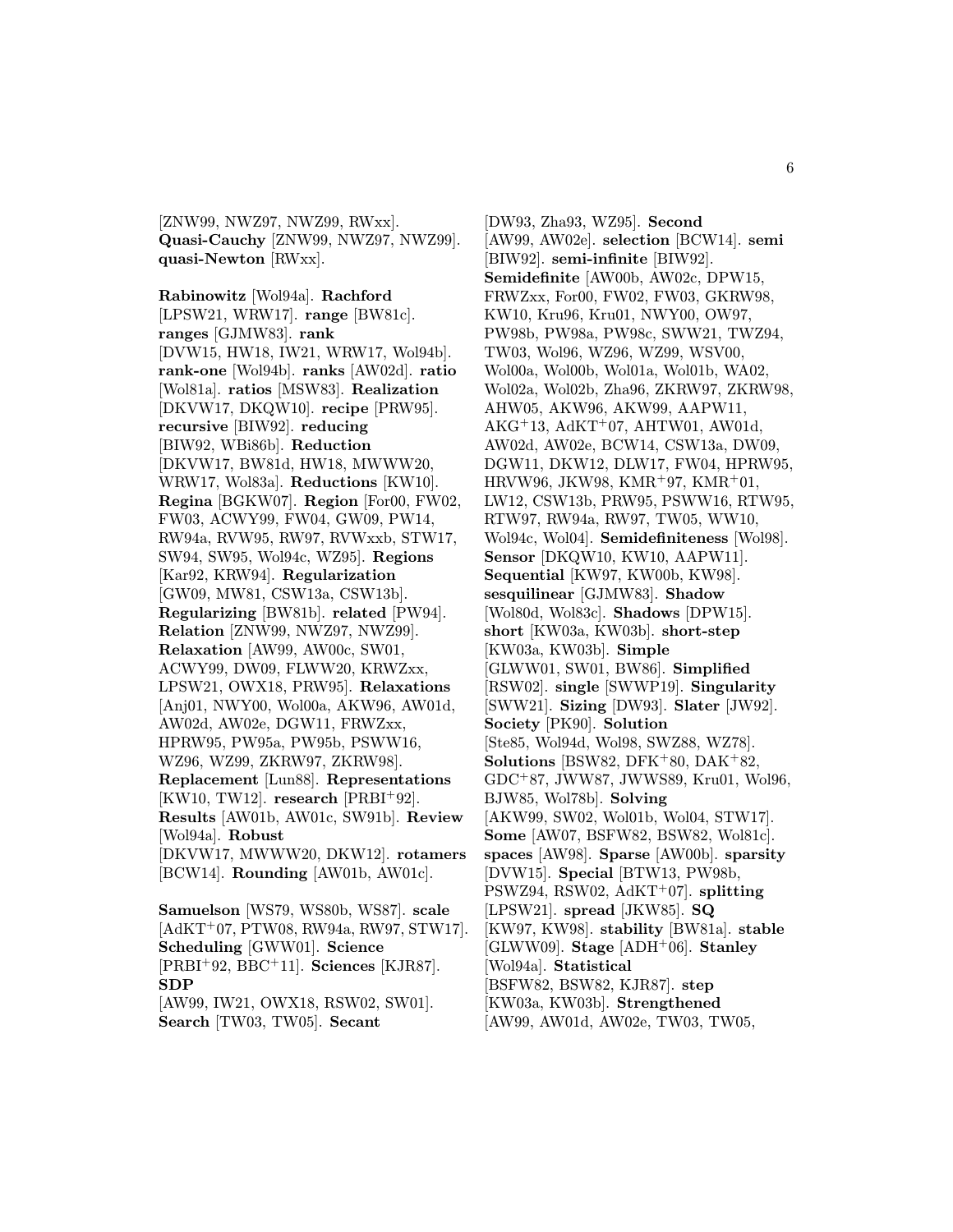IW21, Wol81d]. strictly [LPSW21]. Strong [ACWY99, RTW95, RTW97, TW12, Wol02c]. structures  $[AKG+13]$ . study  $[FRW94]$ . Subproblem [For00, FW02, FW03, FW04, GW09, PW14]. subproblems [RW94a, RVW95, RW97, RVWxxb, STW17, SW95]. sufficient [AW07]. sum [Wol98]. Survey [For00, FW02, PRW94]. symmetric [Wol94b]. Symmetrization [HRW92b]. System [PS00]. Systems [PRBI<sup>+</sup>92, SW84].

Taking [WBi86a]. TC7 [PS00]. Teaching [Sch85, SW85]. technique [RW94b, RW95]. test [Wol81d]. theorem [LW15]. Theorems [AW01a, AW02b, BJW85]. Theoretical [AW01c]. Theory [TWZ94, WSV00, PS00, Wol75, Wol81c]. Theta [SW02]. Toeplitz [SWW18]. Topics [PW98c]. Toronto [PW98c]. trace [AW07]. traces [MSW83, WS80a, WS80c]. transaction [PTW08]. Transform [AW01a, AW02b]. Trust [For00, FW02, FW03, Kar92, KRW94, SW94, ACWY99, FW04, GW09, PW14, RW94a, RVW95, RW97, RVWxxb, STW17, SW95, Wol94c]. trust-region [ACWY99, STW17]. Two [AW01a, AW02b]. type [ACWY99].

UK [PS00]. Uniqueness [TW03, TW05]. University [PK90]. unstable [Wol80d]. updates [Wol94b, WZ95]. Updating [ZNW99, NWZ97, NWZ99]. use [BCW14]. Using [SW02, AHW05, GW09, HRW90, HW18,

KW10, MWWW20, MSW83, MW85, WS80a, WS80c, Wol85, Wol01b, Wol04, Wol10].

V [BSW82]. Vehicle [Lun88]. via [AKW99, AW99, AW02d, AW02e, HRW92a]. VLSI [Anj01]. volume [BIW92, WBi86b].

Waterloo [PK90]. weighted [AW98]. Wielandt [HRW92b]. Within

[FW02, For00]. Without [GKRW98, BW79b, BW82a, BW82b]. Workshop [PW94, PW98c].

Zero [JW90].

## References

### Alfakih:2011:EDM

[AAPW11] Abdo Y. Alfakih, Miguel F. Anjos, Veronica Piccialli, and Henry Wolkowicz. Euclidean distance matrices, semidefinite programming and sensor network localization. Portugaliae Mathematica, 68(1): 53–102, 2011. ISSN 0032- 5155 (print), 1662-2758 (electronic). URL http://www. ems-ph.org/journals/show\_ abstract.php?issn=0032-5155& vol=68&iss=1&rank=4.

### Anstreicher:1999:SDT

[ACWY99] K. M. Anstreicher, X. Chen, H. Wolkowicz, and Y. Yuan. Strong duality for a trust-region type relaxation of the quadratic assignment problem. Linear Algebra and Its Applications, 301 (1-3):121–136, 1999. CODEN LAAPAW. ISSN 0024-3795 (print), 1873-1856 (electronic).

### Anjos:2006:NMS

[ADH<sup>+</sup>06] Miguel F. Anjos, Michael Desroches, Anwar Haque, Oleg Grodzevich, Hua Wei, and Henry Wolkowicz. NGL02- 1: Multi-stage investment decision under contingent demand for networking planning. In IEEE Global Telecom-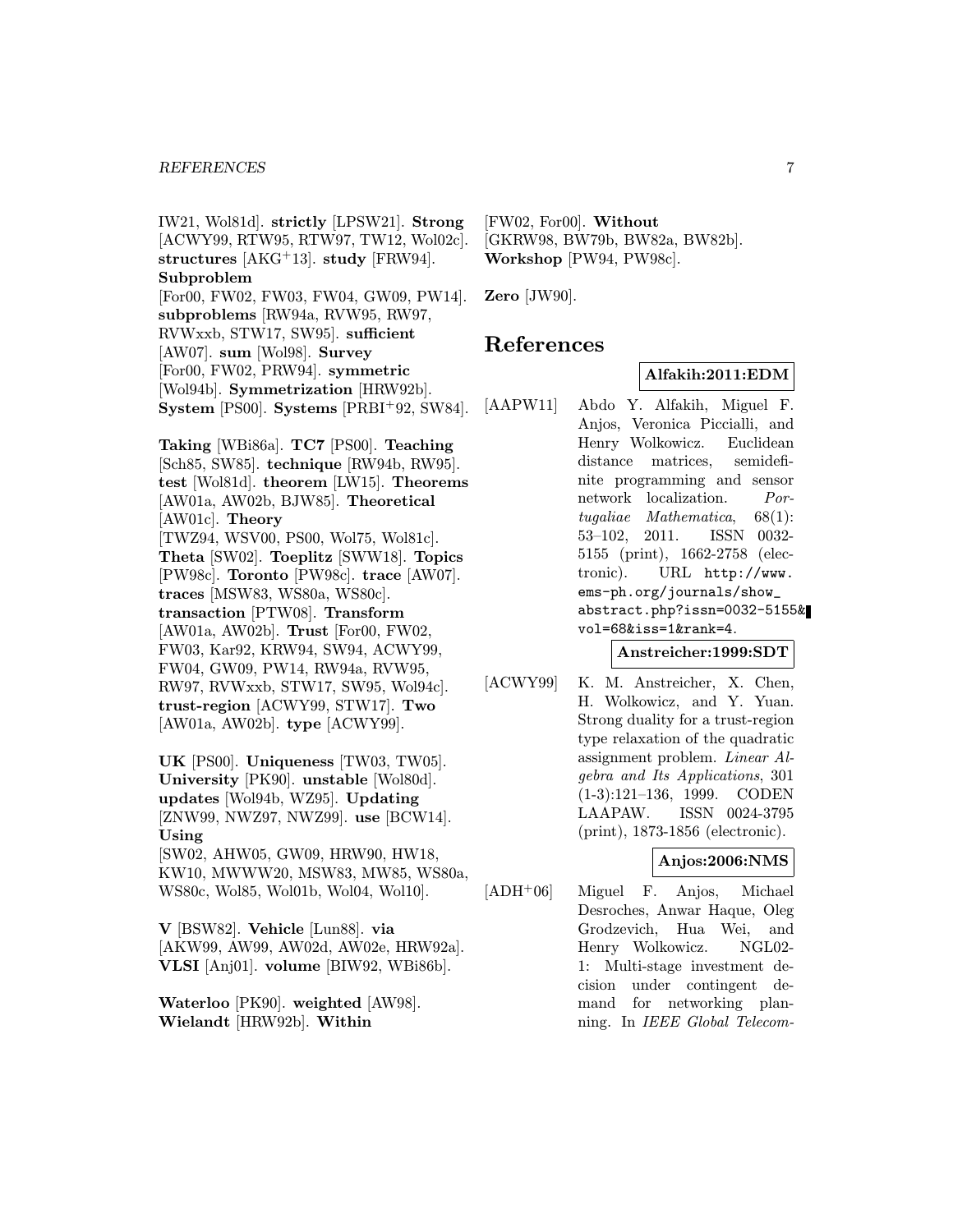#### REFERENCES 8

munications Conference, 2006.  $GLOBECOM$  '06, pages 1– 5. IEEE Computer Society Press, 1109 Spring Street, Suite 300, Silver Spring, MD 20910, USA, 2006. URL http:// ieeexplore.ieee.org/stamp/ stamp.jsp?tp=&arnumber=4150879.

## Andersen:2007:FSI

[AdKT<sup>+</sup>07] Erling Andersen, Etienne de Klerk, Levent Tunçel, Henry Wolkowicz, and Shuzhong Zhang. Foreword: special issue on largescale nonlinear and semidefinite programming. Mathematical Programming, 109(2-3, Ser. B):207–209, 2007. CODEN MH-PGA4. ISSN 0025-5610.

## Anjos:2001:SPA

[AHTW01] M. F. Anjos, N. Higham, M. Takouda, and H. Wolkowicz. A semidefinite programming approach for the closest correlation matrix problem. Technical Report CORR 2001-in progress, University of Waterloo, Waterloo, ON, Canada, 2001.

### Al-Homidan:2005:AEC

[AHW05] Suliman Al-Homidan and Henry Wolkowicz. Approximate and exact completion problems for Euclidean distance matrices using semidefinite programming. Linear Algebra and Its Applications, 406(??):109–141, September 1, 2005. CODEN LAAPAW. ISSN 0024-3795 (print), 1873- 1856 (electronic).

### Alipanahi:2013:DPS

[AKG<sup>+</sup>13] Babak Alipanahi, Nathan Krislock, Ali Ghodsi, Henry Wolkowicz, Logan Donaldson, and Ming Li. Determining protein structures from NOESY distance constraints by semidefinite programming. Journal of Computational Biology, 20(4):296– 310, 2013. CODEN JCOBEM. ISSN 1066-5277 (print), 1557- 8666 (electronic).

### Alfakih:1996:NGS

[AKW96] A. Alfakih, S. Kruk, and H. Wolkowicz. A note on geometry of semidefinite relaxations. Technical Report CORR Report 97, University of Waterloo, Waterloo, ON, Canada, 1996.

### Alfakih:1997:IPM

[AKW97] A. Alfakih, A. Khandani, and H. Wolkowicz. An interior-point method for approximate distance matrix completions. Technical Report CORR Report 9, University of Waterloo, Waterloo, ON, Canada, 1997. URL ftp://orion.uwaterloo.ca/ pub/henry/reports/distmat. ps.gz. SIMAX, submitted.

### Alfakih:1999:SED

[AKW99] A. Alfakih, A. Khandani, and H. Wolkowicz. Solving Euclidean distance matrix completion problems via semidefinite programming. Computational optimization and applications, 12(1-3):13–30, 1999. CO-DEN CPPPEF. ISSN 0926-6003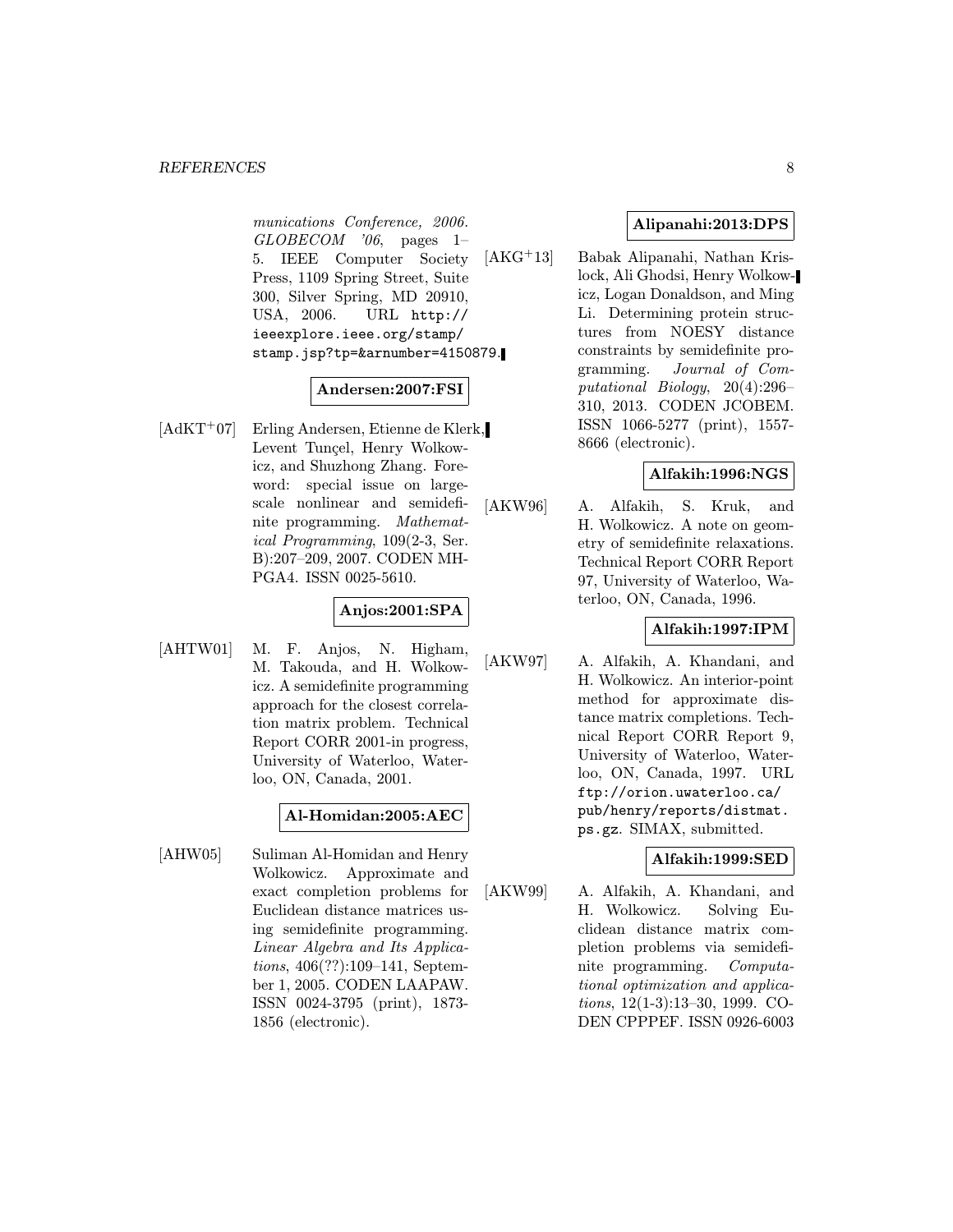(print), 1573-2894 (electronic). Computational optimization—a tribute to Olvi Mangasarian, Part I.

## Anjos:2001:NCR

[Anj01] M. F. Anjos. New Convex Relaxations for the Maximum Cut and VLSI Layout Problems. PhD thesis, University of Waterloo, 2001. Advisor: H. Wolkowicz.

## Alfakih:1998:EWG

[AW98] A. Alfakih and H. Wolkowicz. On the embedability of weighted graphs in Euclidean spaces. Technical Report CORR 98-12, University of Waterloo, Waterloo, ON, Canada, 1998.

### Anjos:1999:SSR

[AW99] M. F. Anjos and H. Wolkowicz. A strengthened SDP relaxation via a second lifting for the maxcut problem. Technical Report CORR 99-55, University of Waterloo, Waterloo, ON, Canada, 1999. 28 pp.

### Alfakih:2000:MCP

[AW00a] A. Alfakih and H. Wolkowicz. Matrix completion problems. In Wolkowicz et al. [WSV00], pages 533–545. ISBN 0-7923-7771-0. LCCN T57.74 .H355 2000.

## Alfakih:2000:NSP

[AW00b] A. Alfakih and H. Wolkowicz. A new semidefinite programming model for large sparse Euclidean distance matrix completion problems. Technical Re-

port CORR 2000-37, University of Waterloo, Waterloo, ON, Canada, 2000. In progress.

## Anstreicher:2000:LRQ

[AW00c] Kurt M. Anstreicher and Henry Wolkowicz. On Lagrangian relaxation of quadratic matrix constraints. SIAM Journal on Matrix Analysis and Applications, 22(1):41–55, 2000. CO-DEN SJMAEL. ISSN 0895-4798 (print), 1095-7162 (electronic). URL http://epubs.siam.org/ sam-bin/dbq/article/34029.

## Alfakih:2001:TTE

[AW01a] A. Alfakih and H. Wolkowicz. Two theorems on Euclidean distance matrices and Gale transform. Linear Algebra and Its Applications, 340(1-3): 149–154, 2001. CODEN LAA-PAW. ISSN 0024-3795 (print), 1873-1856 (electronic).

### Anjos:2001:NRPa

[AW01b] M. F. Anjos and H. Wolkowicz. A new rounding procedure for the max-cut problem I: Empirical results. Technical Report CORR 2000-in progress, University of Waterloo, Waterloo, ON, Canada, 2001.

### Anjos:2001:NRPb

[AW01c] M. F. Anjos and H. Wolkowicz. A new rounding procedure for the max-cut problem II: Theoretical results. Technical Report CORR 2000-in progress, University of Waterloo, Waterloo, ON, Canada, 2001.

- 
- 
- 
- 
- 
-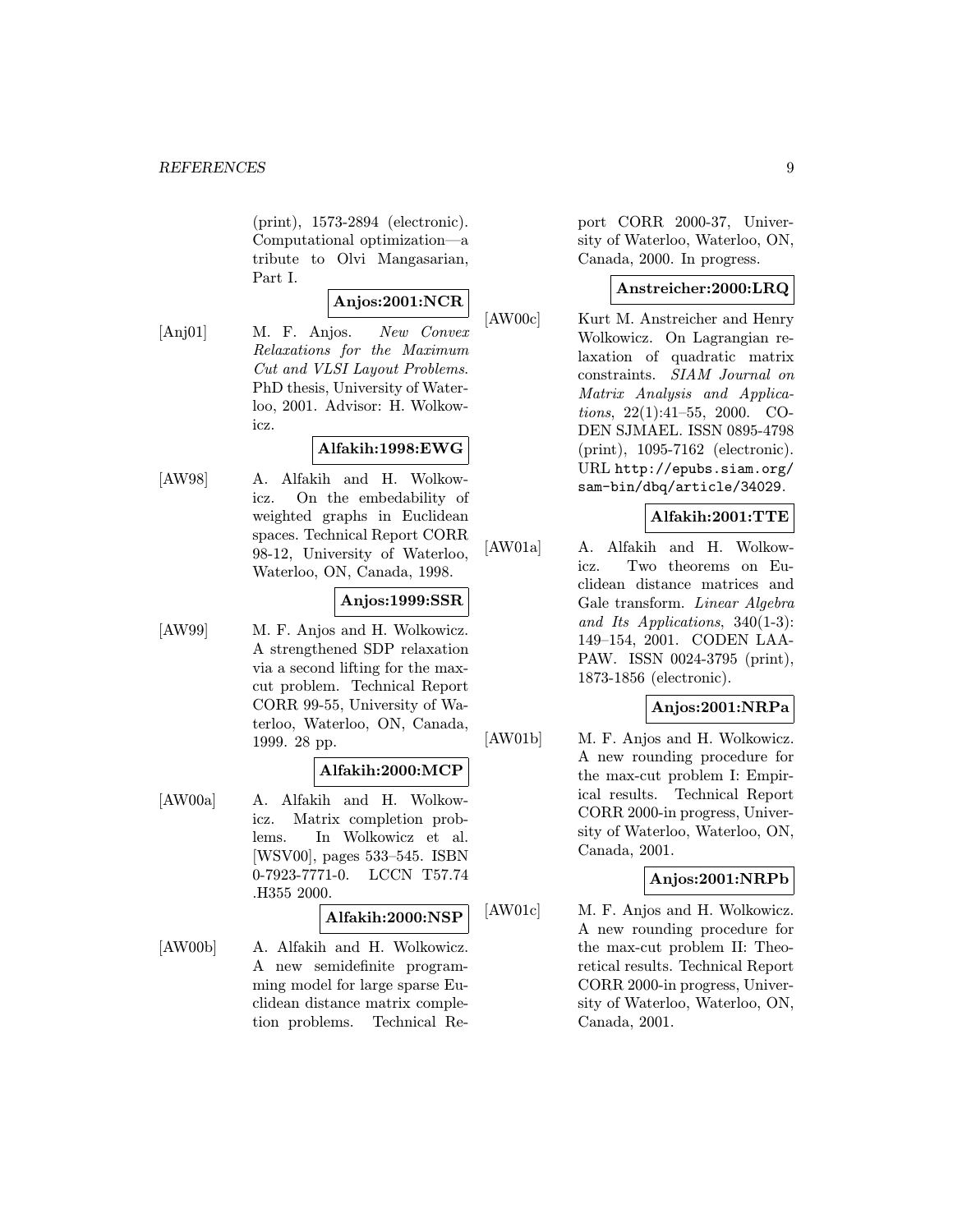## Anjos:2001:SSP

[AW01d] Miguel F. Anjos and Henry Wolkowicz. Strengthened semidefinite programming relaxations for the max-cut problem. In Advances in convex analysis and global optimization (Pythagorion, 2000), volume 54 of Nonconvex Optim. Appl., pages 409–420. Kluwer Academic Publishers, Dordrecht, The Netherlands / Boston, MA, 2001.

## Alfakih:2002:EDM

[AW02a] A. Alfakih and H. Wolkowicz. Euclidean distance matrices and the molecular conformation problem. Technical Report 17, University of Waterloo, Waterloo, ON, Canada, 2002.

## Alfakih:2002:TTE

[AW02b] Abdo Y. Alfakih and Henry Wolkowicz. Two theorems on Euclidean distance matrices and Gale transform. Linear Algebra and Its Applications, 340: 149–154, 2002. CODEN LAA-PAW. ISSN 0024-3795 (print), 1873-1856 (electronic).

### Anjos:2002:SPD

[AW02c] M. F. Anjos and H. Wolkowicz. Semidefinite programming for discrete optimization and matrix completion problems. Discrete Applied Mathematics, 123/124(CORR 2000- 38):507–571, 2002. CODEN DAMADU. ISSN 0166-218X (print), 1872-6771 (electronic).

## Anjos:2002:GSM

[AW02d] Miguel F. Anjos and Henry Wolkowicz. Geometry of semidefinite max-cut relaxations via matrix ranks. Journal of Combinatorial Optimization, 6(3):237–270, 2002. CO-DEN JCOPFV. ISSN 1382-6905 (print), 1573-2886 (electronic). New approaches for hard discrete optimization (Waterloo, ON, 2001). CORR 2001-39.

## Anjos:2002:SSR

[AW02e] Miguel F. Anjos and Henry Wolkowicz. Strengthened semidefinite relaxations via a second lifting for the Max-Cut problem. Discrete Applied Mathematics, 119(1-2):79– 106, 2002. CODEN DAMADU. ISSN 0166-218X (print), 1872- 6771 (electronic). Foundations of heuristics in combinatorial optimization.

### Alfakih:2007:SNS

[AW07] A. Y. Alfakih and Henry Wolkowicz. Some necessary and some sufficient trace inequalities for Euclidean distance matrices. Linear Multilinear Algebra, 55(5):499–506, 2007. CODEN LNMLAZ. ISSN 0308-1087 (print), 1563- 5139 (electronic). URL http: //www.tandfonline.com/doi/ abs/10.1080/03081080701241570.

### Bailey:2013:CAM

[BBB<sup>+</sup>13] David H. Bailey, Heinz H. Bauschke, Peter Borwein, Frank Garvan, Michel Théra, Jon D.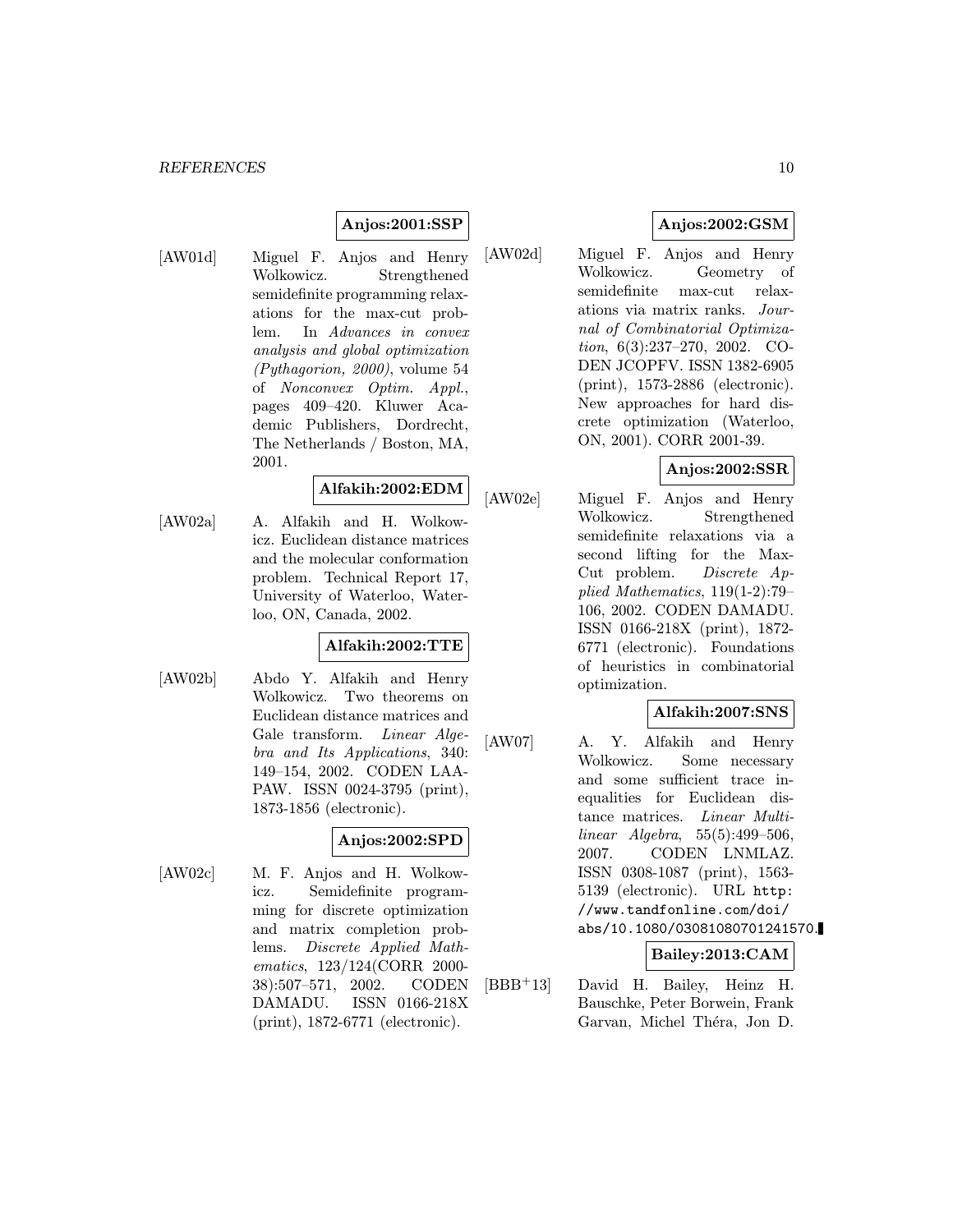Vanderwerff, and Henry Wolkowicz, editors. Computational and analytical mathematics: in honor of Jonathan Borwein's 60th Birthday, volume 50 of Springer proceedings in mathematics and statistics. Springer-Verlag, Berlin, Germany / Heidelberg, Germany / London, UK / etc., 2013. ISBN 1-4614- 7620-8, 1-4614-7621-6 (e-book). ISSN 2194-1009. xv + 701 pp. LCCN QA241. URL http: //public.eblib.com/choice/ publicfullrecord.aspx?p=1466708; http://swb.eblib.com/patron/BCW14 FullRecord.aspx?p=1466708; http://www.myilibrary.com? id=547562.

#### Bauschke:2011:FPA

[BBC<sup>+</sup>11] Heinz H. Bauschke, Regina S. Burachik, Patrick Louis Combettes, Veit Elser, D. Russell Luke, and Henry Wolkowicz, editors. Fixed-point algorithms for inverse problems in science and engineering, volume 49 of Springer optimization and its applications. Springer-Verlag, Berlin, Germany / Heidelberg, Germany / London, UK / etc., 2011. ISBN 1-4419-9568-4, 1- 4419-9569-2 (e-book). ISSN 1931-6828 (print), 1931-6836 (electronic).  $xi + 402$  pp. LCCN QA378.5 .F59 2011. URL http: //0-dx.doi.org.fama.us.es/ 10.1007/978-1-4419-9569-8.

#### Balas:1995:IPC

[BC95] Egon Balas and Jens Clausen, editors. Integer programming and combinatorial optimization:

4th International ICPO Conference, Copenhagen, Denmark, May 29–31, 1995: proceedings, volume 920 of Lecture Notes in Computer Science. Springer-Verlag, Berlin, Germany / Heidelberg, Germany / London, UK / etc., 1995. CODEN LNCSD9. ISBN 3-540-59408- 6 (Berlin), 0-387-59408-6 (New York). ISSN 0302-9743 (print), 1611-3349 (electronic). LCCN T57.74 .C6 1995.

### Burkowski:2014:EUS

Forbes Burkowski, Yuen-Lam Cheung, and Henry Wolkowicz. Efficient use of semidefinite programming for selection of rotamers in protein conformations. INFORMS Journal on Computing, 26(4):748–766, 2014. ISSN 1091-9856 (print), 1526-5528 (electronic).

## Bhatia:2007:PIC

[BGKW07] Rajendra Bhatia, Robert Guralnick, Steve Kirkland, and Henry Wolkowicz. Preface to the 12th ILAS Conference Proceedings, Regina 2005. Linear Algebra and Its Applications, 421 (1):1–2, 2007. CODEN LAA-PAW. ISSN 0024-3795 (print), 1873-1856 (electronic). Held in Regina, SK, June 26–29, 2005.

### Ben-Israel:1994:NP

[BISW94] A. Ben-Israel, Michael Schneider, and H. Wolkowicz. Nonlinear Programming. ????, ????, 1994. ISBN ???? ?? pp. LCCN ???? In progress.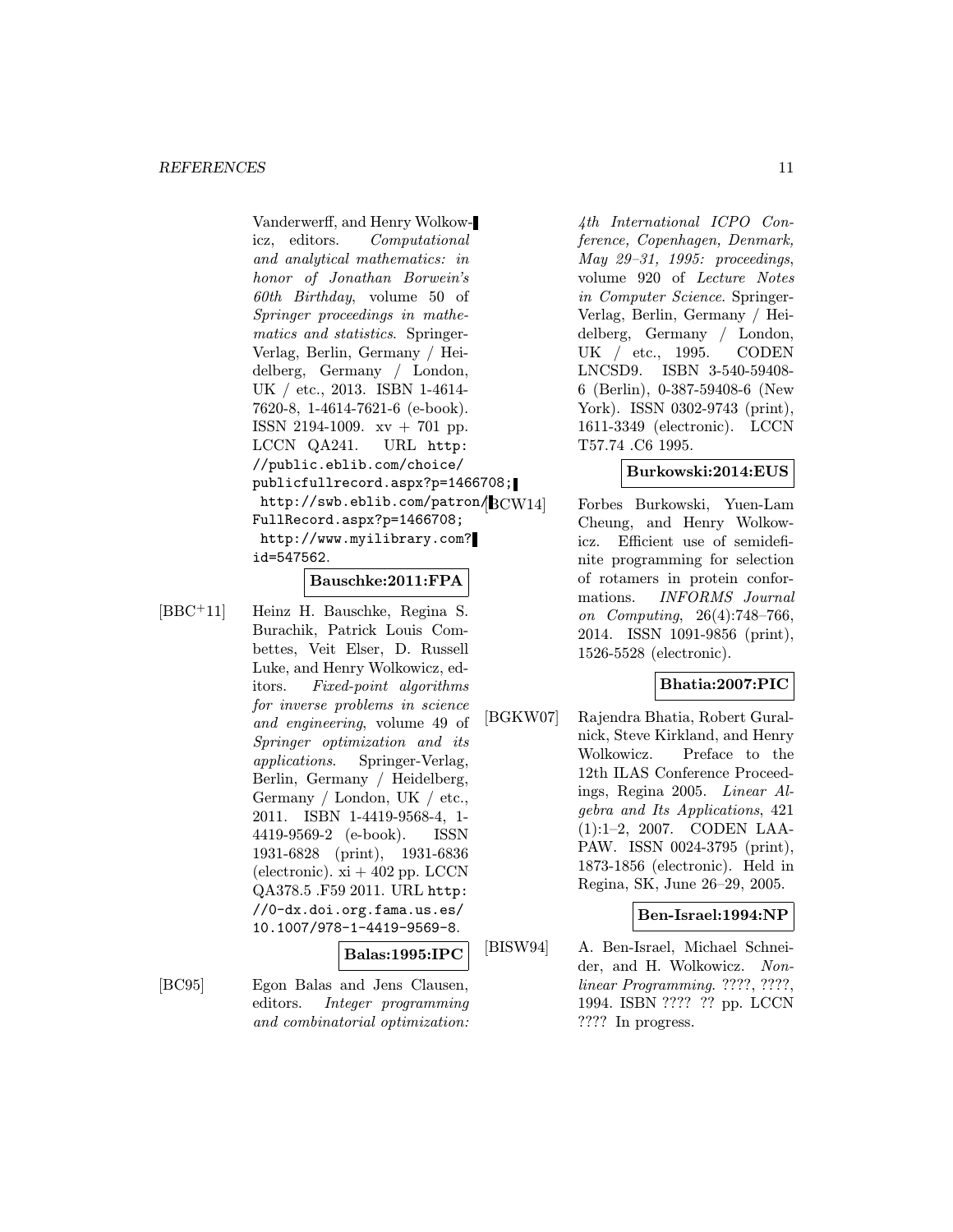### Ben-Israel:1992:RVR

[BIW92] A. Ben-Israel and H. Wolkowicz. A recursive volume reducing algorithm for semi-infinite linear programming. In Phillips et al. [PRBI<sup>+</sup>92], page ?? ISBN 0- 7923-9139-X. LCCN T57.6.S977 1992. Invited paper.

## Butler:1985:NSQ

[BJW85] G. Butler, C. R. Johnson, and H. Wolkowicz. Nonnegative solutions of a quadratic matrix equation arising from comparison theorems in ordinary differential equations. SIAM Journal on Algebraic and Discrete Methods, 6(1):47–53, 1985. CO-DEN SJAMDU. ISSN 0196- 5212 (print), 2168-345X (electronic).

## Borwein:1982:SII

[BSFW82] J. M. Borwein, G. P. H. Styan, L. V. Foster, and H. Wolkowicz. Some inequalities involving statistical expressions. SIAM Review, 24(3):340–342, July 1982. CODEN SIREAD. ISSN 0036- 1445 (print), 1095-7200 (electronic).

### Borwein:1982:SSI

[BSW82] J. M. Borwein, G. P. H. Styan, and H. Wolkowicz. Solutions: Some inequalities involving statistical expressions (L. V. Foster).  $SIAM$  Review, 24(3): 340–342, ???? 1982. CO-DEN SIREAD. ISSN 0036-1445 (print), 1095-7200 (electronic).

## Bauschke:2013:PSI

[BTW13] Heinz H. Bauschke, Michel Théra, and Henry Wolkowicz. Preface [special issue: Computational and analytical mathematics]. Mathematical Programming, 139(1-2, Ser. B):1–3, 2013. CODEN MHPGA4. ISSN 0025-5610.

## Borwein:1979:COA

[BW79a] J. M. Borwein and H. Wolkowicz. Characterizations of optimality for the abstract convex program. Research Report 19, Dalhousie University, Halifax, NS, Canada, 1979.

### Borwein:1979:COC

[BW79b] J. M. Borwein and H. Wolkowicz. Characterizations of optimality without constraint qualification for the abstract convex program. Research Report 14, Department of Mathematics, Dalhousie University, Halifax, NS, Canada, June 1979. 59 pp.

### Borwein:1981:CCP

[BW81a] J. M. Borwein and H. Wolkowicz. Cone-convex programming, stability and affine constraints. In Schaible and Ziemba [SZ81], pages 379–397. ISBN 0-12- 621120-5. LCCN QA402.5 .G45. Invited paper.

### Borwein:1981:RAC

[BW81b] J. M. Borwein and H. Wolkowicz. Regularizing the abstract convex program. Journal of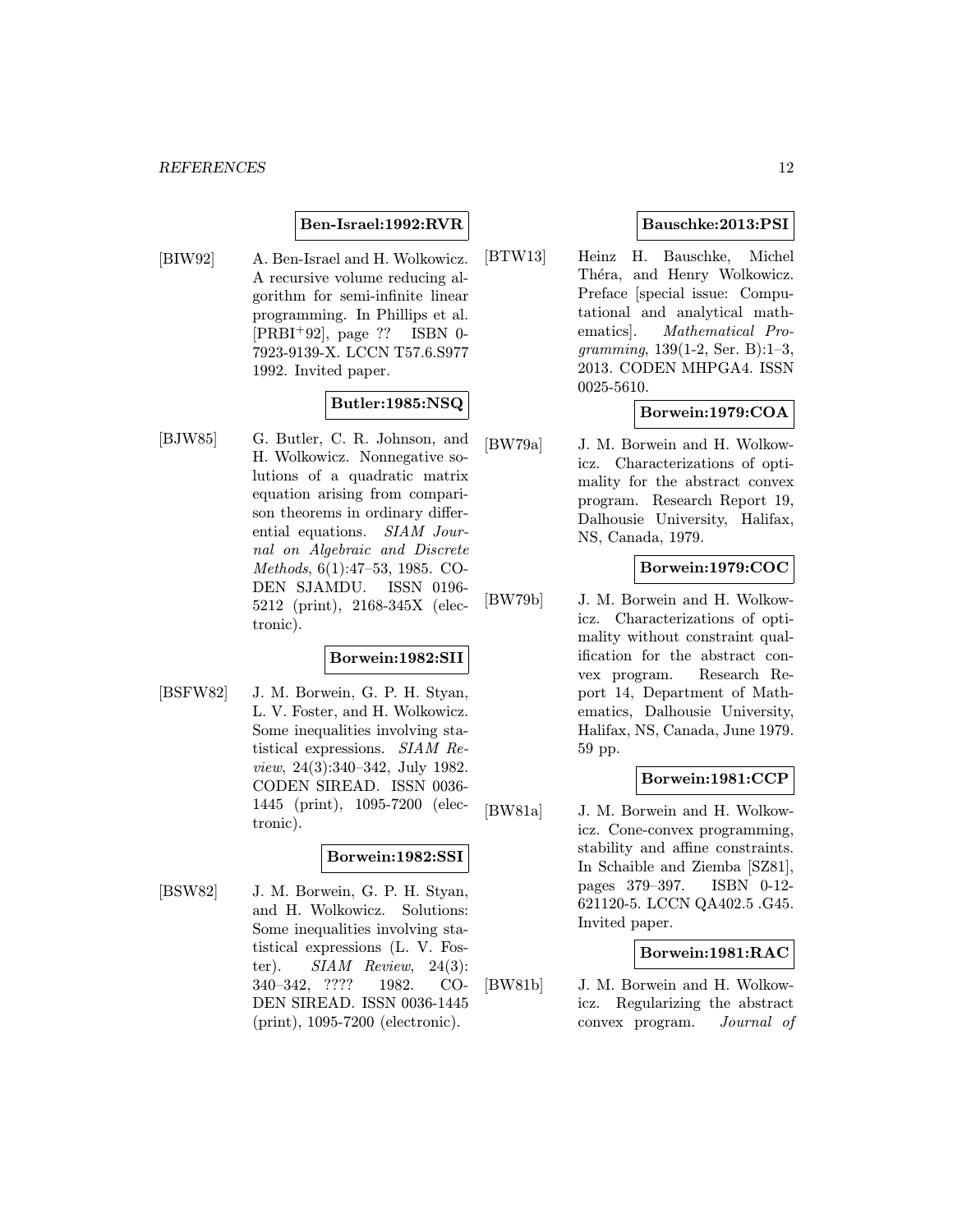Mathematical Analysis and Applications, 83(2):495–530, 1981. CODEN JMANAK. ISSN 0022- 247x (print), 1096-0813 (electronic).

### Borwein:1981:COA

[BW81c] Jon M. Borwein and Henry Wolkowicz. Characterization of optimality for the abstract convex program with finite dimensional range. Journal of the Australian Mathematical Society. Series A: Pure Mathematics and Statistics, 30(4):390–411, April 1981. CODEN JAMADS. ISSN 0263-6115 (print), 2396- 8192 (electronic). URL http:// docserver.carma.newcastle. edu.au/1649/; http://journals. cambridge.org/action/displayAbstract? fromPage=online&aid=4896312.

### Borwein:1981:FRC

[BW81d] Jon M. Borwein and Henry Wolkowicz. Facial reduction for a cone-convex programming problem. Journal of the Australian Mathematical Society. Series A: Pure Mathematics and Statistics, 30(3):369–380, February 1981. CODEN JAMADS. ISSN 0263-6115 (print), 2396- 8192 (electronic). URL http: //journals.cambridge.org/ action/displayAbstract?fromPage= online&aid=5441184.

#### Borwein:1982:COCa

[BW82a] J. M. Borwein and H. Wolkowicz. Characterizations of optimality without constraint qualification for the abstract convex program. Mathematical Programming Study, 19:77–100, 1982. CODEN MPSTDF. ISSN 0303-3929. Optimality and stability in mathematical programming.

### Borwein:1982:COCb

[BW82b] J. M. Borwein and H. Wolkowicz. Characterizations of optimality without constraint qualification for the abstract convex program. In Optimality and Stability in Mathematical Programming, page ?? Springer-Verlag, Berlin, Germany / Heidelberg, Germany / London, UK / etc., 1982. URL http:// link.springer.com/chapter/ 10.1007/BFb0120983.

### Borwein:1986:SCQ

J. M. Borwein and H. Wolkowicz. A simple constraint qualification in infinite dimensional programming. Mathematical Programming, 35(1):83–96, 1986. CODEN MHPGA4. ISSN 0025-5610.

### Beatson:1989:PPP

[BW89] R. K. Beatson and H. Wolkowicz. Post-processing piecewise cubics for monotonicity. SIAM Journal on Numerical Analysis, 26(2):480–502, April 1989. CO-DEN SJNAAM. ISSN 0036- 1429 (print), 1095-7170 (electronic).

### Cheung:2013:PRD

[CSW13a] Yuen-Lam Cheung, Simon Schurr, and Henry Wolkowicz. Preprocessing and regularization for degenerate semidefinite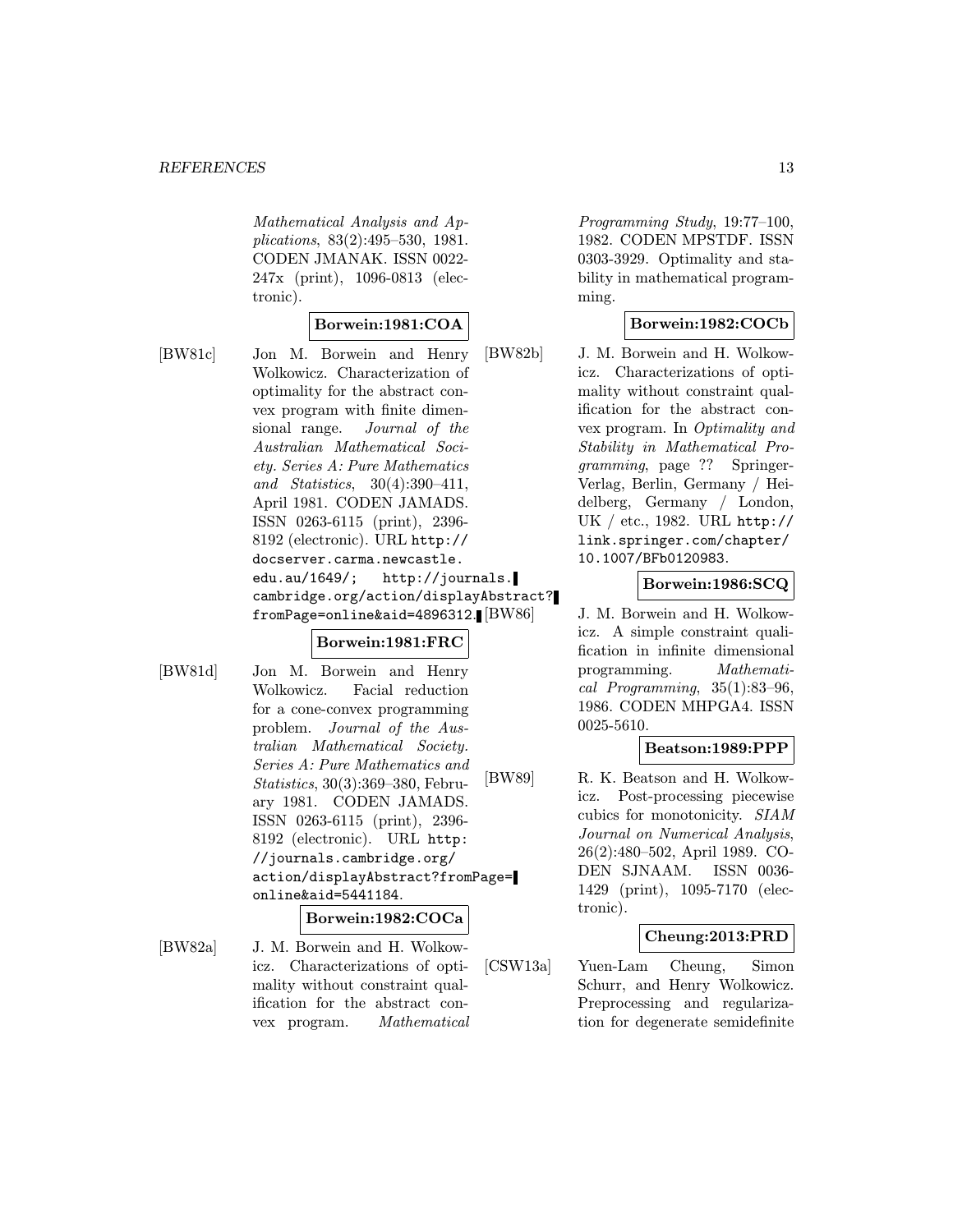programs. In Computational and analytical mathematics, volume 50 of Springer Proc. Math. Stat., pages 251–303. Springer-Verlag, Berlin, Germany / Heidelberg, Germany / London, UK / etc., 2013.

## MR3108430

[CSW13b] Yuen-Lam Cheung, Simon Schurr, and Henry Wolkowicz. Preprocessing and regularization for degenerate semidefinite programs. In Computational and analytical mathematics, volume 50 of Springer Proc. Math. Stat., pages 251– 303. Springer-Verlag, Berlin, Germany / Heidelberg, Germany / London, UK / etc., 2013. URL https://doi.org/ 10.1007/978-1-4614-7621-4\_ 12.

## Deutsch:1982:PSSa

[DAK<sup>+</sup>82] Emeric Deutsch, Ron Adin, H. Kestelman, M. F. Kruelle, Daniel B. Shapiro, and Henry Wolkowicz. Problems and solutions: Solutions of elementary problems: E2849. American Mathematical Monthly, 89 (1):64, January 1982. CODEN AMMYAE. ISSN 0002-9890 (print), 1930-0972 (electronic). See also [DFK+80].

### Deutsch:1980:PSE

[DFK<sup>+</sup>80] Emeric Deutsch, J. Fickett, Clark Kimberling, Peter Ungar, and Jan Mycielski. Problems and solutions: Elementary problems: E2847–E2852. American Mathematical Monthly, 87 (8):671–672, October 1980. CO-DEN AMMYAE. ISSN 0002- 9890 (print), 1930-0972 (electronic). See also  $[DAK+82, ?]$ ?, ?, ?, ?, ?].

## Ding:2011:ESR

[DGW11] Yichuan Ding, Dongdong Ge, and Henry Wolkowicz. On equivalence of semidefinite relaxations for quadratic matrix programming. Mathematics of Operations Research, 36(1):88– 104, 2011. CODEN MOREDQ. ISSN 0364-765x (print), 1526- 5471 (electronic).

## Ding:2010:SNL

[DKQW10] Yichuan Ding, Nathan Krislock, Jianwei Qian, and Henry Wolkowicz. Sensor network localization, Euclidean distance matrix completions, and graph realization. Optimization and Engineering, 11(1):45–66, 2010. ISSN 1389-4420 (print), 1573- 2924 (electronic). URL http:// link.springer.com/article/ 10.1007/s11081-008-9072-0.

## Drusvyatskiy:2017:NED

[DKVW17] D. Drusvyatskiy, N. Krislock, Y.-L. Voronin, and H. Wolkowicz. Noisy Euclidean distance realization: Robust facial reduction and the Pareto frontier. SIAM Journal on Optimization, 27(4):2301–2331, ???? 2017. CODEN SJOPE8. ISSN 1052- 6234 (print), 1095-7189 (electronic).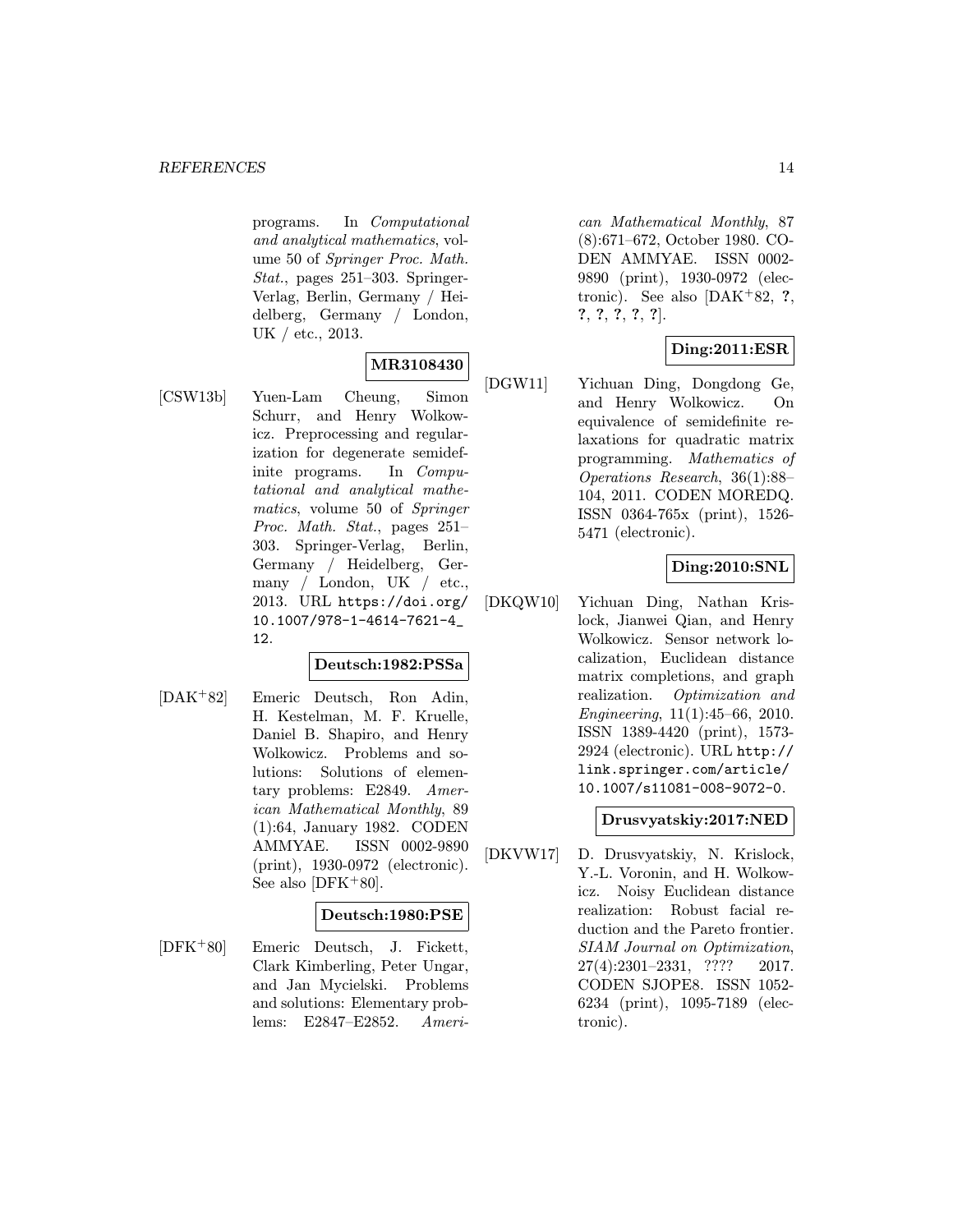## Doan:2012:RAS

[DKW12] Xuan Vinh Doan, Serge Kruk, and Henry Wolkowicz. A robust algorithm for semidefinite programming. Optimization Methods & Software, 27(4-5):667– 693, 2012. ISSN 1055-6788.

### Drusvyatskiy:2015:PMQ

[DLP<sup>+</sup>15] Dmitriy Drusvyatskiy, Chi-Kwong Li, Diane Christine Pelejo, Yuen-Lam Voronin, and Henry Wolkowicz. Projection methods for quantum channel construction. Quantum Information Processing, 14(8):3075– 3096, 2015. CODEN QIPUAT. ISSN 1570-0755 (print), 1573- 1332 (electronic).

Drusvyatskiy:2017:NAP

[DLW17] Dmitriy Drusvyatskiy, Guoyin Li, and Henry Wolkowicz. A note on alternating projections for ill-posed semidefinite feasibility problems. Mathematical Programming, 162(1-2, Ser. A):537–548, 2017. CO-DEN MHPGA4. ISSN 0025- 5610. URL https://doi.org/ 10.1007/s10107-016-1048-9.

Drusvyatskiy:2015:CSS

[DPW15] Dmitriy Drusvyatskiy, Gábor Pataki, and Henry Wolkowicz. Coordinate shadows of semidefinite and Euclidean distance matrices. SIAM Journal on Optimization, 25(2):1160–1178, ???? 2015. CODEN SJOPE8. ISSN 1052-6234 (print), 1095- 7189 (electronic).

## Drusvyatskiy:2015:EPI

[DVW15] D. Drusvyatskiy, S. A. Vavasis, and H. Wolkowicz. Extreme point inequalities and geometry of the rank sparsity ball. Mathematical Programming,  $152(1-2)$ : 521–544, 2015. CODEN MH-PGA4. ISSN 0025-5610.

## Dennis:1993:SLC

[DW93] John E. Dennis, Jr. and H. Wolkowicz. Sizing and leastchange secant methods. SIAM Journal on Numerical Analysis, 30(5):1291–1314, October 1993. CODEN SJNAAM. ISSN 0036- 1429 (print), 1095-7170 (electronic).

## Ding:2009:LDS

[DW09] Yichuan Ding and Henry Wolkowicz. A low-dimensional semidefinite relaxation for the quadratic assignment problem. Mathematics of Operations Research, 34(4):1008-1022, 2009. CODEN MOREDQ. ISSN 0364- 765x (print), 1526-5471 (electronic).

## Fiacco:1983:MPD

[Fia83] Anthony V. Fiacco, editor. Mathematical Programming with Data Perturbations II. Marcel Dekker, Inc., New York, NY, USA, 1983. ISBN 0-8247-1789- 9. LCCN QA402.5 .M356 1983. Papers presented to the Second Symposium for Mathematical Programming with Data Perturbations, held at the George Washington University in May 1980.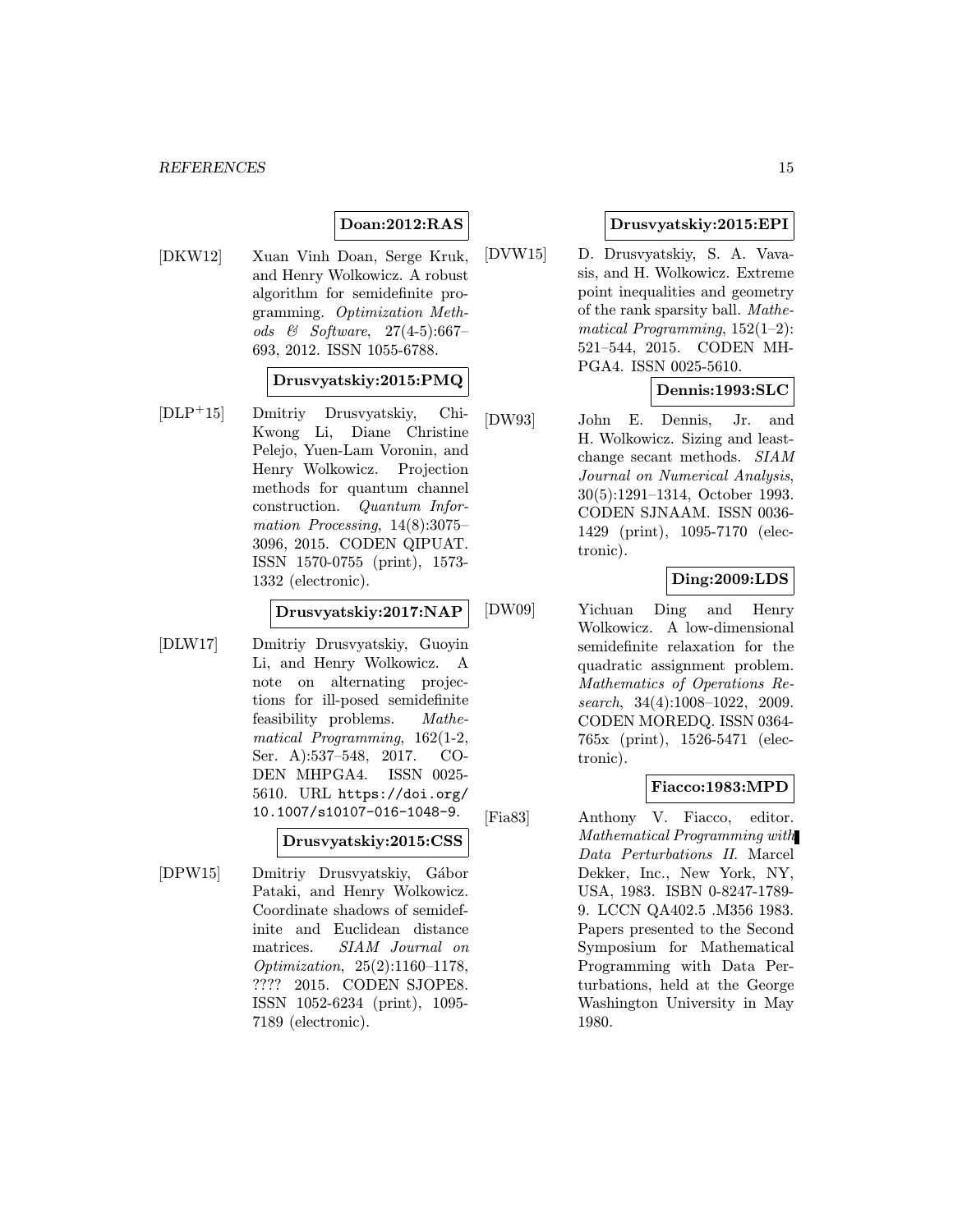## Fampa:2020:PCQ

[FLWW20] M. Fampa, D. Lubke, F. Wang, and H. Wolkowicz. Parametric convex quadratic relaxation of the quadratic knapsack problem. European Journal of Operational Research, 281(1):36– 49, 2020. CODEN EJORDT. ISSN 0377-2217 (print), 1872- 6860 (electronic). URL https: //doi.org/10.1016/j.ejor. 2019.08.027.

## Fortin:2000:STR

[For00] C. Fortin. A survey of the trust region subproblem within a semidefinite framework. Master's thesis, University of Waterloo, 2000. Advisor: H. Wolkowicz.

## Floudas:2001:EO

[FP01] C. A. Floudas and P. M. Pardalos, editors. Encyclopedia of Optimization. Kluwer Academic Publishers, Dordrecht, The Netherlands / Boston, MA, 2001. ISBN 0-7923-6932-7. Vol. I: xxviii + 539; Vol. II: viii + 549; Vol. III: viii + 580; Vol. IV: viii  $+$  503; Vol. V: viii  $+$ 557; Vol. VI: xxxii + 258 pp. US\$1300.

### Falkner:1994:CSG

[FRW94] J. Falkner, F. Rendl, and H. Wolkowicz. A computational study of graph partitioning. Mathematical Programming,  $66(2 \text{ (Ser. A)})$ :211-239, 1994. CODEN MHPGA4. ISSN 0025-5610. URL ftp: //orion.uwaterloo.ca/pub/

henry/reports/gpcomput.ps. gz.

## Falkner:19xx:SRG

[FRWZxx] J. Falkner, F. Rendl, H. Wolkowicz, and Q. Zhao. Semidefinite relaxations for the graph partitioning problem. Research report, University of Waterloo, Waterloo, ON, Canada, 19xx.

## Fortin:2002:STR

[FW02] C. Fortin and H. Wolkowicz. A survey of the trust region subproblem within a semidefinite programming framework. Technical Report CORR 2002-22, University of Waterloo, Waterloo, ON, Canada, 2002. URL http://orion.math.uwaterloo. ca:80/~hwolkowi/henry/reports/ ABSTRACTS.html\#surveytrs.

### Fortin:2003:TRS

[FW03] C. Fortin and H. Wolkowicz. The trust region subproblem and semidefinite programming. Optimization Methods & Software, 2003. CODEN OMSOE2. ISSN 1055-6788. To appear in the special issue dedicated to Jochem Zowes 60th birthday, Taylor and Francis Publisher.

### Fortin:2004:TRS

[FW04] Charles Fortin and Henry Wolkowicz. The trust region subproblem and semidefinite programming. Optimization Methods  $\&$  Software, 19(1):41– 67, 2004. ISSN 1055-6788.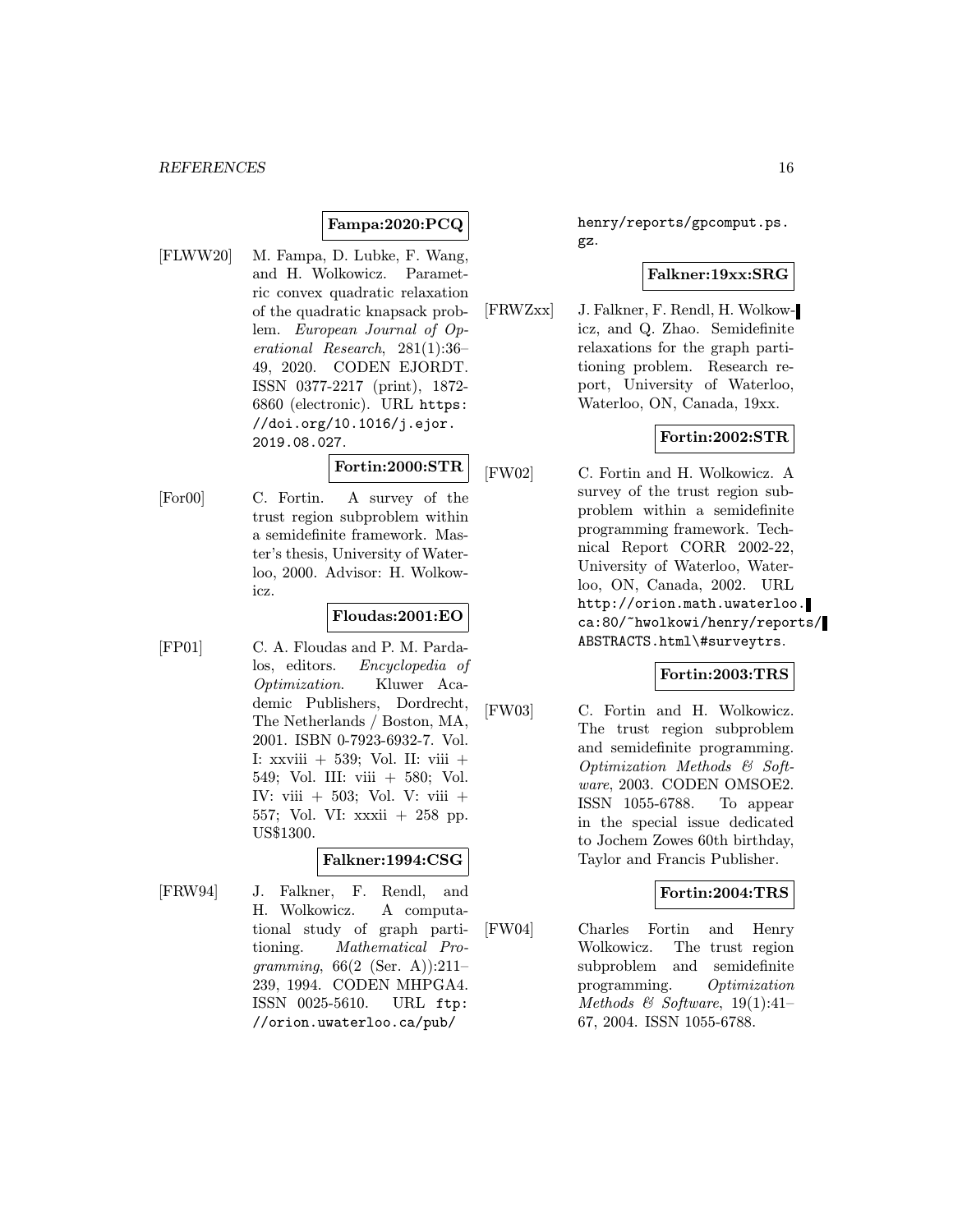### Guelicher:1987:PSE

[GDC<sup>+</sup>87] Herbert Guelicher, Jordi Dou, Mihai Cipu, Marian Deaconescu, Charles R. Johnson, Gail Wolkowicz, Henry Wolkowicz, Rick Luttmann, and Noam D. Elkies. Problems and solutions: Elementary problems: E3231–E3236. American Mathematical Monthly, 94(9): 876–878, November 1987. CO-DEN AMMYAE. ISSN 0002- 9890 (print), 1930-0972 (electronic). See also [?, ?, ?, ?, JWWS89, ?].

#### Grone:1983:CRS

[GJMW83] Robert Grone, Charles R. Johnson, E. Marques de Sa, and Henry Wolkowicz. Constrained ranges of sesquilinear forms. Research report, University of Waterloo, Waterloo, ON, Canada, 1983.

#### Grone:1984:IHI

[GJMW84a] Bob Grone, Charles Johnson, E. Marques De Sá, and Henry Wolkowicz. Improving Hadamard's inequality. Linear and Multilinear Algebra,  $16(1-4):305-322$ , 1984. CODEN LNMLAZ. ISSN 0308-1087 (print), 1563- 5139 (electronic). URL http: //www.tandfonline.com/doi/ abs/10.1080/03081088408817634.

#### Grone:1984:PDC

[GJMW84b] Robert Grone, Charles R. Johnson, E. Marques de Sä, and Henry Wolkowicz. Positive definite completions of partial Hermitian matrices. Linear Algebra and Its Applications, 58: 109–124, 1984. CODEN LAA-PAW. ISSN 0024-3795 (print), 1873-1856 (electronic).

## Grone:1986:NMP

[GJMW86] Robert Grone, Charles R. Johnson, E. Marques de Sá, and Henry Wolkowicz. A note on maximizing the permanent of a positive definite Hermitian matrix, given the eigenvalues. Linear and Multilinear Algebra, 19(4):389–393, 1986. CODEN LNMLAZ. ISSN 0308-1087 (print), 1563- 5139 (electronic). URL http: //www.tandfonline.com/doi/ abs/10.1080/03081088608817733.

### Grone:1987:NM

[GJMW87] Robert Grone, Charles R. Johnson, E. Marques de Sa, and Henry Wolkowicz. Normal matrices. Linear Algebra and Its Applications, 87:213–225, 1987. CODEN LAAPAW. ISSN 0024- 3795 (print), 1873-1856 (electronic).

### Gruber:1998:PSP

[GKRW98] G. Gruber, S. Kruk, F. Rendl, and H. Wolkowicz. Presolving for semidefinite programs without constraint qualifications. Technical Report CORR 98-32, University of Waterloo, Waterloo, ON, Canada, 1998.

#### Gonzalez-Lima:2001:SIM

[GLWW01] M. Gonzalez-Lima, H. Wei, and H. Wolkowicz. A simple it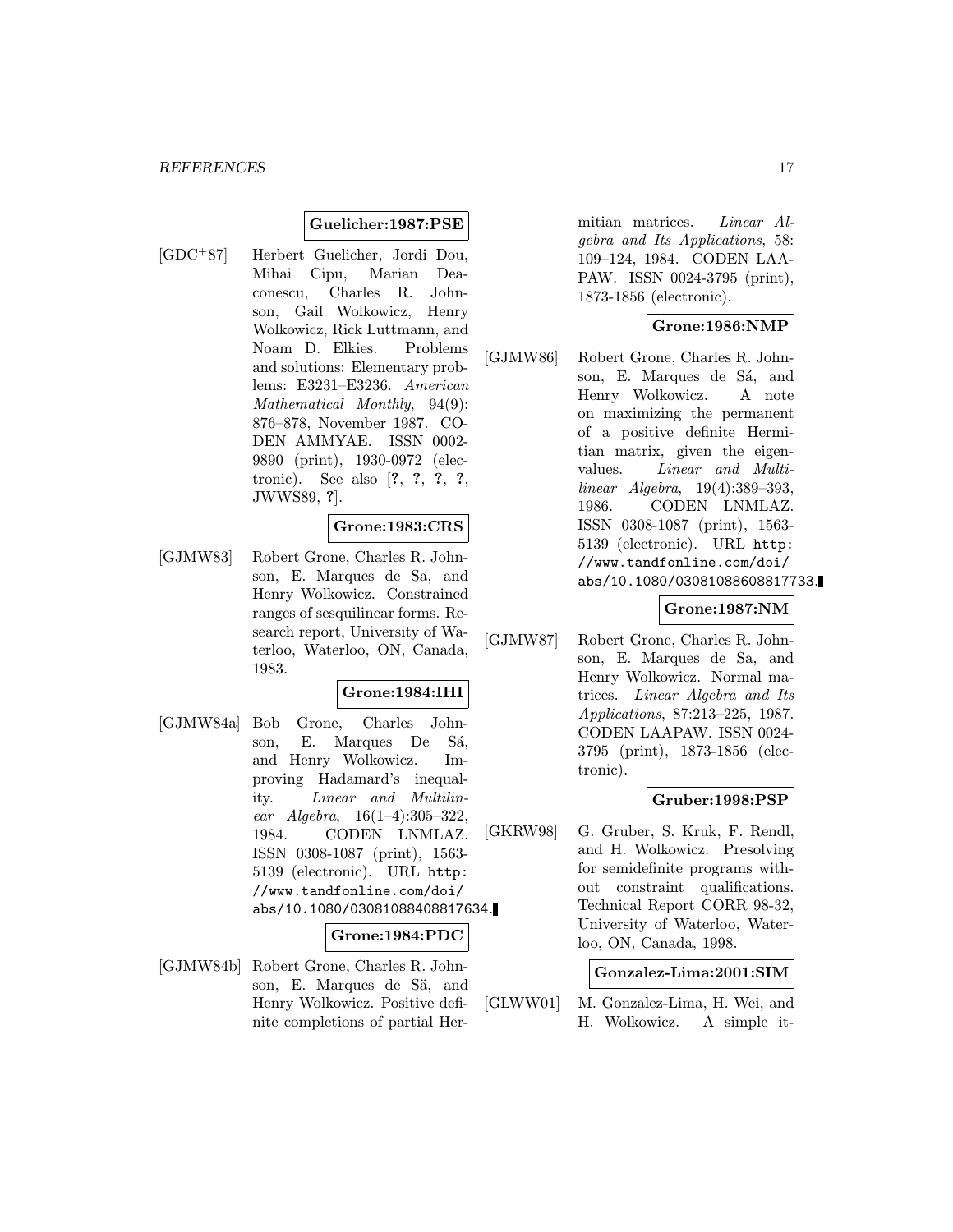erative method for linear programming. Technical Report CORR 2001-in progress, University of Waterloo, Waterloo, ON, Canada, 2001.

### Gonzalez-Lima:2009:SPD

[GLWW09] Maria Gonzalez-Lima, Hua Wei, and Henry Wolkowicz. A stable primal-dual approach for linear programming under nondegeneracy assumptions. Computational optimization and applications, 44(2):213–247, 2009. CO-DEN CPPPEF. ISSN 0926-6003 (print), 1573-2894 (electronic).

### Grodzevich:2009:RUP

[GW09] Oleg Grodzevich and Henry Wolkowicz. Regularization using a parameterized trust region subproblem. Mathematical Programming, 116(1-2, Ser. B):193– 220, 2009. CODEN MHPGA4. ISSN 0025-5610.

## Grodzevich:2001:BIM

[GWW01] O. Grodzevich, H. Wei, and H. Wolkowicz. Broadband and IP: Modelling, scheduling, and optimization. Technical Report CORR 2001-in progress, University of Waterloo, Waterloo, ON, Canada, 2001.

## Hadley:1989:COA

[Had89] Scott W. Hadley. Continuous Optimization Approaches to the Quadratic Assignment Problem. PhD thesis, University of Waterloo, Waterloo, ON, Canada, 1989. Advisor: H. Wolkowicz.

### Helmberg:1995:CSP

[HPRW95] C. Helmberg, S. Poljak, F. Rendl, and H. Wolkowicz. Combining semidefinite and polyhedral relaxations to integer programs. In Balas and Clausen [BC95], pages 124–134. CODEN LNCSD9. ISBN 3-540-59408- 6 (Berlin), 0-387-59408-6 (New York). ISSN 0302-9743 (print), 1611-3349 (electronic). LCCN T57.74 .C6 1995.

### Helmberg:1996:IPM

[HRVW96] Christoph Helmberg, Franz Rendl, Robert J. Vanderbei, and Henry Wolkowicz. An interiorpoint method for semidefinite programming. SIAM Journal on Optimization, 6(2):342–361, May 1996. CODEN SJOPE8. ISSN 1052-6234 (print), 1095- 7189 (electronic). URL ftp: //orion.uwaterloo.ca/pub/ henry/reports/sdp.ps.gz.

## Hadley:1988:IBQ

[HRW88] S. W. Hadley, F. Rendl, and H. Wolkowicz. Improving bounds for the quadratic assignment problem. Research report, University of Waterloo, Waterloo, ON, Canada, 1988.

### Hadley:1990:BQA

[HRW90] S. W. Hadley, F. Rendl, and H. Wolkowicz. Bounds for the quadratic assignment problems using continuous optimization. In Pulleyblank and Kannan [PK90], pages 237–248. ISBN 0- 88898-099-X.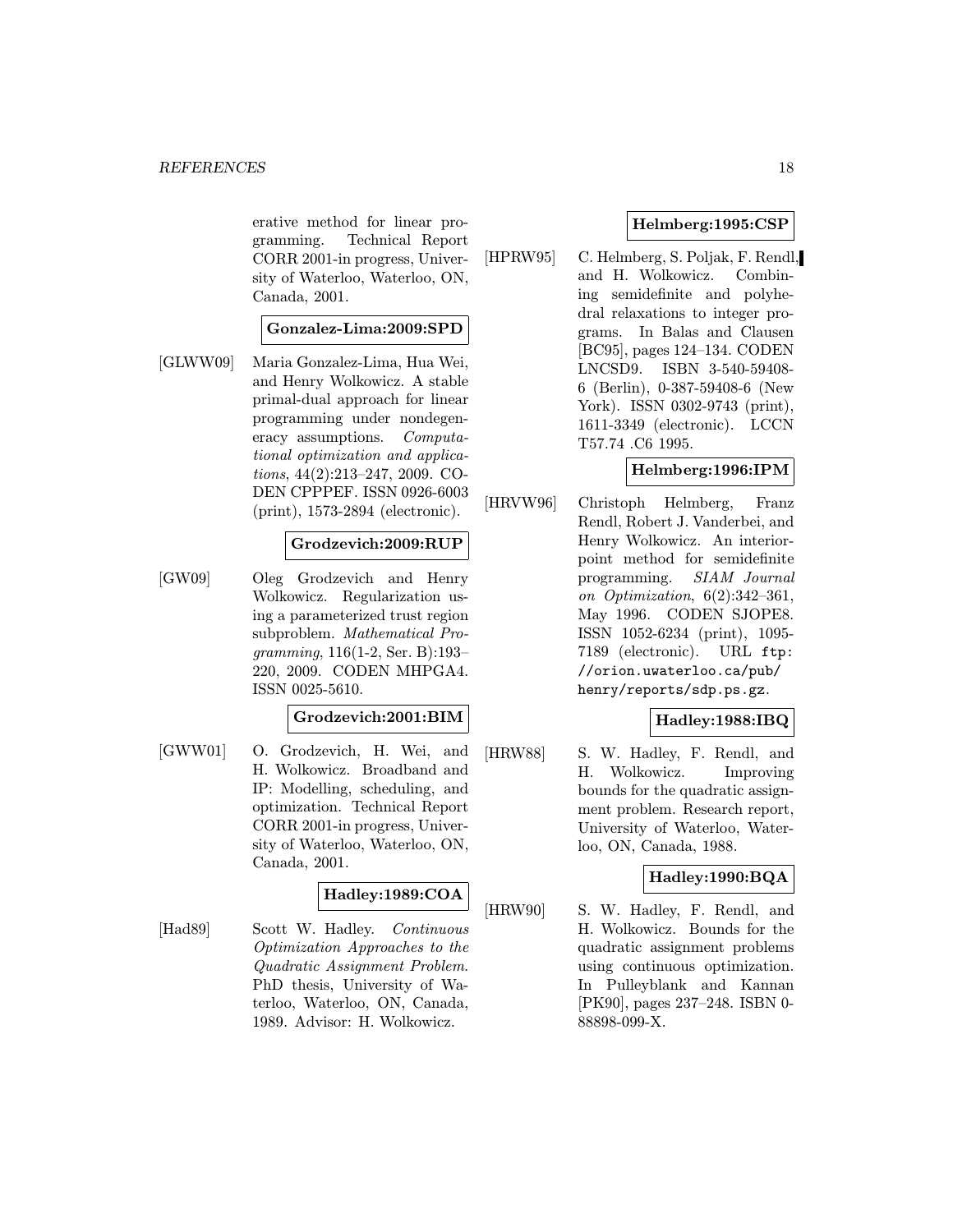## Hadley:1992:NLB

[HRW92a] S. W. Hadley, F. Rendl, and H. Wolkowicz. A new lower bound via projection for the quadratic assignment problem. Mathematics of Operations Research, 17(3):727–739, 1992. CODEN MOREDQ. ISSN 0364- 765x (print), 1526-5471 (electronic).

## Hadley:1992:SNQ

[HRW92b] S. W. Hadley, F. Rendl, and H. Wolkowicz. Symmetrization of nonsymmetric quadratic assignment problems and the Hoffman-Wielandt inequality. Linear Algebra and Its Applications, 167:53–64, April 01, 1992. CODEN LAAPAW. ISSN 0024- 3795 (print), 1873-1856 (electronic). Sixth Haifa Conference on Matrix Theory (Haifa, 1990).

### Hadley:1988:HFE

[HW88] S. W. Hadley and H. Wolkowicz. The Hessian of a function of the eigenvalues. Research report, University of Waterloo, Waterloo, ON, Canada, 1988.

## Huang:2018:LRM

[HW18] Shimeng Huang and Henry Wolkowicz. Low-rank matrix completion using nuclear norm minimization and facial reduction. Journal of Global Optimization, 72(1):5– 26, 2018. CODEN JGOPEO. ISSN 0925-5001 (print), 1573- 2916 (electronic). URL https: //doi.org/10.1007/s10898- 017-0590-1.

## Im:2021:SBP

[IW21] Jiyoung Im and Henry Wolkowicz. A strengthened Barvinok– Pataki bound on SDP rank. Oper. Res. Lett., 49(6):837–841, 2021. ISSN 0167-6377 (print), 1872-7468 (electronic). URL https://doi.org/10.1016/j. orl.2021.09.004.

## Johnson:1985:LBS

[JKW85] C. R. Johnson, Ravindar Kumar, and H. Wolkowicz. Lower bounds for the spread of a matrix. Linear Algebra and Its Applications, 71:161–173, 1985. CODEN LAAPAW. ISSN 0024- 3795 (print), 1873-1856 (electronic).

## Johnson:1998:IPM

[JKW98] Charles R. Johnson, Brenda Kroschel, and Henry Wolkowicz. An interior-point method for approximate positive semidefinite completions. Computational optimization and applications, 9(2):175–190, 1998. CO-DEN CPPPEF. ISSN 0926-6003 (print), 1573-2894 (electronic). CORR Report 95-11.

### Jeyakumar:1990:ZDG

[JW90] V. Jeyakumar and H. Wolkowicz. Zero duality gaps in infinite-dimensional programming. Journal of Optimization Theory and Applications, 67(1):87–108, 1990. CODEN JOTABN. ISSN 0022-3239 (print), 1573-2878 (electronic).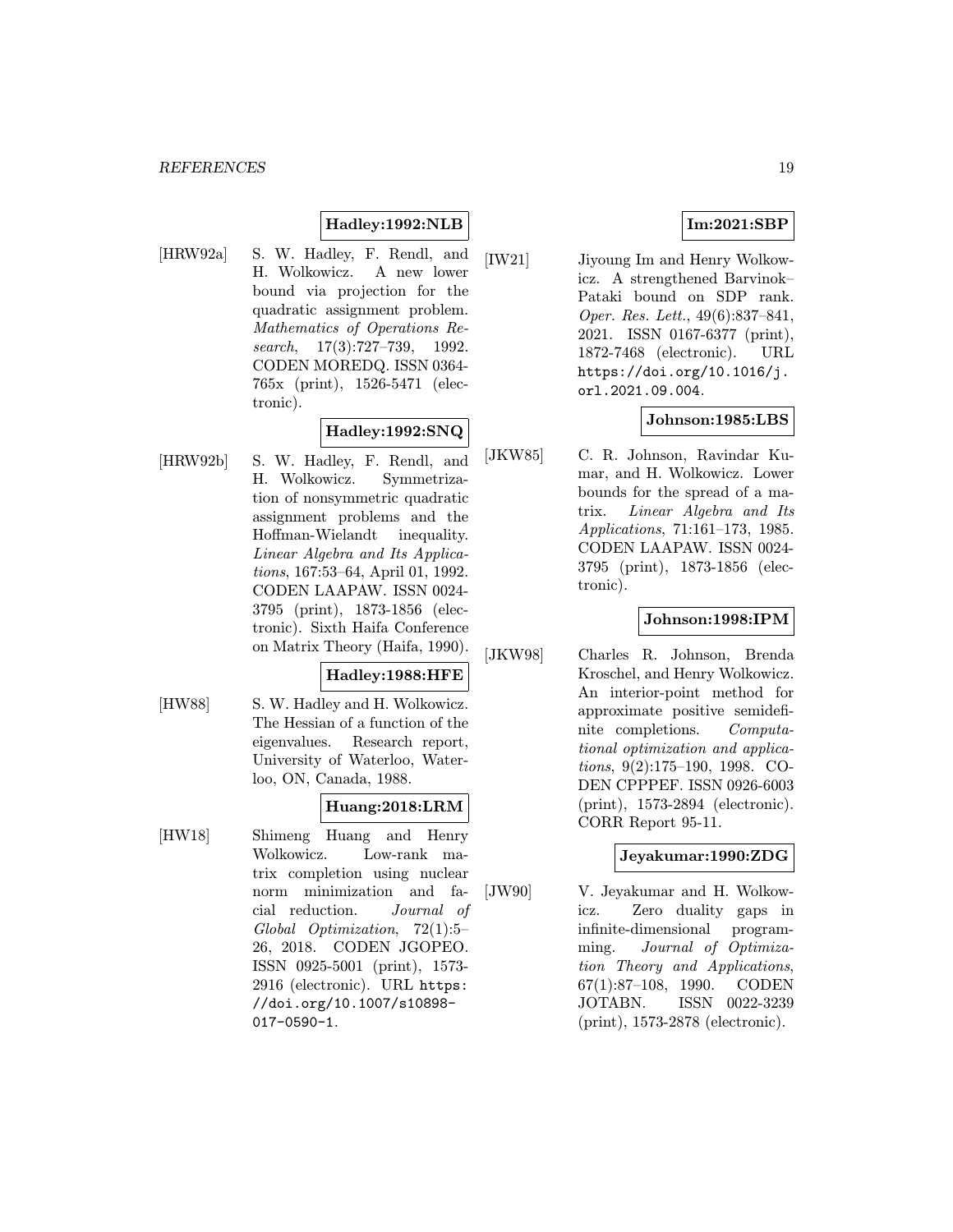### Jeyakumar:1992:GSC

[JW92] V. Jeyakumar and H. Wolkowicz. Generalizations of Slater's constraint qualification for infinite convex programs. Mathematical Programming, 57(1, Ser. B):85–101, 1992. CODEN MH-PGA4. ISSN 0025-5610.

### Johnson:1987:PSE

[JWW87] Charles R. Johnson, Gail Wolkowicz, and Henry Wolkowicz. Problems and solutions: Elementary problems: E3234. American Mathematical Monthly,  $94(9):877$ , November 1987. CODEN AMMYAE. ISSN 0002-9890 (print), 1930- 0972 (electronic).

#### Johnson:1989:PSS

[JWWS89] Charles R. Johnson, Gail Wolkowicz, Henry Wolkowicz, and Patrick A. Staley. Problems and solutions: Solutions of elementary problems: E3234. American Mathematical Monthly, 96(4):362–363, April 1989. CODEN AMMYAE. ISSN 0002-9890 (print), 1930-0972 (electronic). See also [GDC<sup>+</sup>87].

## Karisch:1992:TRQ

[Kar92] Stefan E. Karisch. Trust regions and the quadratic assignment problem. Master's thesis, University of Waterloo, Waterloo, ON, Canada, 1992. URL http://orion.uwaterloo.ca/

ps.gz. Advisor: H. Wolkowicz.

### Kotz:1987:ESS

[KJR87] Samuel Kotz, Norman L. Johnson, and Campbell B. Read, editors. Encyclopedia of Statistical Sciences, volume 8. Wiley-Interscience, New York, NY, USA, 1987. ISBN 0-471-05546-8 (vol. 1). LCCN QA276.14 .E5 1982. Invited paper.

## Kempthorne:1980:LE

[KKN<sup>+</sup>80] Oscar Kempthorne, D. G. Kabe, K. R. Nair, Henry Wolkowicz, George P. H. Styan, James R. Lackritz, Samuel Leinhardt, Stanley Wasserman, Libert Ehrman, Robert J. K. Jacob, William C. Shelton, Stephen E. Fienberg, Ruma Falk, Gary G. Koch, and John Neter. Letters to the Editor. The American Statistician, 34(4):249– 254, November 1980. CO-DEN ASTAAJ. ISSN 0003-1305 (print), 1537-2731 (electronic). URL http://www.jstor.org/ stable/2684078.

### Kruk:1997:GND

[KMR<sup>+</sup>97] S. Kruk, M. Muramatsu, F. Rendl, R. J. Vanderbei, and H. Wolkowicz. The Gauss– Newton direction in linear and semidefinite programming. Technical Report in progress, University of Waterloo, Waterloo, ON, Canada, 1997.

### Kruk:2001:GND

~hwolkowi/henry/reports/karischmsthesis. H. Wolkowicz. The Gauss– [KMR<sup>+</sup>01] S. Kruk, M. Muramatsu, F. Rendl, R. J. Vanderbei, and Newton direction in linear and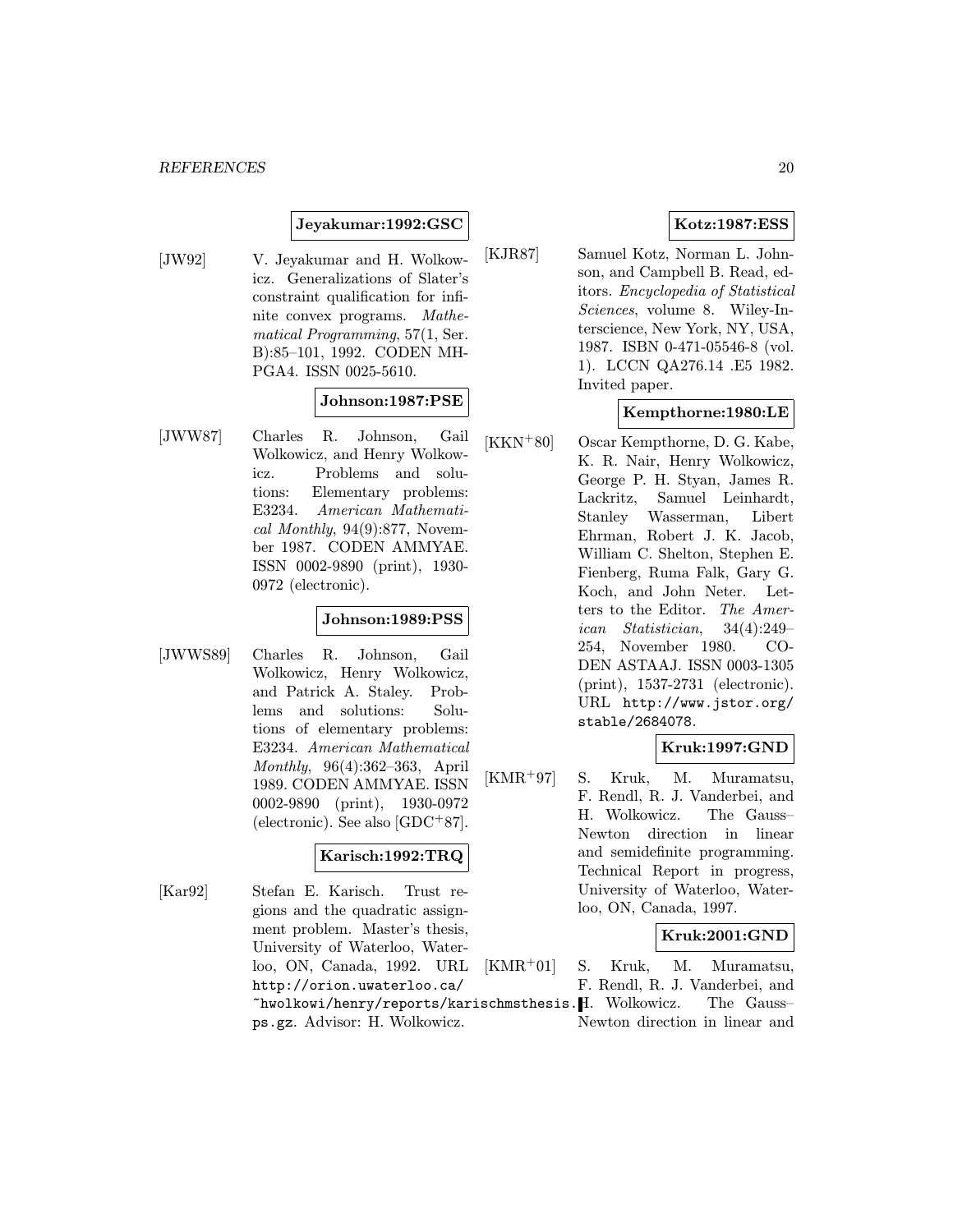semidefinite programming. Optimization Methods & Software, 15(1):1–27, 2001. CODEN OM-SOE2. ISSN 1055-6788.

## Kruk:1996:SPA

[Kru96] S. Kruk. Semidefinite programming applied to nonlinear programming. Master's thesis, University of Waterloo, Waterloo, ON, Canada, 1996. URL http://orion.uwaterloo.ca/ ~hwolkowi/henry/software/ sqqp.d/krukmsthesis.ps.gz. Advisor: H. Wolkowicz.

## Kruk:2001:HAA

[Kru01] S. Kruk. High Accuracy Algorithms for the Solutions of Semidefinite Linear Programs. PhD thesis, University of Waterloo, 2001. Advisor: H. Wolkowicz.

## Karisch:1994:TRQ

[KRW94] S. E. Karisch, F. Rendl, and H. Wolkowicz. Trust regions and the quadratic assignment problem. In Pardalos and Wolkowicz [PW94], pages 199–219. ISBN 0-8218-6607-9. LCCN QA402.5 .Q33 1994.

## Karisch:19xx:QLR

[KRWZxx] S. Karisch, F. Rendl, H. Wolkowicz, and Q. Zhao. Quadratic Lagrangian relaxation for the quadratic assignment problem. Research report, University of Waterloo, Waterloo, ON, Canada, 19xx.

## Kumar:1984:BE

[Kum84] Ravinder Kumar. Bounds for eigenvalues. Master's thesis, University of Alberta, Edmonton, AB, Canada, 1984. Advisor: H. Wolkowicz.

## Kruk:1997:SPS

[KW97] S. Kruk and H. Wolkowicz. SQ<sup>2</sup>P, sequential quadratic constrained quadratic programming. Research report, corr 97-01, University of Waterloo, Waterloo, ON, Canada, 1997. Accepted (subject to revision) for the Proceedings of Nonlinear Programming Conference in Beijing in honour of Professor M. J. D. Powell.

## Kruk:1998:SPS

[KW98] S. Kruk and H. Wolkowicz. SQ<sup>2</sup>P, sequential quadratic constrained quadratic programming. In xiang Yuan. [xY98], pages 177–204. ISBN 0-7923- 5053-7. LCCN T57.8 .I58 1996. Conference was held September 2–5 at the Institute of Computational Mathematics and Scientific/Engineering Computing, Chinese Academy of Sciences, Beijing, China.

## Kruk:1999:PP

[KW99] Serge Kruk and Henry Wolkowicz. Pseudolinear programming.  $SIAM$  Review, 41(4): 795–805, December 1999. CO-DEN SIREAD. ISSN 0036-1445 (print), 1095-7200 (electronic). URL http://epubs.siam.org/ sam-bin/dbq/article/33525.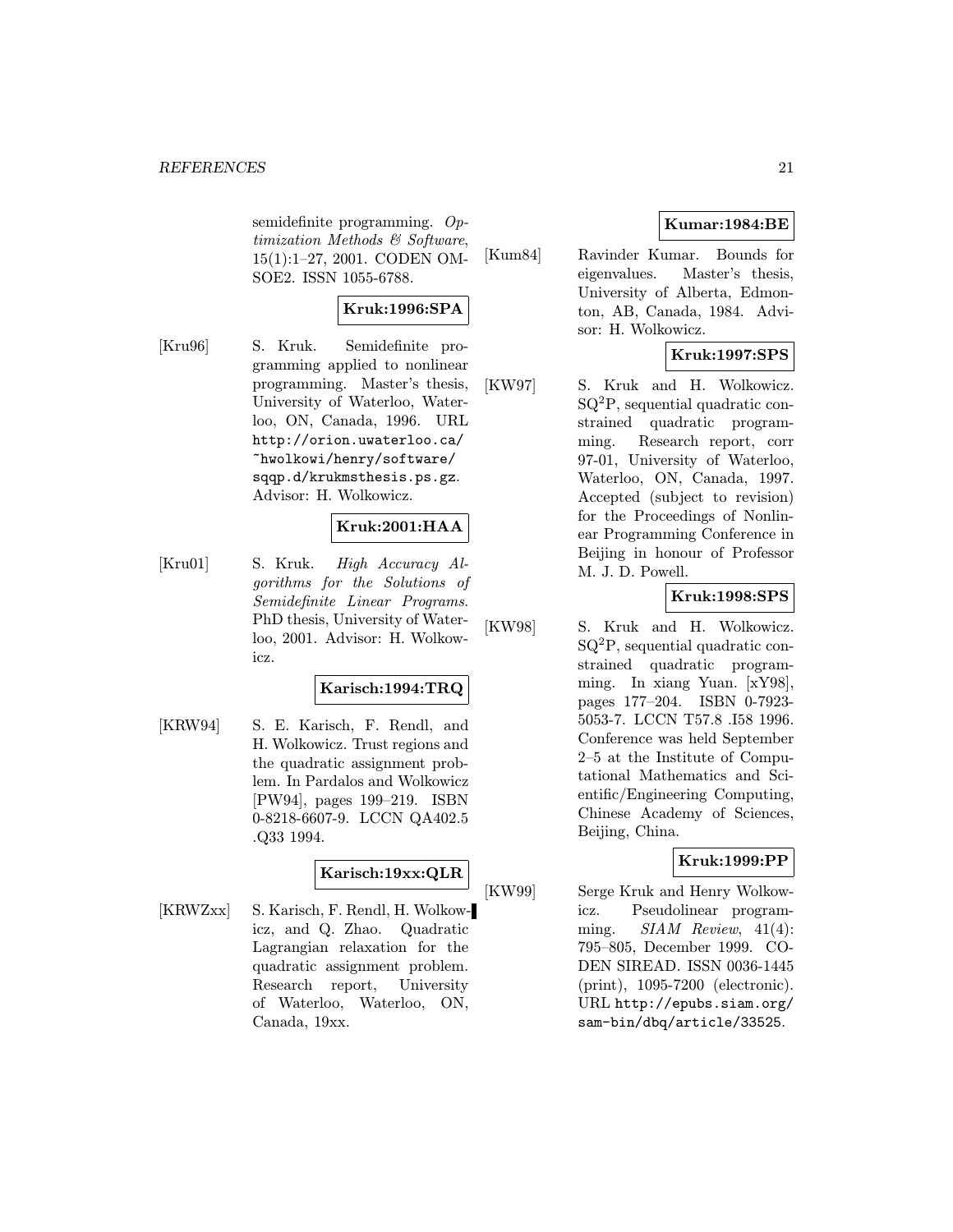## Kruk:2000:GNP

[KW00a] S. Kruk and H. Wolkowicz. General nonlinear programming. In Wolkowicz et al. [WSV00], pages 563–575. ISBN 0-7923- 7771-0. LCCN T57.74 .H355 2000.

### Kruk:2000:SQC

[KW00b] Serge Kruk and Henry Wolkowicz. Sequential, quadratic constrained, quadratic programming for general nonlinear programming. In Handbook of semidefinite programming, volume 27 of Internat. Ser. Oper. Res. Management Sci., pages 563–575. Kluwer Academic Publishers, Dordrecht, The Netherlands / Boston, MA, 2000.

#### Kruk:2003:CIS

[KW03a] S. Kruk and H. Wolkowicz. Convergence of an infeasible shortstep path-following algorithm based on the Gauss–Newton direction. Journal of Applied Mathematics, ??(CORR 2000- 23):??, 2003. ISSN 1110-757x (print), 1687-0042 (electronic). To appear.

#### Kruk:2003:CSS

[KW03b] Serge Kruk and Henry Wolkowicz. Convergence of a short-step primal-dual algorithm based on the Gauss–Newton direction. Journal of Applied Mathematics,  $2003(10):517-534$ ,  $2003$ . ISSN 1110-757x (print), 1687- 0042 (electronic). URL https:/ /www.hindawi.com/journals/ jam/2003/836784/abs/.

## Krislock:2010:ESN

[KW10] Nathan Krislock and Henry Wolkowicz. Explicit sensor network localization using semidefinite representations and facial reductions. SIAM Journal on Optimization, 20(5):2679–2708, ???? 2010. CODEN SJOPE8. ISSN 1052-6234 (print), 1095- 7189 (electronic).

### Krislock:2012:EDM

[KW12a] Nathan Krislock and Henry Wolkowicz. Euclidean distance matrices and applications. In Handbook on semidefinite, conic and polynomial optimization, volume 166 of Internat. Ser. Oper. Res. Management Sci., pages 879–914. Springer-Verlag, Berlin, Germany / Heidelberg, Germany / London, UK / etc., 2012.

## MR2894673

[KW12b] Nathan Krislock and Henry Wolkowicz. Euclidean distance matrices and applications. In Handbook on semidefinite, conic and polynomial optimization, volume 166 of Internat. Ser. Oper. Res. Management Sci., pages 879–914. Springer-Verlag, Berlin, Germany / Heidelberg, Germany / London, UK / etc., 2012. URL https://doi.org/ 10.1007/978-1-4614-0769-0\_ 30.

## Li:2021:SCP

[LPSW21] Xinxin Li, Ting Kei Pong, Hao Sun, and Henry Wolkowicz. A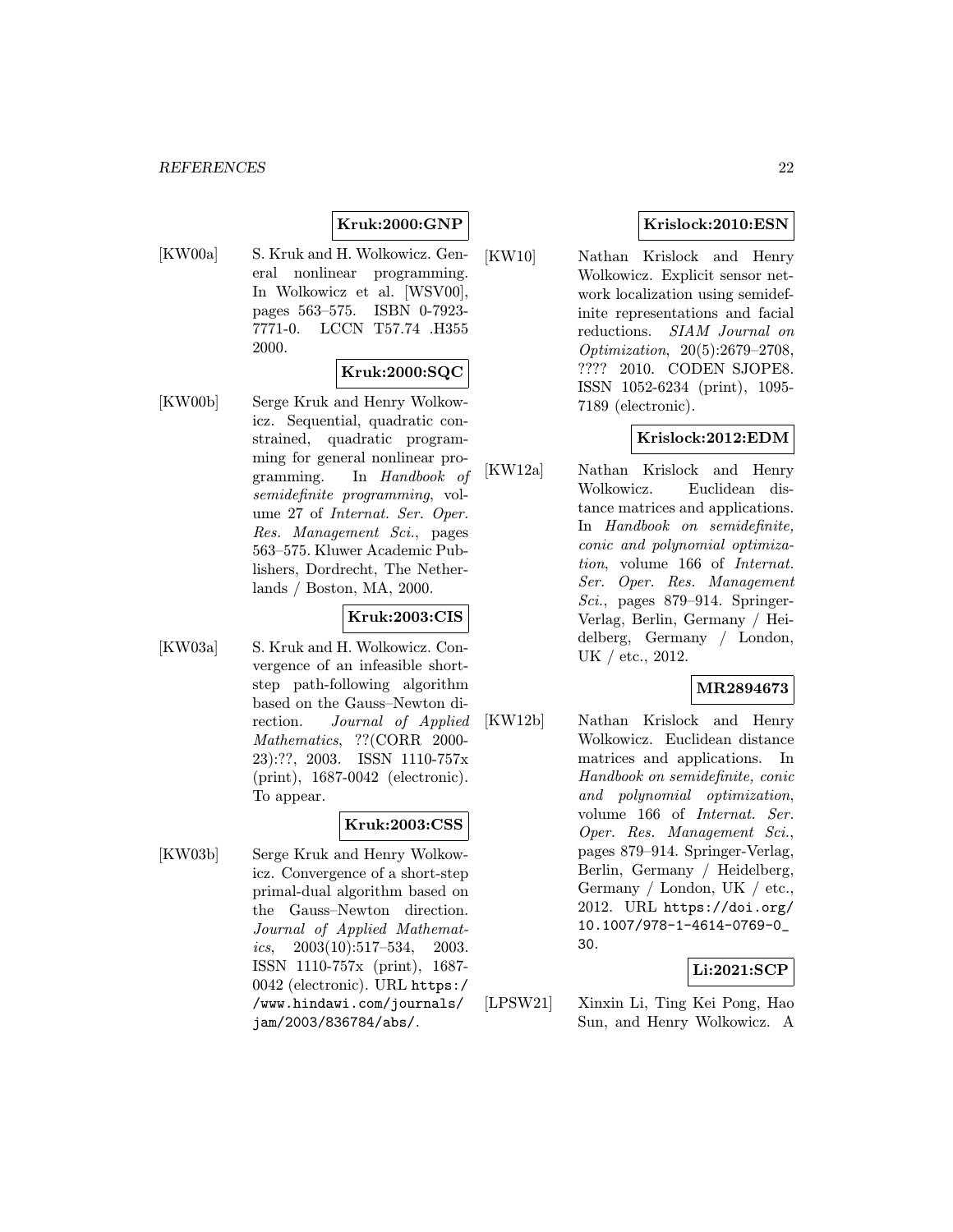strictly contractive Peaceman– Rachford splitting method for the doubly nonnegative relaxation of the minimum cut problem. Computational optimization and applications, 78 (3):853–891, 2021. CODEN CPPPEF. ISSN 0926-6003 (print), 1573-2894 (electronic). URL https://doi.org/10. 1007/s10589-020-00261-4.

## Lund:1988:OVR

[Lun88] Joe Lund. Optimal vehicle replacement policy. Master's thesis, University of Waterloo, Waterloo, ON, Canada, 1988. Advisor: H. Wolkowicz.

## Lamoreaux:1985:NDC

[LW85] M. Lamoreaux and H. Wolkowicz. Numerical decomposition of a convex function. Journal of Optimization Theory and Applications, 47(1):51–64, 1985. CO-DEN JOTABN. ISSN 0022-3239 (print), 1573-2878 (electronic).

## Lin:2012:EMI

[LW12] Minghua Lin and Henry Wolkowicz. An eigenvalue majorization inequality for positive semidefinite block matrices. Linear Multilinear  $Algebra, 60(11–12):1365–1368,$ 2012. CODEN LNMLAZ. ISSN 0308-1087 (print), 1563- 5139 (electronic). URL http: //www.tandfonline.com/doi/ abs/10.1080/03081087.2011. 651723.

## Lin:2015:HTM

[LW15] Minghua Lin and Henry Wolkowicz. Hiroshima's theorem and matrix norm inequalities. Acta Scientiarum Mathematicarum (Szeged), 81(1-2):45–53, 2015. ISSN 0001-6969 (print), 2064- 8316 (electronic).

## Merikoski:1983:BRE

[MSW83] J. Merikoski, G. P. H. Styan, and H. Wolkowicz. Bounds for ratios of eigenvalues using traces. Linear Algebra and Its Applications, 55:105–124, 1983. CODEN LAAPAW. ISSN 0024- 3795 (print), 1873-1856 (electronic).

## Massam:1981:RCA

[MW81] Helene Massam and H. Wolkowicz. Regularization and convex approximation. Research report, The University of Alberta, Edmonton, AB, Canada, 1981.

## Merikoski:1985:IEB

[MW85] J. Merikoski and H. Wolkowicz. Improving eigenvalue bounds using extra bounds. Linear Algebra and Its Applications, 68: 93–113, 1985. CODEN LAA-PAW. ISSN 0024-3795 (print), 1873-1856 (electronic).

## Ma:2020:RPC

[MWWW20] Shiqian Ma, Fei Wang, Linchuan Wei, and Henry Wolkowicz. Robust principal component analysis using facial reduction. Optimization and Engineering, 21 (3):1195–1219, 2020. ISSN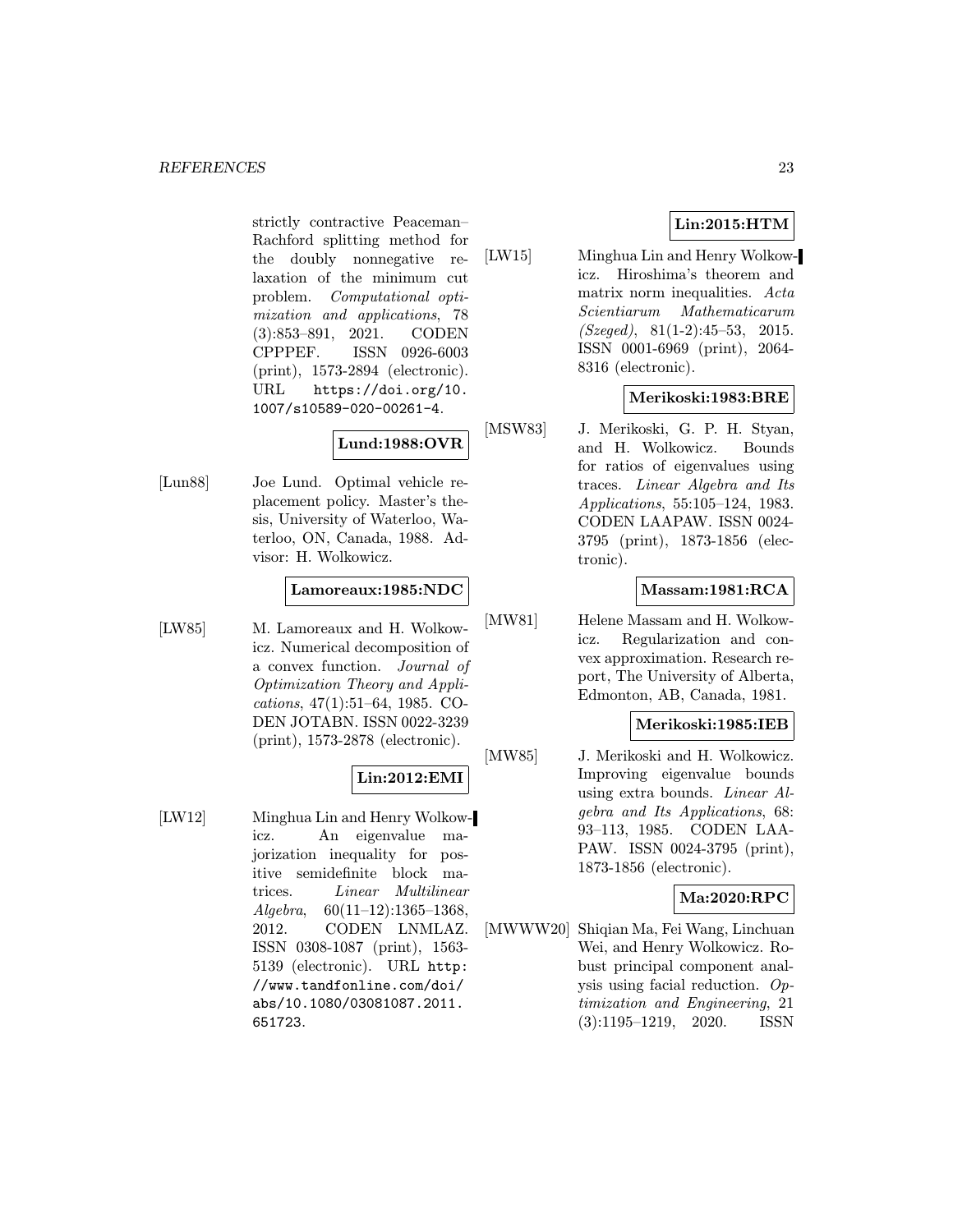1389-4420 (print), 1573-2924 (electronic). URL https: //doi.org/10.1007/s11081- 019-09476-9.

#### Nesterov:2000:SPR

[NWY00] Y. E. Nesterov, H. Wolkowicz, and Y. Ye. Semidefinite programming relaxations of nonconvex quadratic optimization. In Wolkowicz et al. [WSV00], pages 361–419. ISBN 0-7923- 7771-0. LCCN T57.74 .H355 2000.

## Nazareth:1997:QCR

[NWZ97] J. L. Nazareth, H. Wolkowicz, and M. Zhu. The quasi-Cauchy relation and diagonal updating. Technical Report CORR Report ??, University of Waterloo, Waterloo, ON, Canada, 1997. In progress.

### Nazareth:1999:QCR

[NWZ99] J. L. Nazareth, H. Wolkowicz, and M. Zhu. The quasi-Cauchy relation and diagonal updating. SIAM Journal on Optimization, 9(4):1192–1204 (electronic), 1999. CODEN SJOPE8. ISSN 1095-7189. Dedicated to John E. Dennis, Jr., on his 60th birthday.

## Overton:1997:SP

[OW97] M. L. Overton and H. Wolkowicz, editors. Semidefinite Programming. North-Holland, Amsterdam, The Netherlands, 1997. CODEN MHPGA4. ISBN ???? ISSN 0025-5610. i–ii, 97– 320 pp. LCCN ???? Dedicated to the memory of Svato-

pluk Poljak, Math. Programming 77 (1997), no. 2, Ser. B.

### Oliveira:2018:ASR

[OWX18] Danilo Elias Oliveira, Henry Wolkowicz, and Yangyang Xu. ADMM for the SDP relaxation of the QAP. Mathematical Programming Computation, 10(4):631–658, 2018. ISSN 1867-2949 (print), 1867- 2957 (electronic). URL https: //doi.org/10.1007/s12532- 018-0148-3.

## Pulleyblank:1990:IPC

[PK90] W. R. Pulleyblank and Ravi Kannan, editors. Integer Programming and Combinatorial Optimization: proceedings of a conference held at the University of Waterloo, May 28–30 1990, by the Mathematical Programming Society. University of Waterloo Press, Waterloo, ON, Canada, 1990. ISBN 0-88898- 099-X.

### Pardalos:2000:NAP

[PP00] Panos M. Pardalos and Leonidas Pitsoulis, editors. Nonlinear Assignment Problems: Algorithms and Applications, volume 7 of Combinatorial optimization. Kluwer Academic Publishers, Dordrecht, The Netherlands / Boston, MA, 2000. ISBN 0- 7923-6646-8. LCCN QA402.6 .N66 2000.

## Pardalos:2002:HAO

[PR02] Panos M. Pardalos and Mauricio G. C. Resende, editors. Handbook of Applied Optimization.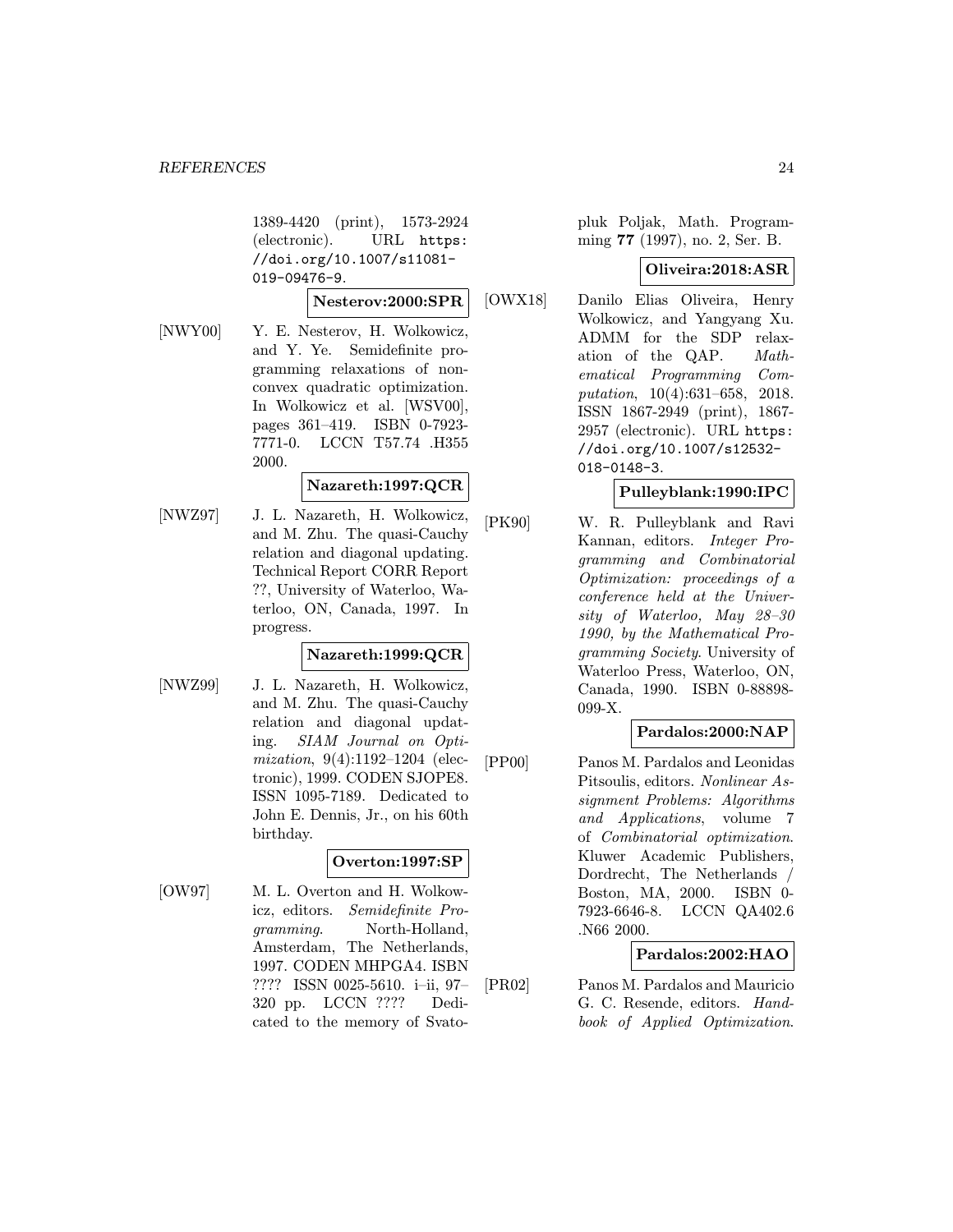Oxford University Press, Walton Street, Oxford OX2 6DP, UK, 2002. ISBN 0-19-512594-0.  $xviii + 1095$  pp.

## Phillips:1992:SMS

[PRBI<sup>+</sup>92] Fred Young Phillips, John James Rousseau, Adi Ben-Israel, et al., editors. Systems and Management Science by Extremal Methods: research honoring Abraham Charnes at age 70. Kluwer Academic Publishers, Dordrecht, The Netherlands / Boston, MA, 1992. ISBN 0-7923-9139-X. LCCN T57.6.S977 1992. Papers presented at a conference held in Oct. 1987 at the ICp2s Institute of the University of Texas at Austin.

### Pardalos:1994:QAP

[PRW94] P. Pardalos, F. Rendl, and H. Wolkowicz. The quadratic assignment problem: A survey and recent developments. In Pardalos and Wolkowicz [PW94], pages 1–41. ISBN 0- 8218-6607-9. LCCN QA402.5 .Q33 1994.

## Poljak:1995:RSR

[PRW95] S. Poljak, F. Rendl, and H. Wolkowicz. A recipe for semidefinite relaxation for  $(0, 1)$ -quadratic programming. Journal of Global Optimization, 7(1):51–73, 1995. CO-DEN JGOPEO. ISSN 0925- 5001 (print), 1573-2916 (electronic).

## Powell:2000:SMO

[PS00] M. J. D. Powell and S. Scholtes, editors. System modelling and optimization: methods, theory and applications: 19. IFIP-TC7 conference on system modelling and optimization, July 12–16, 1999, Cambridge, UK. Kluwer Academic Publishers, Dordrecht, The Netherlands Boston, MA, 2000. ISBN 0- 7923-7881-4. LCCN QA402.3 .I4536 1999.

## Pong:2016:EQP

[PSWW16] Ting Kei Pong, Hao Sun, Ningchuan Wang, and Henry Wolkowicz. Eigenvalue, quadratic programming, and semidefinite programming relaxations for a cut minimization problem. Computational optimization and applications, 63 (2):333–364, 2016. CODEN CPPPEF. ISSN 0926-6003 (print), 1573-2894 (electronic).

## Pukelsheim:1994:SIH

[PSWZ94] F. Pukelsheim, G. P. H. Styan, H. Wolkowicz, and I. Zaballa, editors. Special Issue Honoring Ingram Olkin, volume 199 of Linear Algebra and Its Applications. Elsevier Science, Inc., Amsterdam, The Netherlands, 1994. CODEN LAAPAW. ISSN 0024-3795 (print), 1873- 1856 (electronic). viii  $+445$  pp.

### Potaptchik:2008:LSP

[PTW08] Marina Potaptchik, Levent Tuncel, and Henry Wolkowicz. Large scale portfolio opti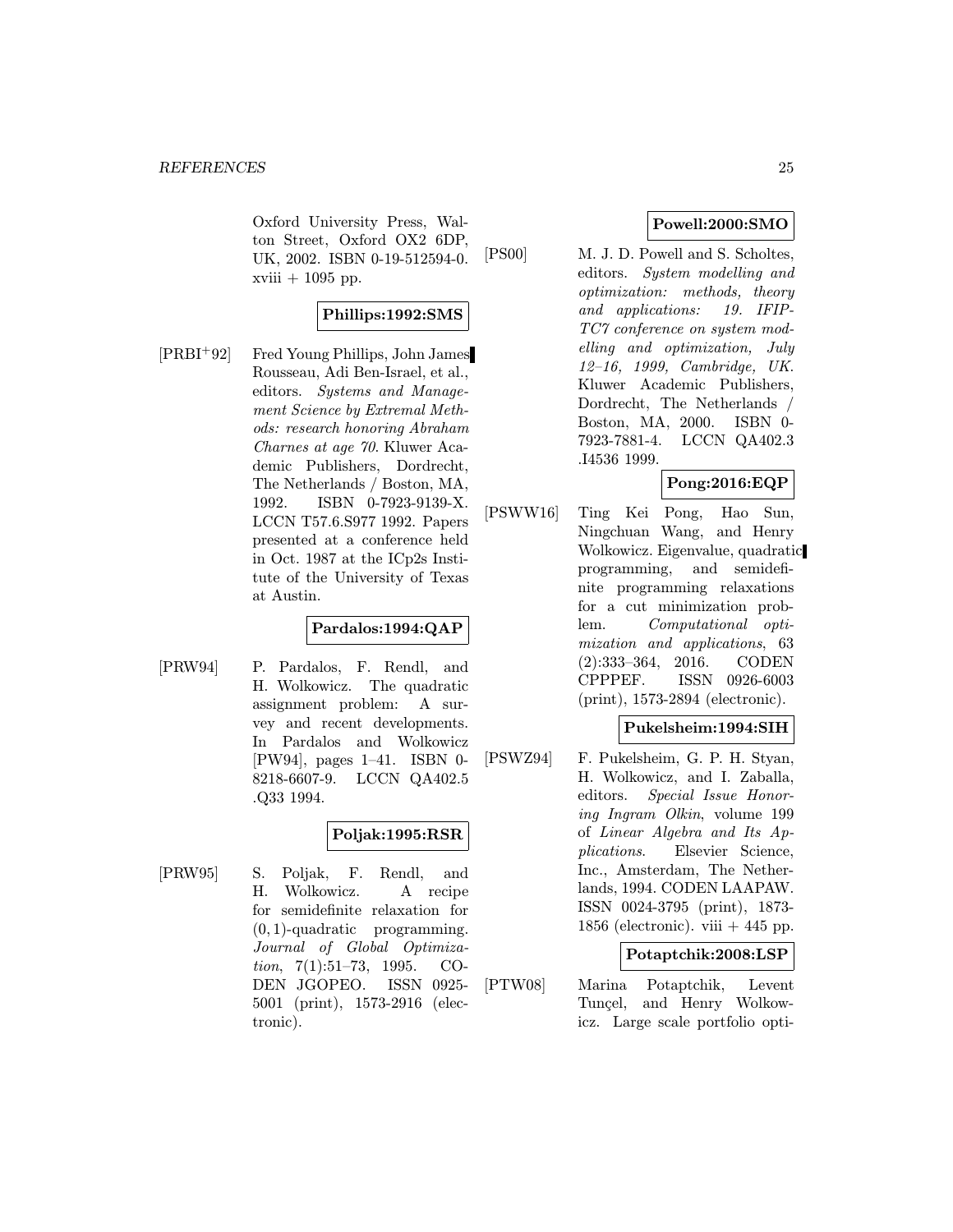mization with piecewise linear transaction costs. Optimization Methods  $\mathcal C$  Software, 23(6):929– 952, 2008. ISSN 1055-6788.

## Pardalos:1994:QAR

[PW94] Panos M. Pardalos and Henry Wolkowicz, editors. Quadratic assignment and related problems: DIMACS Workshop, May 20–21, 1993, volume 16 of DI-MACS Series in Discrete Mathematics and Theoretical Computer Science. American Mathematical Society, Providence, RI, USA, 1994. ISBN 0-8218-6607- 9. LCCN QA402.5 .Q33 1994.

## Poljak:1993:CRQ

[PW95a] S. Poljak and H. Wolkowicz. Convex relaxations of  $(0, 1)$ quadratic programming. Mathematics of Operations Research, 20(3):550–561, 1995. CODEN MOREDQ. ISSN 0364-765X (print), 1526-5471 (electronic). Originally appeared as DIMACS Technical Report CORR 93-18.

## Poljak:1995:CRQ

[PW95b] S. Poljak and H. Wolkowicz. Convex relaxations of (0, 1) quadratic programming. Mathematics of Operations Research, 20(3):550–561, 1995. CODEN MOREDQ. ISSN 0364-765x (print), 1526-5471 (electronic).

### Pardalos:1998:SPI

[PW98a] P. Pardalos and H. Wolkowicz, editors. Semidefinite Programming and Interior-Point Approaches for Combinatorial Optimization Problems. Kluwer Academic Publishers, Dordrecht, The Netherlands Boston, MA, 1998. ISSN 1382- 6905 (print), 1573-2886 (electronic). 1–109 pp. Papers from the workshop held at the University of Toronto, Toronto, ON, May 15–17, 1996, J. Comb. Optim. 2 (1998), no. 1.

## Pardalos:1998:SIS

[PW98b] P. Pardalos and H. Wolkowicz, editors. Special Issue on Semidefinite Programming, volume 2.1 of J. Combinatorial Optimization. Kluwer Academic Publishers, Dordrecht, The Netherlands / Boston, MA, 1998. ISBN ???? LCCN ????

## Pardalos:1998:TSI

[PW98c] P. Pardalos and H. Wolkowicz, editors. Topics in Semidefinite and Interior-Point Methods. Proceedings of the workshop held in Toronto, ON, May 1996, The Fields Institute for Research in Mathematical Sciences, Communications Series. American Mathematical Society, Providence, RI, USA, 1998. ISBN 0-8218-0825-7.

## Pardalos:2002:NAH

[PW02] P. Pardalos and H. Wolkowicz, editors. New Approaches to Hard Discrete Optimization, volume 6 #3. Kluwer Academic Publishers, Dordrecht, The Netherlands / Boston, MA, 2002. ISSN 1382-6905 (print), 1573-2886 (electronic). 235–352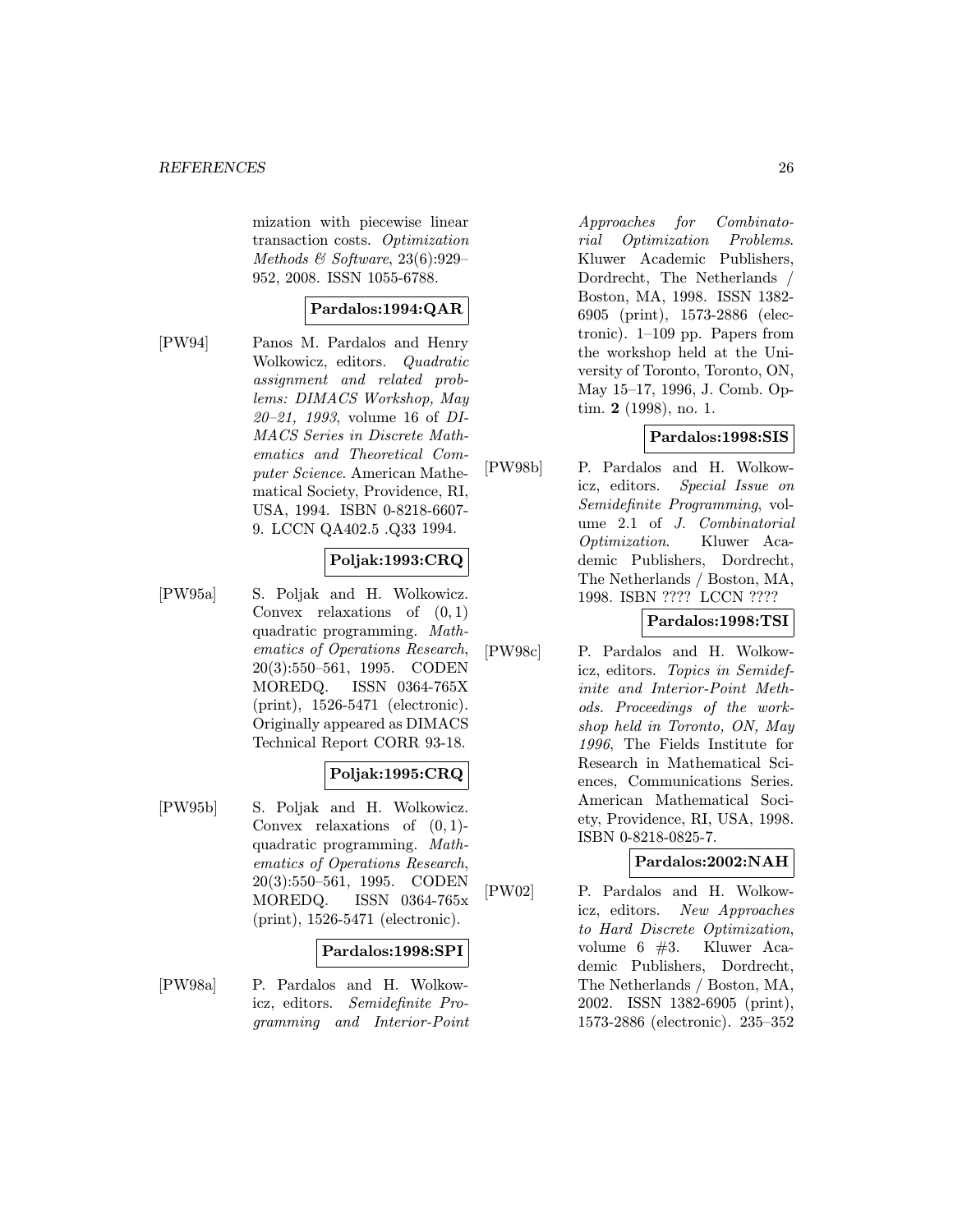pp. Papers from the workshop held at the University of Waterloo, ON, May, 2001, J. Comb. Opt.

#### Pardalos:2003:NAH

[PW03] Panos Pardalos and Henry Wolkowicz, editors. Novel Approaches to Hard Discrete Optimization, The Fields Institute for Research in Mathematical Sciences, Communications Series. American Mathematical Society, Providence, RI, USA, 2003. ISBN 0-8218-3248- 4. LCCN QA402.5 .N689 2003.

## Pong:2014:GTR

[PW14] Ting Kei Pong and Henry Wolkowicz. The generalized trust region subproblem. Computational optimization and applications, 58(2):273–322, 2014. CODEN CPPPEF. ISSN 0926- 6003 (print), 1573-2894 (electronic).

### Rendl:2002:NSH

[RSW02] F. Rendl, R. Sotirov, and H. Wolkowicz. A note on a simplified HKM direction for special classes of SDP. Technical Report CORR Report 2002-16, University of Waterloo, Waterloo, ON, Canada, 2002.

## Ramana:1995:SDS

[RTW95] Motakuri Ramana, Levent Tuncel, and Henry Wolkowicz. Strong duality for semidefinite programming. Technical report CORR 95-12, University of Waterloo, Waterloo, ON, Canada, 1995. 31 pp.

## Ramana:1997:SDS

[RTW97] M. V. Ramana, L. Tunçel, and H. Wolkowicz. Strong duality for semidefinite programming. SIAM Journal on Optimization, 7(3):641– 662, 1997. CODEN SJOPE8. ISSN 1052-6234 (print), 1095- 7189 (electronic). URL ftp: //orion.uwaterloo.ca/pub/ henry/reports/strongdual. ps.gz.

## Rendl:1995:MME

[RVW95] F. Rendl, R. J. Vanderbei, and H. Wolkowicz. Max-min eigenvalue problems, primal-dual interior point algorithms, and trust region subproblems. Optimization Methods & Software, 5: 1–16, 1995. CODEN OMSOE2. ISSN 1055-6788.

## Rendl:19xx:IPM

[RVWxxa] F. Rendl, B. Vanderbei, and H. Wolkowicz. An interior-point methods for max-min eigenvalue problems. Submitted to SIOPT, CORR 93-20., 19xx.

### Rendl:19xx:MME

[RVWxxb] F. Rendl, R. J. Vanderbei, and H. Wolkowicz. Max-min eigenvalue problems, primal-dual interior point algorithms, and trust region subproblems. Optimization Methods & Software, ??(??):????, 19xx. ISSN 1055- 6788.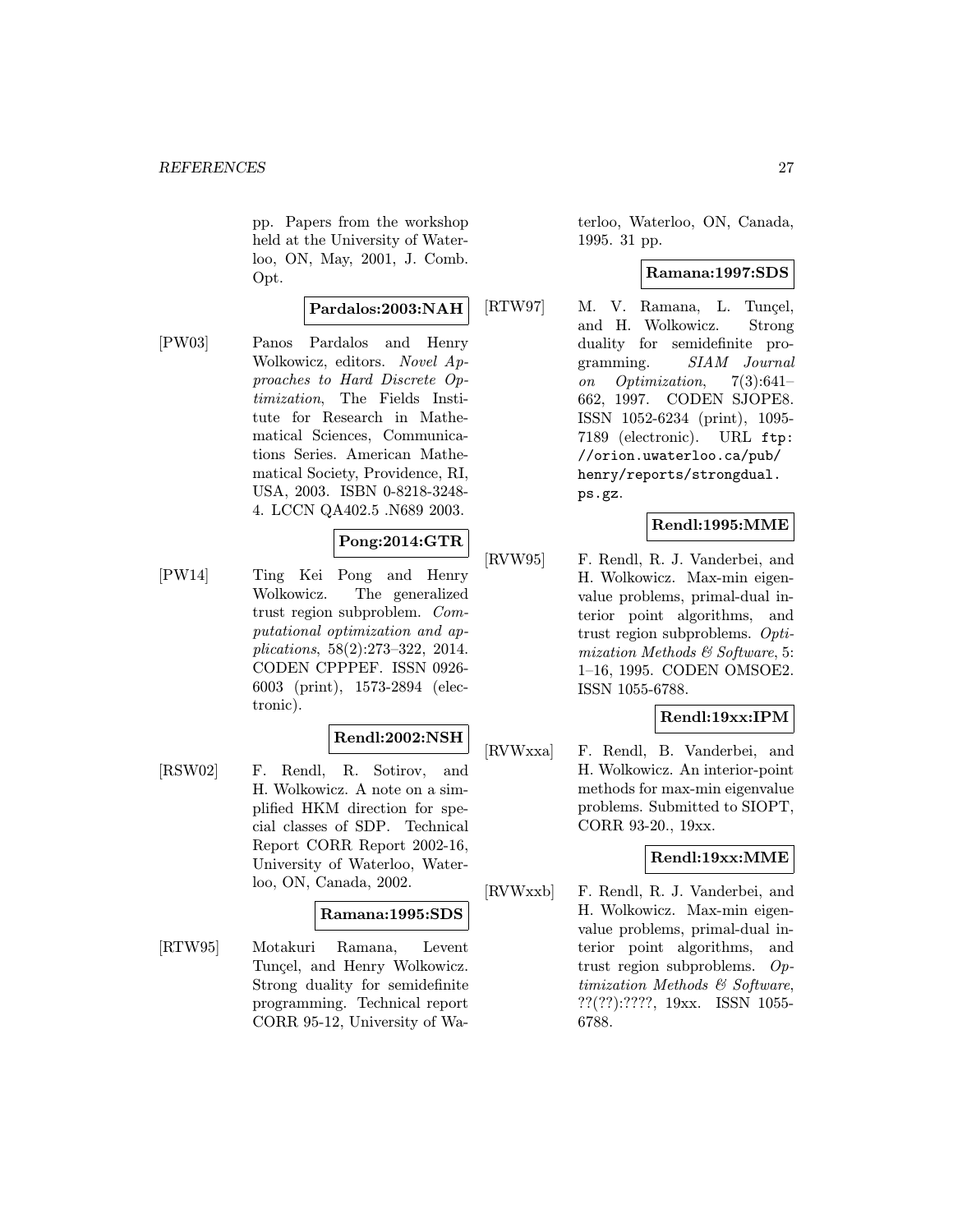## Rendl:1992:APP

[RW92] F. Rendl and H. Wolkowicz.

Applications of parametric programming and eigenvalue maximization to the quadratic assignment problem. Mathematical Programming, 53(1, Ser. A): 63–78, 1992. CODEN MH-PGA4. ISSN 0025-5610.

### Rendl:1994:SFT

[RW94a] F. Rendl and H. Wolkowicz. A semidefinite framework for trust region subproblems with applications to large scale minimization. Technical Report CORR Report 94-32, University of Waterloo, Waterloo, ON, Canada, 1994. Submitted.

## Rendl:1994:PTP

[RW94b] Franz Rendl and Henry Wolkowicz. A projection technique for partitioning the nodes of a graph. Annals of Operations Research, 58(3):155–179, May 1994. CODEN AOREEV. ISSN 0254-5330 (print), 1572- 9338 (electronic). URL http:// link.springer.com/article/ 10.1007/BF02032130. Accepted Aug/94. To appear in the special issue of APMOD93.

## Rendl:1995:PTP

[RW95] F. Rendl and H. Wolkowicz. A projection technique for partitioning the nodes of a graph. Annals of Operations Research, 58(3):155–179, May 1995. CODEN AOREEV. ISSN 0254-5330 (print), 1572- 9338 (electronic). URL ftp:

//orion.uwaterloo.ca/pub/ henry/reports/gp.ps.gz; http://link.springer.com/ article/10.1007/BF02032130. Applied mathematical programming and modeling, II (AP-MOD 93) (Budapest, 1993).

## Rendl:1997:SFT

[RW97] F. Rendl and H. Wolkowicz. A semidefinite framework for trust region subproblems with applications to large scale minimization. Mathematical Programming, 77(2 (Ser. B)):273–299, 1997. CODEN MHPGA4. ISSN 0025-5610.

## Rendl:19xx:QNF

[RWxx] F. Rendl and H. Wolkowicz. A quasi-Newton framework for the graph partitioning problem. 24 pages in manuscript — in progress., 19xx.

#### Schoettle:1985:TAPb

[Sch85] Christopher Schoettle. The teaching assignment problem. Master's thesis, Emory University, Atlanta, GA, USA, 1985. Advisor: H. Wolkowicz.

### Stephan:1985:ESQ

[Ste85] Peter Stephan. An explicit solution to the quadratic dynamic programming problem. Master's thesis, Emory University, Atlanta, GA, USA, 1985. Advisor: H. Wolkowicz.

## Salahi:2017:LNM

[STW17] Maziar Salahi, Akram Taati, and Henry Wolkowicz. Local nonglobal minima for solv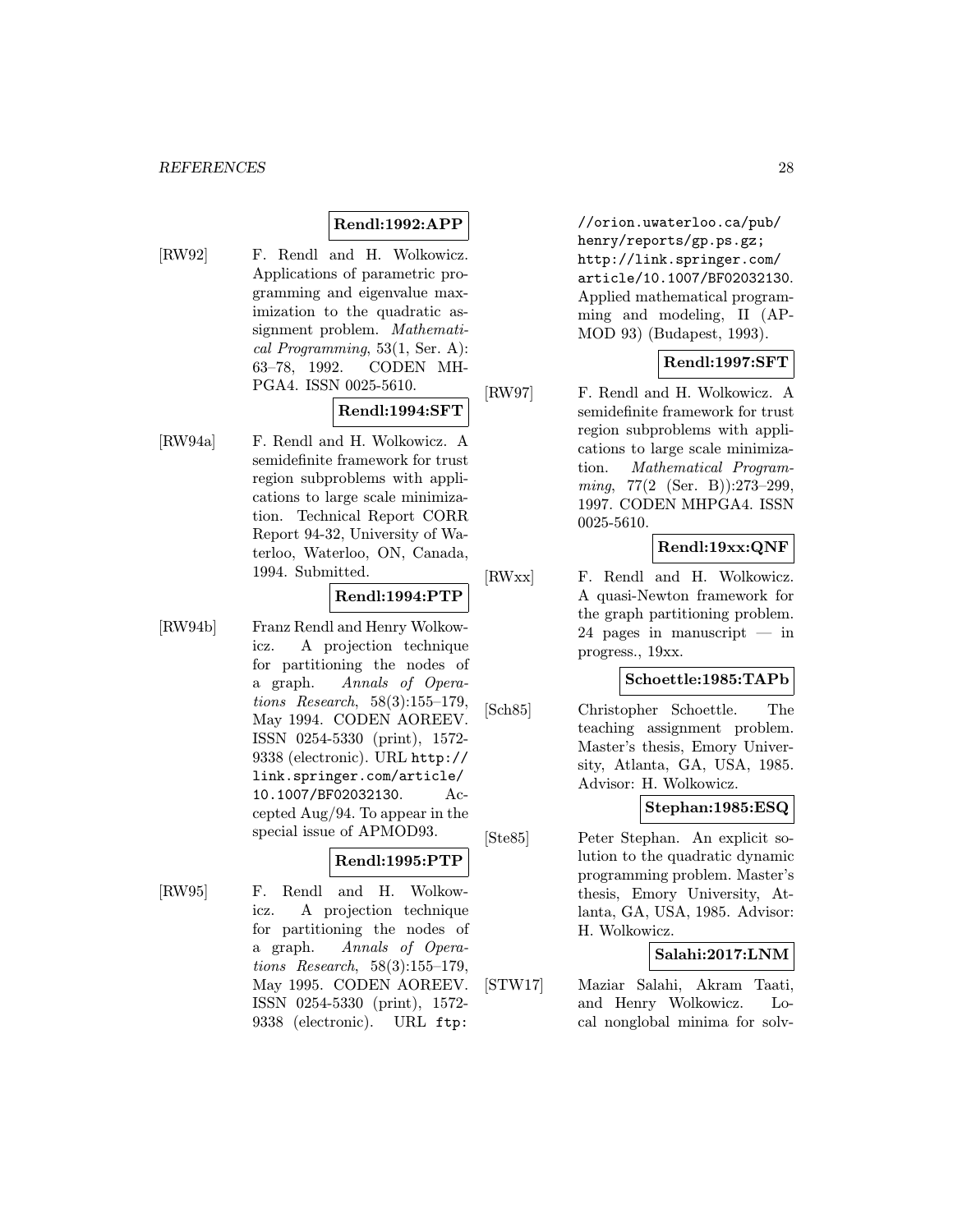ing large-scale extended trustregion subproblems. Computational optimization and applications, 66(2):223–244, 2017. CO-DEN CPPPEF. ISSN 0926-6003 (print), 1573-2894 (electronic). URL https://doi.org/10. 1007/s10589-016-9867-4.

## Smith:1984:DBS

[SW84] P. W. Smith and Henry Wolkowicz. Dimensionality of biinfinite systems. Linear Algebra and Its Applications, 57(??): 115–130, February 1984. CO-DEN LAAPAW. ISSN 0024- 3795 (print), 1873-1856 (electronic). URL http://www. sciencedirect.com/science/ article/pii/0024379584901812.

## Schoettle:1985:TAPa

[SW85] C. Schoettle and H. Wolkowicz. The teaching assignment problem. Research report, Emory University, Atlanta, GA, USA, 1985.

## Smith:1986:NEL

[SW86] P. W. Smith and H. Wolkowicz. A nonlinear equation for linear programming. Mathematical Programming, 34(2):235– 238, 1986. CODEN MHPGA4. ISSN 0025-5610.

## Stern:1991:ENI

[SW91a] R. J. Stern and H. Wolkowicz. Exponential nonnegativity on the ice-cream cone. SIAM Journal on Matrix Analysis and Applications, 12(1):160–165, 1991. CODEN SJMAEL. ISSN 08954798 (print), 1095-7162 (electronic).

## Stern:1991:RIC

[SW91b] R. J. Stern and H. Wolkowicz. Results on invariant cones. Linear Algebra and Its Applications, 166:1–26, 1991. CO-DEN LAAPAW. ISSN 0024- 3795 (print), 1873-1856 (electronic). Proceedings from the Haifa Matrix Theory Conference, June 1990.

## Stern:1991:IEC

[SW91c] Ronald J. Stern and Henry Wolkowicz. Invariant ellipsoidal cones. Linear Algebra and Its Applications, 150:81–106, 1991. CODEN LAAPAW. ISSN 0024- 3795 (print), 1873-1856 (electronic). Proceedings of the First Conference of the International Linear Algebra Society (Provo, UT, 1989).

## Stern:1991:NGI

[SW91d] Ronald J. Stern and Henry Wolkowicz. A note on generalized invariant cones and the Kronecker canonical form. Linear Algebra and Its Applications, 147:97–100, 1991. CO-DEN LAAPAW. ISSN 0024- 3795 (print), 1873-1856 (electronic).

## Stern:1994:TRP

[SW94] R. Stern and H. Wolkowicz. Trust region problems and nonsymmetric eigenvalue perturbations. SIAM Journal on Matrix Analysis and Applications, 15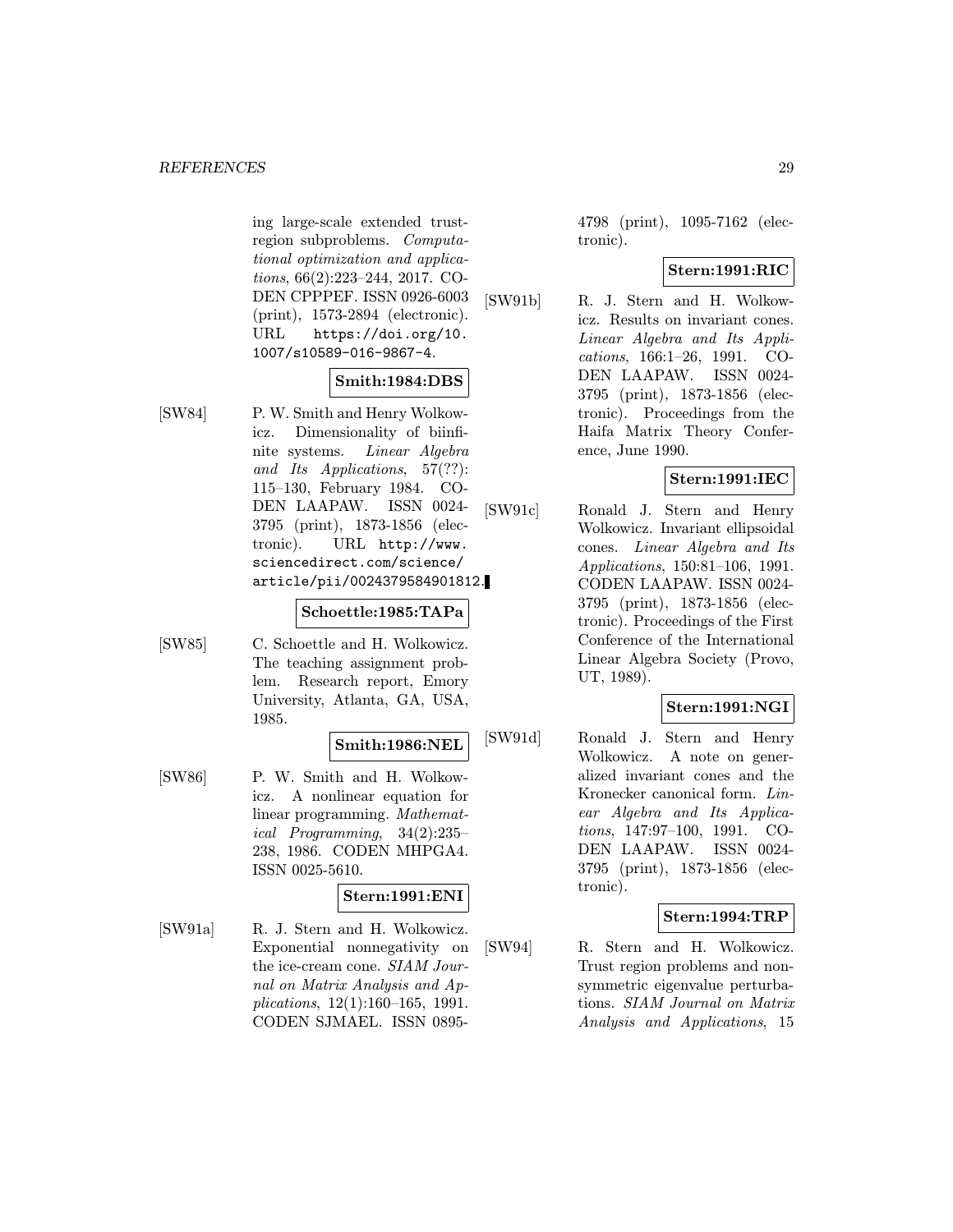(3):755–778, 1994. CODEN SJ-MAEL. ISSN 0895-4798 (print), 1095-7162 (electronic).

## Stern:1995:ITR

[SW95] R. Stern and H. Wolkowicz. Indefinite trust region subproblems and nonsymmetric eigenvalue perturbations. SIAM Journal on Optimization, 5 (2):286–313, 1995. CODEN SJOPE8. ISSN 1052-6234 (print), 1095-7189 (electronic).

## Sotirov:2001:SMS

[SW01] R. Sotirov and H. Wolkowicz. The simple method for the SDP relaxation of the QAP. Technical Report in progress, University of Waterloo, Waterloo, ON, Canada, 2001.

## Sotirov:2002:SLT

[SW02] R. Sotirov and H. Wolkowicz. Solving Lovász theta function problems using an inexact Gauss–Newton method. Technical Report in progress, University of Waterloo, Waterloo, ON, Canada, 2002.

## Sremac:2018:MDP

[SWW18] Stefan Sremac, Hugo J. Woerdeman, and Henry Wolkowicz. Maximum determinant positive definite Toeplitz completions. In Operator theory, analysis and the state space approach, volume 271 of Oper. Theory Adv. Appl., pages 421–441. Birkhäuser/Springer, Cham, Switzerland, 2018.

## Sremac:2021:EBS

[SWW21] Stefan Sremac, Hugo J. Woerdeman, and Henry Wolkowicz. Error bounds and singularity degree in semidefinite programming. SIAM Journal on Optimization, 31(1):812–836, ???? 2021. CODEN SJOPE8. ISSN 1052-6234 (print), 1095- 7189 (electronic).

## Sremac:2019:NED

[SWWP19] Stefan Sremac, Fei Wang, Henry Wolkowicz, and Lucas Pettersson. Noisy Euclidean distance matrix completion with a single missing node. Journal of Global Optimization, 75(4):973– 1002, 2019. CODEN JGOPEO. ISSN 0925-5001 (print), 1573- 2916 (electronic). URL https: //doi.org/10.1007/s10898- 019-00825-7.

## Sutherland:1988:ELS

[SWZ88] W. R. S. Sutherland, H. Wolkowicz, and Vera Zeidan. An explicit linear solution for the quadratic dynamic programming problem. Journal of Optimization Theory and Applications, 58(2):319–330, 1988. CO-DEN JOTABN. ISSN 0022-3239 (print), 1573-2878 (electronic).

## Schaible:1981:CCP

[SZ81] Siegfried Schaible and William T. Ziemba, editors. Generalized Concavity in Optimization and Economics. NATO conference, Academic Press, New York, NY, USA, 1981. ISBN 0-12-621120- 5. LCCN QA402.5 .G45. Papers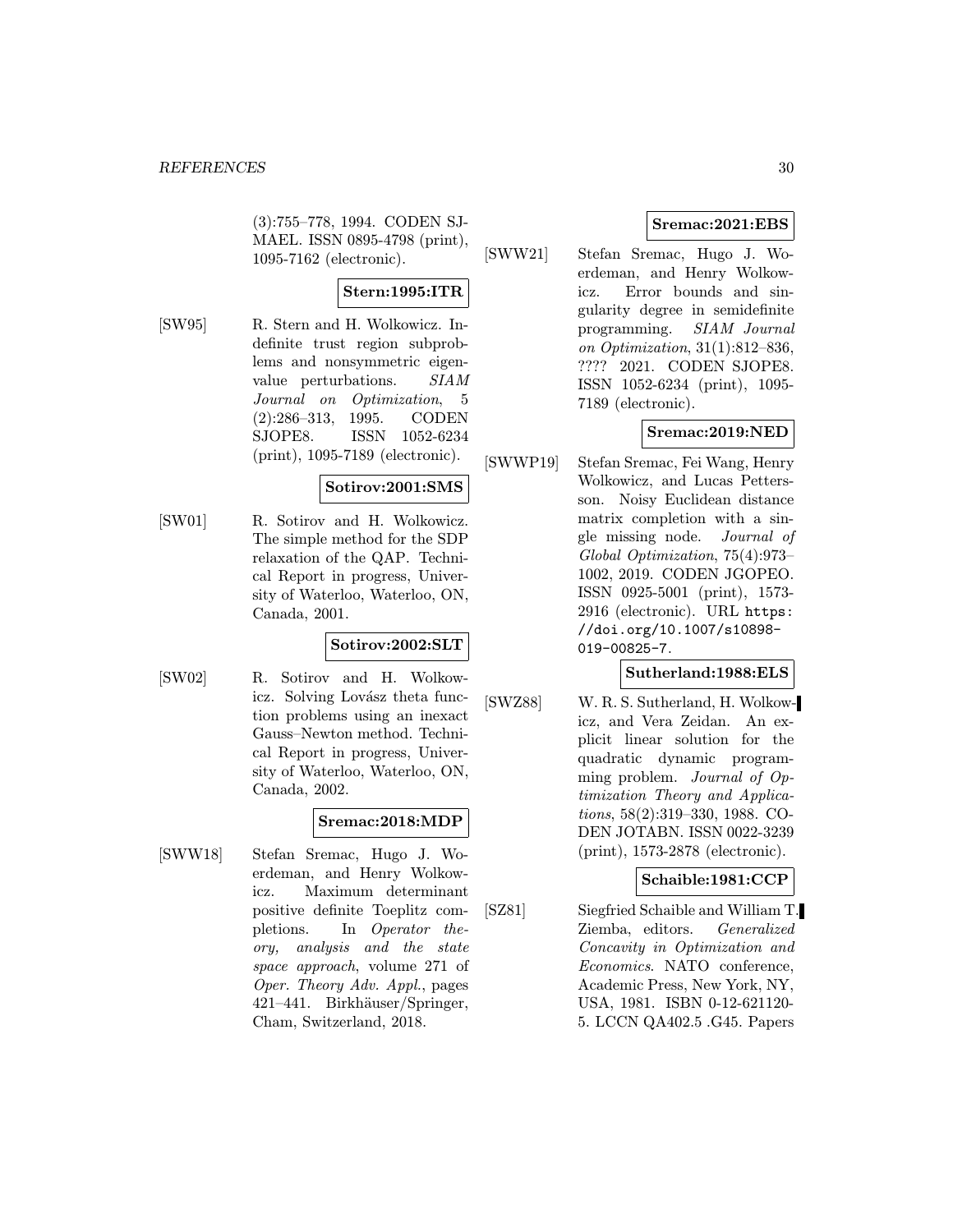presented at the proceedings of the NATO Advance Study Institute held at the University of British Columbia, Vancouver, Canada, August 4–15, 1980.

### Thomas:19xx:OPP

[Thoxx] Steven Thomas. Optimal project planning for a pharmaceutical company. Master's thesis, University of Waterloo, 19xx. Advisor: H. Wolkowicz.

Tuncel:2003:SEU

- 
- [TW03] L. Tunçel and H. Wolkowicz. Strengthened existence and uniqueness conditions for search directions in semidefinite programming. Technical Report CORR 2003-20, University of Waterloo, Waterloo, ON, Canada, 2003.

## Tuncel:2005:SEU

[TW05] Levent Tunçel and Henry Wolkowicz. Strengthened existence and uniqueness conditions for search directions in semidefinite programming. Linear Algebra and Its Applications, 400 (1):31–60, May 1, 2005. CO-DEN LAAPAW. ISSN 0024- 3795 (print), 1873-1856 (electronic).

## Tuncel:2012:SDM

[TW12] Levent Tunçel and Henry Wolkowicz. Strong duality and minimal representations for cone optimization. Computational optimization and applications, 53(2):619–648, 2012. CO-DEN CPPPEF. ISSN 0926-6003 (print), 1573-2894 (electronic).

## Tuncel:1994:SPT

[TWZ94] L. Tunçel, H. Wolkowicz, and Q. Zhao. Semidefinite Programming: Theory, Applications, Algorithm. Global Optimization. Kluwer Academic Publishers, Dordrecht, The Netherlands Boston, MA, 1994. ISBN ???? LCCN ???? In progress.

## Wolkowicz:2002:SPD

[WA02] Henry Wolkowicz and Miguel F. Anjos. Semidefinite programming for discrete optimization and matrix completion problems. Discrete Applied Mathematics, 123(1-3):513–577, 2002. CODEN DAMADU. ISSN 0166- 218X (print), 1872-6771 (electronic). Workshop on Discrete Optimization, DO'99 (Piscataway, NJ).

## Wolkowicz:1986:TAD

[WBi86a] H. Wolkowicz and A. Ben-israel. Taking advantage of degeneracy in linear programming. Research Report CORR 86-23, University of Waterloo, Waterloo, ON, Canada, 1986.

## Wolkowicz:1986:VCR

[WBi86b] H. Wolkowicz and A. Ben-israel. A volume and constraint reducing algorithm for linear programming. Research Report CORR 86-29, University of Waterloo, Waterloo, ON, Canada, 1986.

## Wolkowicz:1975:KGT

[Wol75] Henry Wolkowicz. Kantorovich's general theory of ap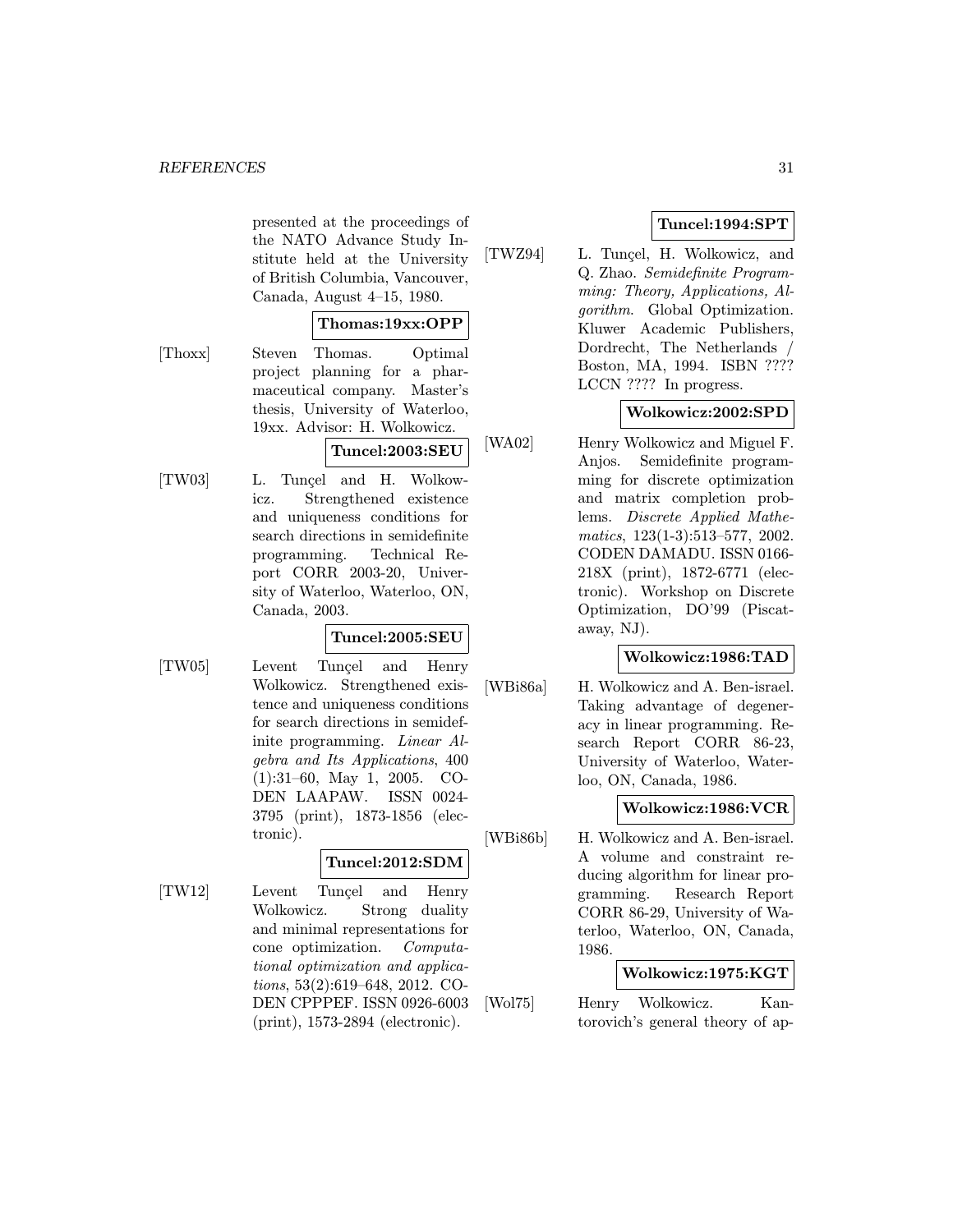proximation methods. M.sc. thesis, McGill University, Montréal,  $\bigcup_{\text{DO}}$  Canada,  $1075$ , M.So, The [Wol80d] PQ, Canada, 1975. M.Sc. Thesis.

## Wolkowicz:1978:CCD

[Wol78a] H. Wolkowicz. Calculating the cone of directions of constancy. Journal of Optimization Theory and Applications, 25(3):451–457, 1978. CODEN JOTABN. ISSN 0022-3239 (print), 1573-2878 (electronic).

### Wolkowicz:1978:CAA

[Wol78b] Henry Wolkowicz. Constructive approaches to approximate solutions of operator equations and convex programming. PhD thesis, McGill University, Montréal, PQ, Canada, 1978.

### Wolkowicz:1980:CPE

[Wol80a] H. Wolkowicz. Convex programs with equivalent duals. Applied Mathematics Notes, 5(2):45–62, 1980. ISSN 0700-9224. Invited paper.

#### Wolkowicz:1980:GOC

[Wol80b] H. Wolkowicz. Geometry of optimality conditions and constraint qualifications: The convex case. Mathematical Pro $gramming, 19(1):32–60, 1980.$ CODEN MHPGA4. ISSN 0025- 5610.

#### Wolkowicz:1980:OCA

[Wol80c] H. Wolkowicz. Optimality and the cone of affine directions. Research report, The University of Alberta, Edmonton, AB, Canada, 1980.

### Wolkowicz:1980:SPU

[Wol80d] H. Wolkowicz. Shadow prices for an unstable convex program. Utilitas Mathematica, 18:119– 139, 1980. CODEN UTMADA. ISSN 0315-3681. Report No. 15 Dalhousie University.

#### Wolkowicz:1981:BKR

[Wol81a] H. Wolkowicz. Bounds for the Kantorovich ratio. Research report, The University of Alberta, Edmonton, AB, Canada, 1981.

## Wolkowicz:1981:CMO

[Wol81b] H. Wolkowicz. A constrained matrix optimization problem. SIAM Review, 23(1):101, ???? 1981. CODEN SIREAD. ISSN 0036-1445 (print), 1095-7200 (electronic).

### Wolkowicz:1981:SAO

[Wol81c] H. Wolkowicz. Some applications of optimization in matrix theory. Linear Algebra and Its Applications, 40:101–118, 1981. CODEN LAAPAW. ISSN 0024- 3795 (print), 1873-1856 (electronic).

#### Wolkowicz:1981:STO

[Wol81d] H. Wolkowicz. A strengthened test for optimality. Journal of Optimization Theory and Applications, 35(4):497–515, 1981. CODEN JOTABN. ISSN 0022- 3239 (print), 1573-2878 (electronic).

## Wolkowicz:1982:CMO

[Wol82] H. Wolkowicz. A constrained matrix optimization problem.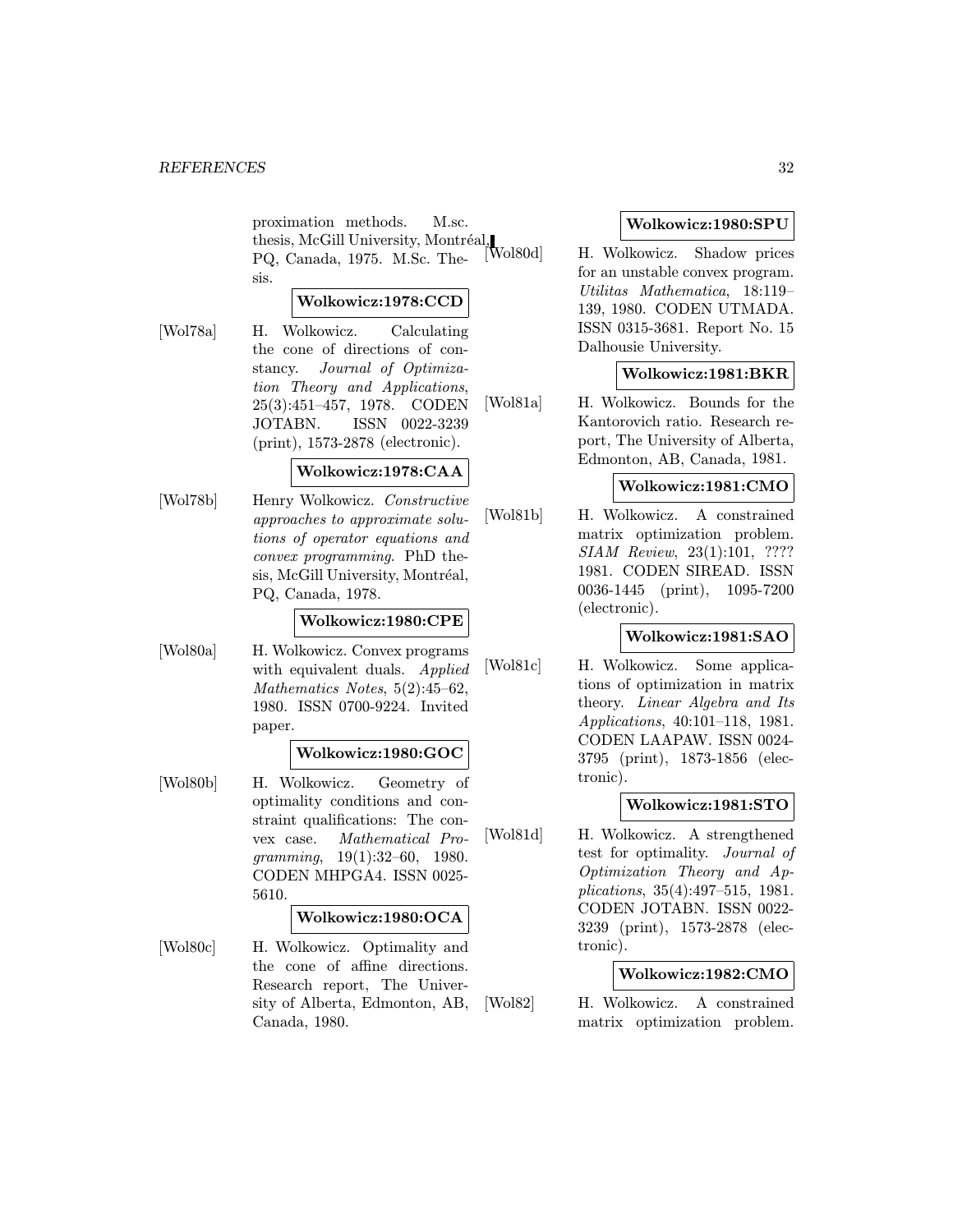SIAM Review, 24(1):83, ???? 1982. CODEN SIREAD. ISSN 0036-1445 (print), 1095-7200 (electronic).

### Wolkowicz:1983:MRC

- 
- [Wol83a] H. Wolkowicz. The method of reduction in convex programming. Journal of Optimization Theory and Applications, 40(3):349–378, 1983. CO-DEN JOTABN. ISSN 0022-3239 (print), 1573-2878 (electronic).

### Wolkowicz:1983:OCN

[Wol83b] H. Wolkowicz. An optimality condition for a nondifferentiable convex program. Naval Research Logistics Quarterly, 30(3):415– 418, 1983. CODEN NRLQAR. ISSN 0028-1441 (print), 1931- 9193 (electronic).

## Wolkowicz:1983:OCS

[Wol83c] H. Wolkowicz. Optimality conditions and shadow prices. In Fiacco [Fia83], pages 49–63. ISBN 0-8247-1789-9. LCCN QA402.5 .M356 1983. Invited paper.

### Wolkowicz:1985:GEB

[Wol85] H. Wolkowicz. Generating eigenvalue bounds using optimization. Research report, University of Waterloo, Waterloo, ON, Canada, 1985.

### Wolkowicz:1994:BRB

[Wol94a] H. Wolkowicz. Book review: Matrix Differentiation Identities (Peter J. Costa and Stanley Rabinowitz). SIAM Review, 36

(4):657–659, ???? 1994. CO-DEN SIREAD. ISSN 0036-1445 (print), 1095-7200 (electronic).

#### Wolkowicz:1994:MSR

[Wol94b] H. Wolkowicz. Measures for symmetric rank-one updates. Mathematics of Operations Research, 19(4):815–830, 1994. CODEN MOREDQ. ISSN 0364- 765x (print), 1526-5471 (electronic).

### Wolkowicz:1994:MIT

[Wol94c] H. Wolkowicz. Multiple indefinite trust region problems and semidefinite programming. Research report, University of Waterloo, Waterloo, ON, Canada, 1994. In progress.

### Wolkowicz:1994:PS

[Wol94d] H. Wolkowicz. Problem solution 93-17. SIAM Review, 36(4):657– 659, 1994. CODEN SIREAD. ISSN 0036-1445 (print), 1095- 7200 (electronic).

### Wolkowicz:1996:ESI

[Wol96] Henry Wolkowicz. Explicit solutions for interval semidefinite linear programs. Linear Algebra and Its Applications, 236(1–3): 95–104, March 15, 1996. CO-DEN LAAPAW. ISSN 0024- 3795 (print), 1873-1856 (electronic). URL http://www. elsevier.com/cgi-bin/cas/ tree/store/laa/cas\_sub/browse/ browse.cgi?year=1996&volume= 236&issue=1-3&aid=9400130.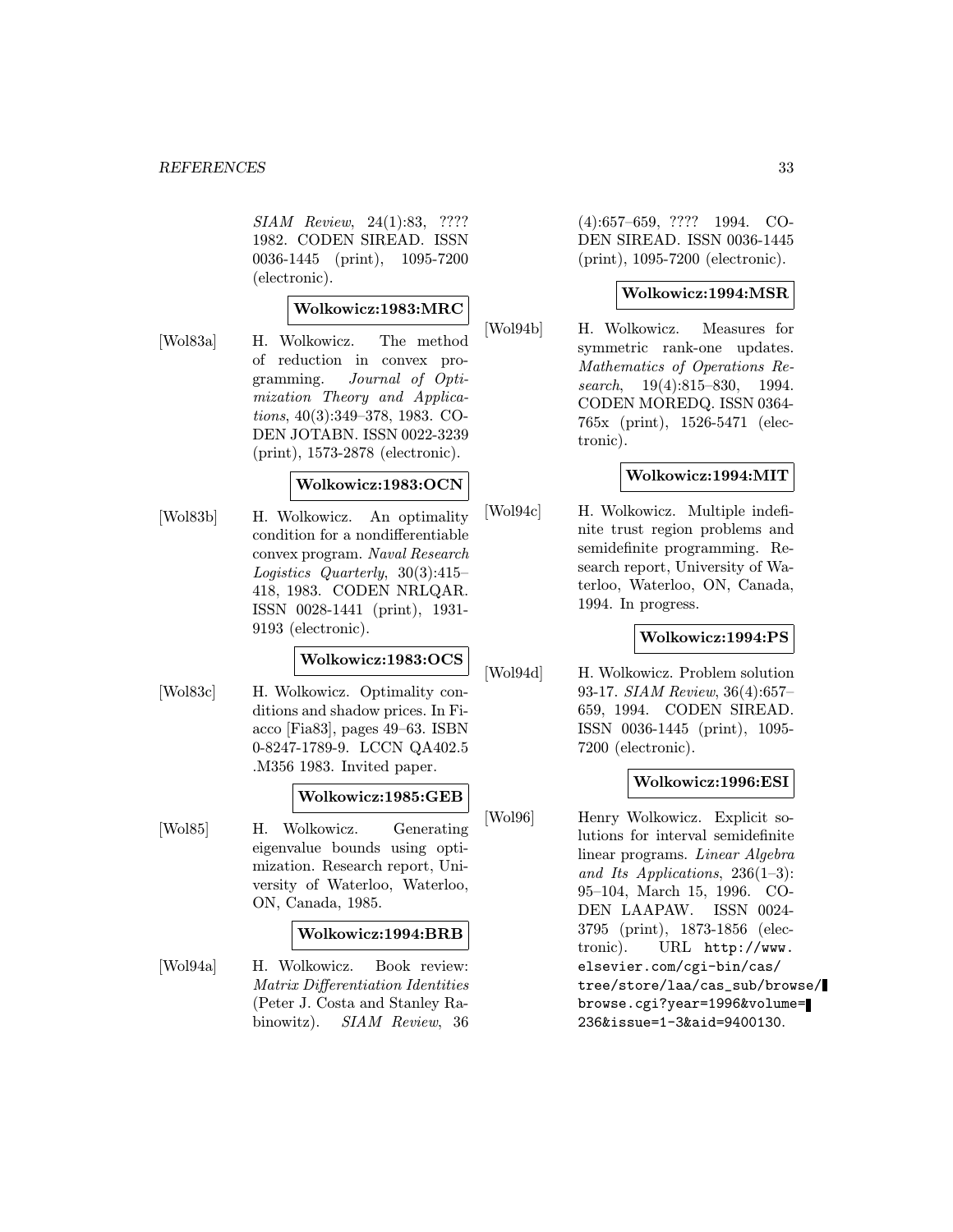#### REFERENCES 34

#### Wolkowicz:1998:SSP

[Wol98] H. Wolkowicz. Semidefiniteness of a sum: Problem solution 19- 5.5. IMAGE, The Bulletin of ILAS, 20:30–31, April 1998.

#### Wolkowicz:2000:SLR

[Wol00a] H. Wolkowicz. Semidefinite and Lagrangian relaxations for hard combinatorial problems. In Powell and Scholtes [PS00], pages 269–309. ISBN 0-7923- 7881-4. LCCN QA402.3 .I4536 1999.

## Wolkowicz:2000:SPA

[Wol00b] H. Wolkowicz. Semidefinite programming approaches to the quadratic assignment problem. In Pardalos and Pitsoulis [PP00], pages 143–174. ISBN 0-7923-6646-8. LCCN QA402.6 .N66 2000.

#### Wolkowicz:2001:DSP

[Wol01a] H. Wolkowicz. Duality for semidefinite programming. In Floudas and Pardalos [FP01], page ?? ISBN 0-7923-6932-7. US\$1300.

#### Wolkowicz:2001:SSP

[Wol01b] H. Wolkowicz. Solving semidefinite programs using preconditioned conjugate graditents. Technical Report CORR 2001- 49, University of Waterloo, Waterloo, ON, Canada, 2001.

#### Wolkowicz:2002:SPa

[Wol02a] H. Wolkowicz. Semidefinite programming. Technical Report 4,

University of Waterloo, Waterloo, ON, Canada, 2002.

#### Wolkowicz:2002:SPb

[Wol02b] H. Wolkowicz. Semidefinite programming. In Pardalos and Resende [PR02], pages 40–50. ISBN 0-19-512594-0.

#### Wolkowicz:2002:NLS

[Wol02c] Henry Wolkowicz. A note on lack of strong duality for quadratic problems with orthogonal constraints. European Journal of Operational Research, 143(2):356–364, 2002. CODEN EJORDT. ISSN 0377- 2217 (print), 1872-6860 (electronic). Interior point methods (Budapest, 2000).

#### Wolkowicz:2004:SSP

[Wol04] Henry Wolkowicz. Solving semidefinite programs using preconditioned conjugate gradients. Optimization Methods & Software, 19(6):653–672, 2004. ISSN 1055-6788.

#### Wolkowicz:2010:GEB

[Wol10] Henry Wolkowicz. Generating eigenvalue bounds using optimization. In Nonlinear analysis and variational problems, volume 35 of Springer Optim. Appl., pages 465–490. Springer-Verlag, Berlin, Germany / Heidelberg, Germany / London, UK / etc., 2010.

## Wang:2017:FMR

[WRW17] Fei Wang, Greg Reid, and Henry Wolkowicz. Finding maximum rank moment matrices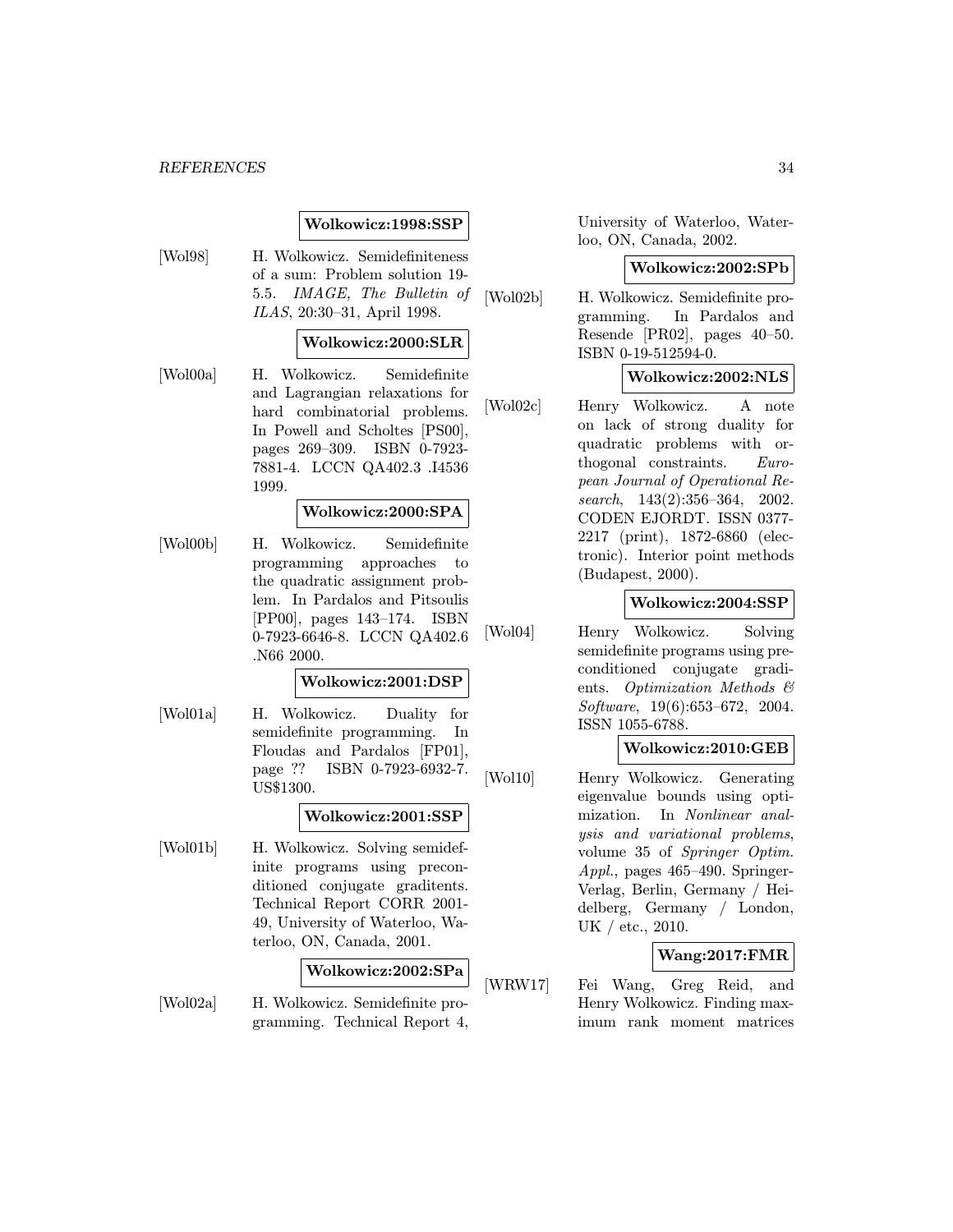by facial reduction on primal form and Douglas–Rachford iteration. ACM Communications in Computer Algebra, 51(1):35– 37, March 2017. CODEN ???? ISSN 1932-2232 (print), 1932- 2240 (electronic).

### Wolkowicz:1979:ESI

[WS79] H. Wolkowicz and G. P. H. Styan. Extensions of Samuelson's inequality. The American Statistician, 33(3):143–144, 1979. CODEN ASTAAJ. ISSN 0003-1305 (print), 1537-2731 (electronic).

### Wolkowicz:1980:BEU

[WS80a] H. Wolkowicz and G. P. H. Styan. Bounds for eigenvalues using traces. Linear Algebra and Its Applications, 29: 471–506, 1980. CODEN LAA-PAW. ISSN 0024-3795 (print), 1873-1856 (electronic).

#### Wolkowicz:1980:HSI

[WS80b] H. Wolkowicz and G. P. H. Styan. A history of Samuelson's inequality. The American Statistician, 34:250, 1980. CO-DEN ASTAAJ. ISSN 0003-1305 (print), 1537-2731 (electronic).

## Wolkowicz:1980:MBE

[WS80c] H. Wolkowicz and G. P. H. Styan. More bounds for eigenvalues using traces. Linear Algebra and Its Applications, 31: 1–17, 1980. CODEN LAAPAW. ISSN 0024-3795 (print), 1873- 1856 (electronic).

## Wolkowicz:1987:SI

[WS87] H. Wolkowicz and G. P. H. Styan. Samuelson's inequality. In Kotz et al. [KJR87], page ?? ISBN 0-471-05546-8 (vol. 1). LCCN QA276.14 .E5 1982. Invited paper.

## Wolkowicz:2000:HSP

[WSV00] Henry Wolkowicz, Romesh Saigal, and Lieven Vandenberghe, editors. Handbook of Semidefinite Programming: Theory, Algorithms, and Applications, volume 27 of International series in operations research & management science. Kluwer Academic Publishers, Dordrecht, The Netherlands / Boston, MA, 2000. ISBN 0-7923-7771-0. xxvi + 654 pp. LCCN T57.74 .H355 2000.

### Wei:2010:GMI

[WW10] Hua Wei and Henry Wolkowicz. Generating and measuring instances of hard semidefinite programs. Mathematical Programming, 125(1, Ser. A):31–45, 2010. CODEN MHPGA4. ISSN 0025-5610.

## Wolkowicz:1978:CBA

[WZ78] H. Wolkowicz and S. Zlobec. Calculating the best approximate solution of an operator equation. Mathematics of Computation, 32(144):1183– 1213, October 1978. CODEN MCMPAF. ISSN 0025-5718 (paper), 1088-6842 (electronic).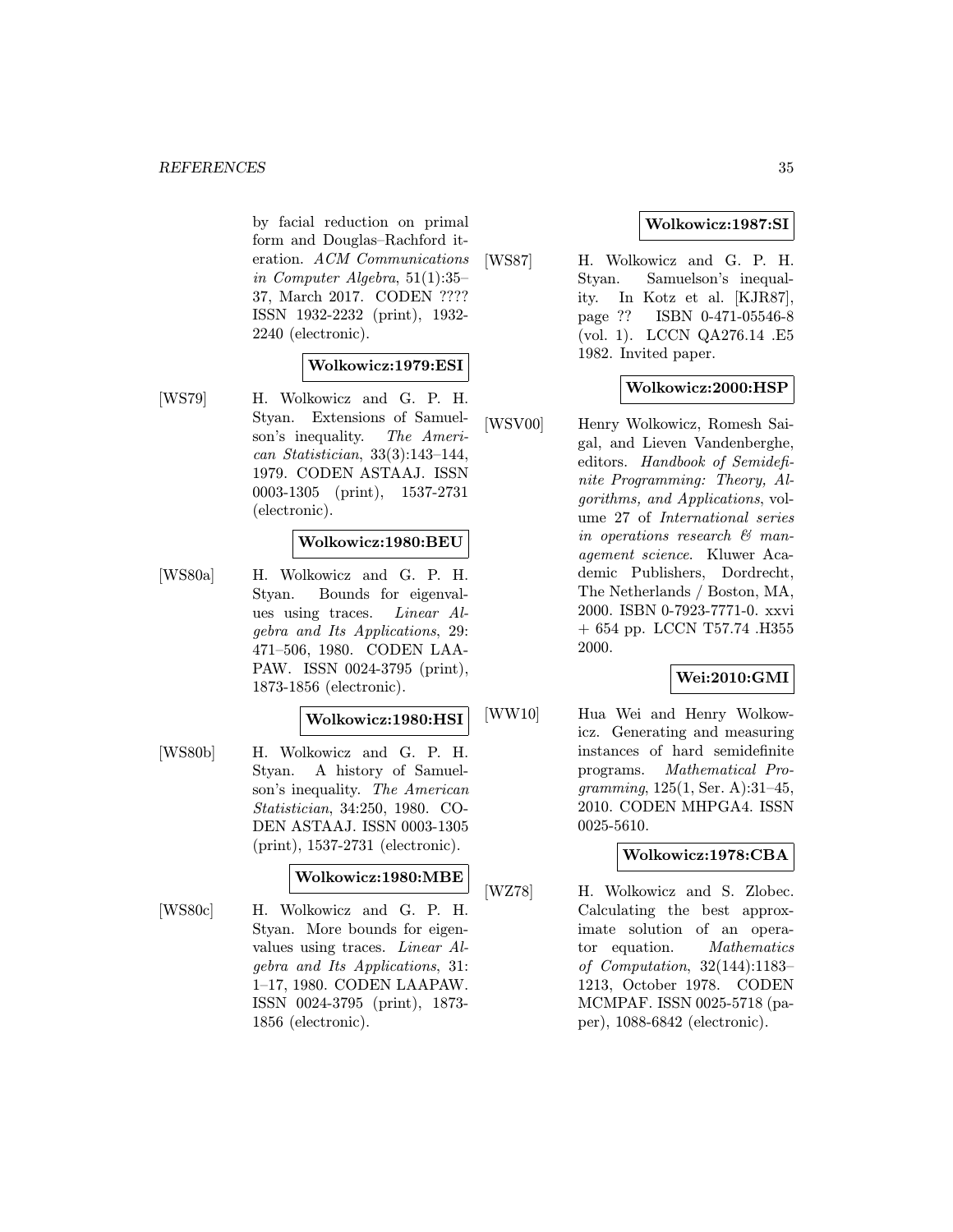### Wolkowicz:1995:AIE

[WZ95] Henry Wolkowicz and Qing Zhao. An all-inclusive efficient region of updates for least change secant methods. SIAM Journal on Optimization, 5(1): 172–191, February 1995. CO-DEN SJOPE8. ISSN 1052-6234 (print), 1095-7189 (electronic).

### Wolkowicz:1996:SPR

[WZ96] Henry Wolkowicz and Qing Zhao. Semidefinite programming relaxations for the graph partitioning problem. Research report corr 96-16, University of Waterloo, Waterloo, ON, Canada, 1996. 17 pp. URL ftp: //orion.uwaterloo.ca/pub/ henry/reports/graphpart.ps. gz.

## Wolkowicz:1999:SPR

[WZ99] H. Wolkowicz and Q. Zhao. Semidefinite programming relaxations for the graph partitioning problem. Discrete Applied Mathematics, 96/97:461– 479, 1999. CODEN DAMADU. ISSN 0166-218X (print), 1872- 6771 (electronic). Selected for the special Editors' Choice, Edition 1999.

## Yuan:1998:ANP

[xY98] Ya xiang Yuan., editor. Advances in nonlinear programming: proceedings of the 96 International Conference on Nonlinear Programming, volume 14 of Applied optimization. Kluwer Academic Publishers, Dordrecht, The Netherlands / Boston, MA, 1998. ISBN 0-7923-5053-7. LCCN T57.8 .I58 1996. Conference was held September 2–5 at the Institute of Computational Mathematics and Scientific/Engineering Computing, Chinese Academy of Sciences, Beijing, China.

## Zhao:1993:MLC

[Zha93] Qing Zhao. Measures for least change secant methods. Master's thesis, University of Waterloo, Waterloo, ON, Canada, 1993. URL http://orion.uwaterloo.ca/ ~hwolkowi/henry/reports/zhaomscthesis. ps.gz. Advisor: H. Wolkowicz.

## Zhao:1996:SPA

[Zha96] Q. Zhao. Semidefinite Programming for Assignment and Partitioning Problems. PhD thesis, University of Waterloo, Waterloo, ON, Canada, 1996. URL ftp://orion.uwaterloo. ca/pub/henry/software/qap. d/zhaophdthesis.ps.gz. Advisor: H. Wolkowicz.

### Zhao:1997:SPR

[ZKRW97] Q. Zhao, S. Karisch, F. Rendl, and H. Wolkowicz. Semidefinite programming relaxations for the quadratic assignment problem. Research Report CORR 95-27, University of Waterloo, Waterloo, ON, Canada, 1997. URL ftp://orion.uwaterloo.ca/ pub/henry/reports/qapsdp. ps.gz. To appear in J. Comb. Opt.